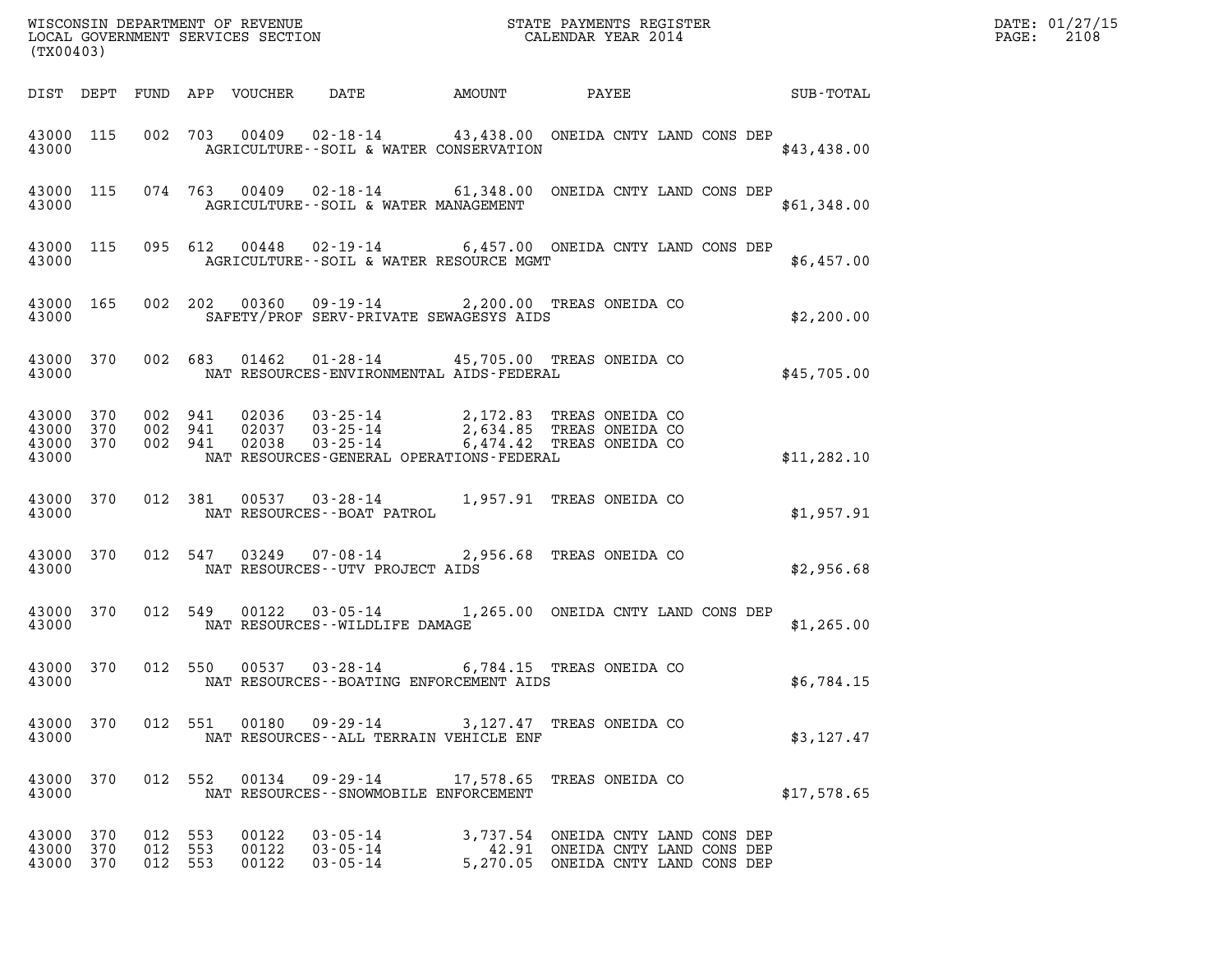| DATE: | 01/27/15 |
|-------|----------|
| PAGE: | 2109     |

| (TX00403)                                                           |                                 |                                                                           |         | WISCONSIN DEPARTMENT OF REVENUE<br>LOCAL GOVERNMENT SERVICES SECTION |                                                                                                                                               |                                     | STATE PAYMENTS REGISTER<br>CALENDAR YEAR 2014                                                   |                                                                                                                                     | DATE: 01/27/15<br>PAGE:<br>2109 |
|---------------------------------------------------------------------|---------------------------------|---------------------------------------------------------------------------|---------|----------------------------------------------------------------------|-----------------------------------------------------------------------------------------------------------------------------------------------|-------------------------------------|-------------------------------------------------------------------------------------------------|-------------------------------------------------------------------------------------------------------------------------------------|---------------------------------|
| DIST DEPT                                                           |                                 |                                                                           |         | FUND APP VOUCHER                                                     | DATE                                                                                                                                          | <b>AMOUNT</b>                       | PAYEE                                                                                           | SUB-TOTAL                                                                                                                           |                                 |
| 43000 370<br>43000                                                  |                                 |                                                                           | 012 553 | 00122                                                                | 03-05-14 1,325.20 ONEIDA CNTY LAND CONS DEP<br>NAT RESOURCES--WILDLIFE DAMAGE CLAIMS                                                          |                                     |                                                                                                 | \$10,375.70                                                                                                                         |                                 |
| 43000 370<br>43000                                                  |                                 |                                                                           | 012 564 |                                                                      | 00290  04-04-14  3,892.91  TREAS ONEIDA CO<br>NAT RESOURCES - - RECREATION AIDS - FISH                                                        |                                     |                                                                                                 | \$3,892.91                                                                                                                          |                                 |
| 43000 370<br>43000                                                  |                                 | 012 566                                                                   |         | 00001                                                                | 09-16-14 86,190.35 TREAS ONEIDA CO<br>NAT RESOURCES-FOREST CROP/MANAGED FOREST                                                                |                                     |                                                                                                 | \$86,190.35                                                                                                                         |                                 |
| 43000<br>43000<br>43000<br>43000                                    | 370<br>370<br>370               | 012 572<br>012<br>012 572                                                 | 572     | 00005<br>00007<br>00037                                              | 04-01-14 55,132.35 TREAS ONEIDA CO<br>$11 - 10 - 14$<br>03-05-14<br>NAT RESOURCES - - URBAN FORESTRY/CO FORESTS                               |                                     | 2,250.00 TREAS ONEIDA CO<br>10,000.00 TREAS ONEIDA CO                                           | \$67,382.35                                                                                                                         |                                 |
| 43000<br>43000<br>43000<br>43000<br>43000                           | 370<br>370<br>370<br>370        | 012 575<br>012<br>012 575<br>012 575                                      | 575     | 00384<br>00524<br>01550<br>01571                                     | 08-28-14 49,700.00 TREAS ONEIDA CO<br>09-16-14<br>02-11-14<br>$02 - 11 - 14$<br>NAT RESOURCES - - SNOWMOBILE TRAIL AIDS                       | 99,400.00<br>29,260.95<br>49,700.00 | TREAS ONEIDA CO<br>TREAS ONEIDA CO<br>TREAS ONEIDA CO                                           | \$228,060.95                                                                                                                        |                                 |
| 43000<br>43000<br>43000                                             | 370<br>370                      | 012<br>012 576                                                            | 576     | 00728<br>03248                                                       | 09-30-14<br>07-08-14<br>NAT RESOURCES--ALL-TERRAIN VEHICLE TRAIL                                                                              | 9,090.00 ONEIDA CNTY                | 9,090.00 TREAS ONEIDA CO                                                                        | \$18,180.00                                                                                                                         |                                 |
| 43000 370<br>43000                                                  |                                 |                                                                           | 074 670 | 41882                                                                | $05 - 23 - 14$<br>NAT RESOURCES--RU RECYCLING GRANT                                                                                           |                                     | 64,043.20 TREAS ONEIDA CO                                                                       | \$64,043.20                                                                                                                         |                                 |
| 43000 370<br>43000                                                  |                                 |                                                                           | 074 673 | 41882                                                                | 05-23-14 7,019.54 TREAS ONEIDA CO<br>NAT RESOURCES -- RU CONSOLIDATED GRANT                                                                   |                                     |                                                                                                 | \$7,019.54                                                                                                                          |                                 |
| 43000 395<br>43000                                                  |                                 |                                                                           | 011 168 | 14043                                                                | $05 - 05 - 14$<br>TRANSPORTATION--ELDERLY & DISABLED                                                                                          |                                     | 115,983.00 COUNTY OF ONEIDA                                                                     | \$115,983.00                                                                                                                        |                                 |
| 43000                                                               |                                 |                                                                           |         |                                                                      | 43000 395 011 170 05296 03-03-14 11,757.10 TREAS ONEIDA CO<br>TRANSPORTATION--COUNTY FOREST ROAD AIDS                                         |                                     |                                                                                                 | \$11,757.10                                                                                                                         |                                 |
| 43000 395<br>43000<br>43000<br>43000<br>43000<br>43000<br>43000 395 | 395<br>395<br>395<br>395<br>395 | 011 185<br>011 185<br>011 185<br>011 185<br>011 185<br>011 185<br>011 185 |         | 03284<br>03284<br>04114<br>04114<br>05874<br>08054<br>13188          | $02 - 10 - 14$<br>$02 - 10 - 14$<br>02 - 18 - 14<br>02 - 18 - 14<br>$03 - 10 - 14$<br>03-31-14<br>03-31-14 982.32 ONEIDA CO<br>$05 - 27 - 14$ | 654.88<br>654.88<br>982.32          | ONEIDA CO<br>ONEIDA CO<br>654.88 ONEIDA CO<br>ONEIDA CO<br>654.88 ONEIDA CO<br>654.88 ONEIDA CO | SHERIFFS DE<br>SHERIFFS DE<br>SHERIFFS DE<br>SHERIFFS DE<br>SHERIFFS DE<br>SHERIFFS DE<br>SHERIFFS DE<br>SHERIFFS DE<br>SHERIFFS DE |                                 |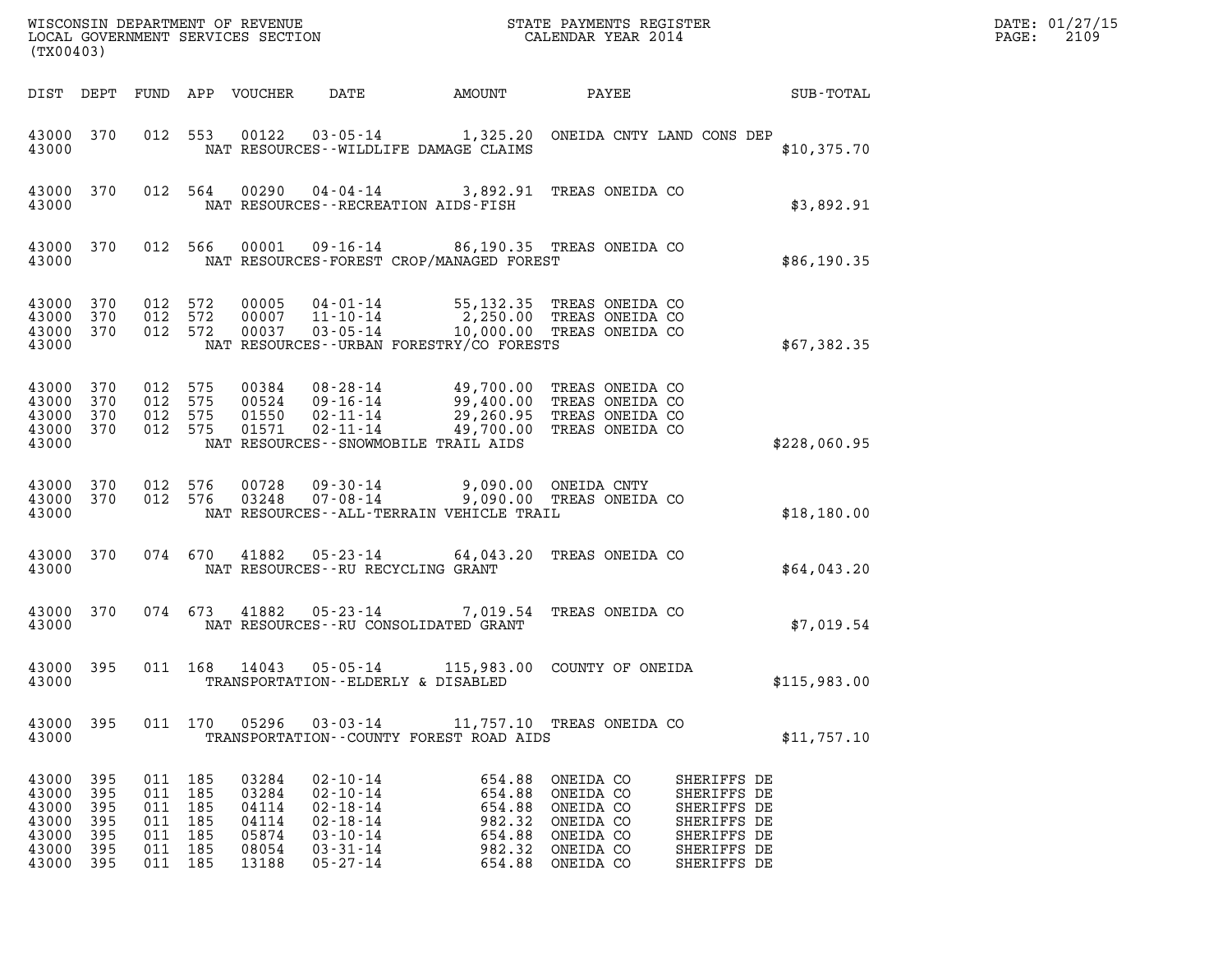| (TX00403)                                                                                                                  |                                                                                         |                                                                                         |                                                                                         |                                                                                                                   |                                                                                                                                                                                                                                                                           |                                                                                                                                                                                    |                                                                                                                                                                       |                                                                         |                  |
|----------------------------------------------------------------------------------------------------------------------------|-----------------------------------------------------------------------------------------|-----------------------------------------------------------------------------------------|-----------------------------------------------------------------------------------------|-------------------------------------------------------------------------------------------------------------------|---------------------------------------------------------------------------------------------------------------------------------------------------------------------------------------------------------------------------------------------------------------------------|------------------------------------------------------------------------------------------------------------------------------------------------------------------------------------|-----------------------------------------------------------------------------------------------------------------------------------------------------------------------|-------------------------------------------------------------------------|------------------|
| DIST                                                                                                                       | DEPT                                                                                    | FUND                                                                                    | APP                                                                                     | VOUCHER                                                                                                           | DATE                                                                                                                                                                                                                                                                      | AMOUNT                                                                                                                                                                             | PAYEE                                                                                                                                                                 |                                                                         | <b>SUB-TOTAL</b> |
| 43000<br>43000<br>43000<br>43000<br>43000<br>43000<br>43000<br>43000                                                       | 395<br>395<br>395<br>395<br>395<br>395<br>395                                           | 011<br>011<br>011<br>011<br>011<br>011<br>011                                           | 185<br>185<br>185<br>185<br>185<br>185<br>185                                           | 16713<br>20731<br>21522<br>26674<br>27873<br>28619<br>31459                                                       | $07 - 02 - 14$<br>$08 - 11 - 14$<br>$08 - 18 - 14$<br>$10 - 08 - 14$<br>$10 - 17 - 14$<br>$10 - 24 - 14$<br>11-19-14                                                                                                                                                      | 1,309.76<br>999.50<br>1,309.76<br>654.88<br>13,966.66<br>341.84<br>TRANSPORTATION - - HIGHWAY SAFETY - FEDERAL                                                                     | ONEIDA CO<br>TREAS ONEIDA CO<br>ONEIDA CO<br>ONEIDA CO<br>ONEIDA CO<br>2,490.72 ONEIDA CO<br>ONEIDA CO                                                                | SHERIFFS DE<br>SHERIFFS DE<br>SHERIFFS DE<br>SHERIFFS DE<br>SHERIFFS DE | \$26,312.16      |
| 43000<br>43000<br>43000<br>43000                                                                                           | 395<br>395<br>395                                                                       | 011<br>011<br>011                                                                       | 190<br>190<br>190                                                                       | 02043<br>18043<br>28043                                                                                           | $01 - 06 - 14$<br>$07 - 07 - 14$<br>$10 - 06 - 14$                                                                                                                                                                                                                        | 220,273.69<br>TRANSPORTATION--GENERAL TRANSP AIDS-GTA                                                                                                                              | COUNTY OF ONEIDA<br>440,547.38 COUNTY OF ONEIDA<br>220, 273.72 COUNTY OF ONEIDA                                                                                       |                                                                         | \$881,094.79     |
| 43000<br>43000<br>43000                                                                                                    | 395<br>395                                                                              | 011<br>011                                                                              | 278<br>278                                                                              | 19273<br>98993                                                                                                    | $07 - 23 - 14$<br>$01 - 07 - 14$                                                                                                                                                                                                                                          | 5,525.63<br>5,380.66<br>TRANSPORTATION - - LRIP/TRIP/MSIP GRANTS                                                                                                                   | TREAS ONEIDA CO<br>TREAS ONEIDA CO                                                                                                                                    |                                                                         | \$10,906.29      |
| 43000<br>43000                                                                                                             | 410                                                                                     | 002                                                                                     | 116                                                                                     | 11261                                                                                                             | $11 - 05 - 14$<br>CORRECTIONS - - LOCAL AID                                                                                                                                                                                                                               | 15,533.32                                                                                                                                                                          | TREAS ONEIDA CO                                                                                                                                                       |                                                                         | \$15,533.32      |
| 43000<br>43000<br>43000<br>43000<br>43000<br>43000<br>43000<br>43000<br>43000<br>43000<br>43000<br>43000<br>43000<br>43000 | 435<br>435<br>435<br>435<br>435<br>435<br>435<br>435<br>435<br>435<br>435<br>435<br>435 | 005<br>005<br>005<br>005<br>005<br>005<br>005<br>005<br>005<br>005<br>005<br>005<br>005 | 000<br>000<br>000<br>000<br>000<br>000<br>000<br>000<br>000<br>000<br>000<br>000<br>000 | 90412<br>90415<br>90416<br>90417<br>90419<br>90420<br>90421<br>90500<br>90502<br>90506<br>90508<br>90509<br>90510 | $01 - 01 - 14$<br>$02 - 01 - 14$<br>$03 - 01 - 14$<br>$04 - 01 - 14$<br>$05 - 01 - 14$<br>$06 - 01 - 14$<br>$06 - 30 - 14$<br>$07 - 01 - 14$<br>$08 - 01 - 14$<br>$09 - 01 - 14$<br>$10 - 01 - 14$<br>$11 - 01 - 14$<br>$12 - 01 - 14$<br>HEALTH SERVICES--STATE/FED AIDS | 293,870.00<br>469,559.00<br>460,300.00<br>402,414.00<br>363, 371.00<br>430,130.00<br>11,280.00<br>535,719.00<br>578,116.00<br>427,987.00<br>391,992.00<br>392,194.00<br>533,433.00 | ONEIDA CO<br>ONEIDA CO<br>ONEIDA CO<br>ONEIDA CO<br>ONEIDA CO<br>ONEIDA CO<br>ONEIDA CO<br>ONEIDA CO<br>ONEIDA CO<br>ONEIDA CO<br>ONEIDA CO<br>ONEIDA CO<br>ONEIDA CO |                                                                         | \$5,290,365.00   |
| 43000<br>43000<br>43000                                                                                                    | 435<br>435                                                                              | 005<br>005                                                                              | 162<br>162                                                                              | 01HSD<br>01HSD                                                                                                    | $09 - 08 - 14$<br>$09 - 08 - 14$                                                                                                                                                                                                                                          | 5,528.80<br>HS--AMBULANCE FUNDING ASSISTANCE GRANTS                                                                                                                                | 5,929.97 ONEIDA COU (HOWARD YOUNG)<br>ONEIDA COU (RHINELANDER)                                                                                                        |                                                                         | \$11,458.77      |
| 43000<br>43000<br>43000                                                                                                    | 435<br>435                                                                              | 005<br>005                                                                              | 163<br>163                                                                              | 01LGS<br>01LGS                                                                                                    | 11-17-14<br>$11 - 17 - 14$                                                                                                                                                                                                                                                | HS--PREPAID MEDICAL TRANSPORT REIMBURSE                                                                                                                                            | 5,000.00 ST MARYS HOSP AMBULANCE<br>12,800.00 HOWARD YOUNG MEDICAL CENTER                                                                                             |                                                                         | \$17,800.00      |
| 43000<br>43000                                                                                                             | 437<br>437                                                                              | 005<br>005                                                                              | 000<br>000                                                                              | 00000<br>00000                                                                                                    | $01 - 06 - 14$<br>$01 - 30 - 14$                                                                                                                                                                                                                                          | 4,869.11<br>57,402.14                                                                                                                                                              | ONEIDA<br>ONEIDA CHILD SUPPORT                                                                                                                                        |                                                                         |                  |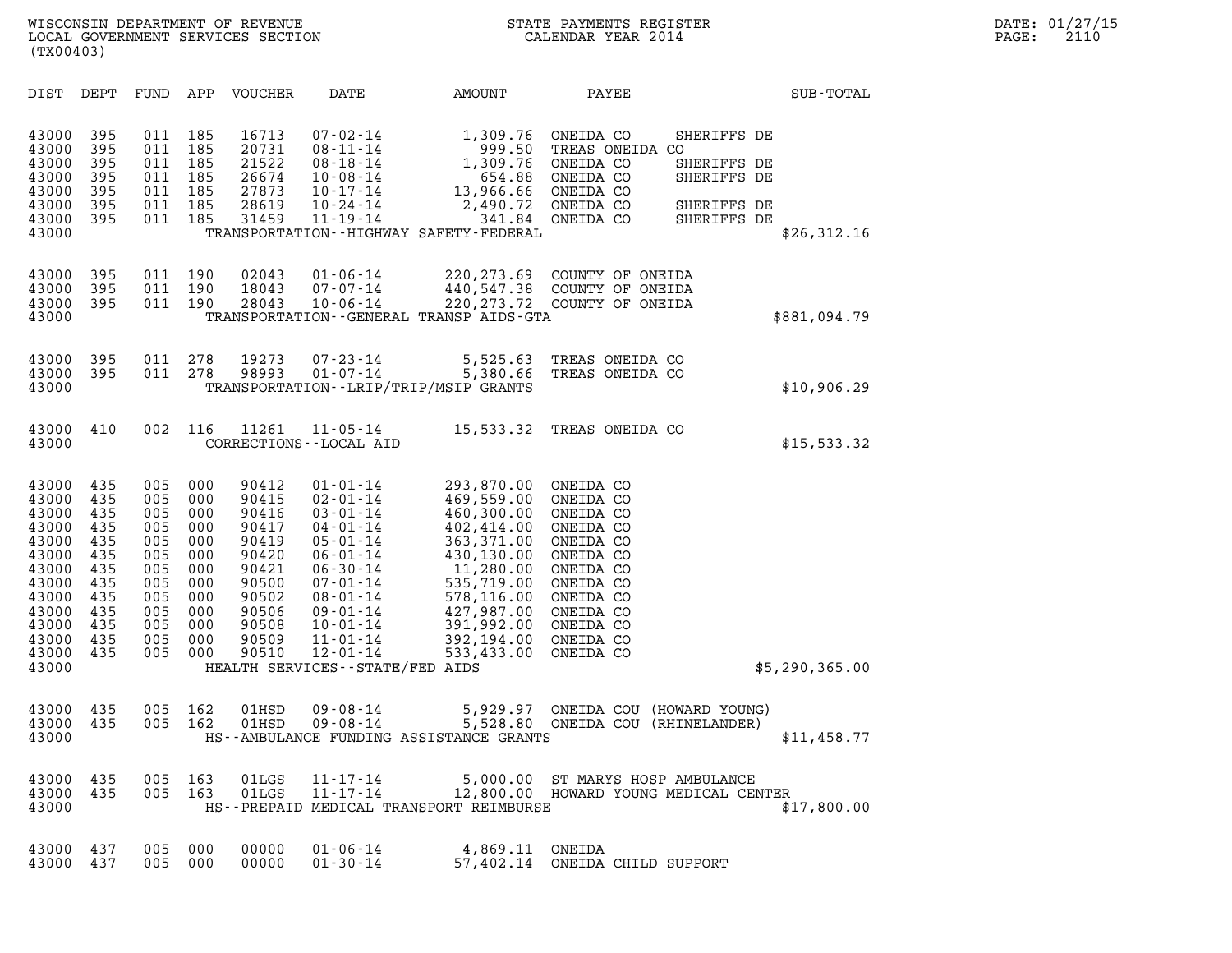|                                  | (TX00403)                |                          |                          |                                  |                                                                                 |                                                                                          |                                                                                                   |  |                |
|----------------------------------|--------------------------|--------------------------|--------------------------|----------------------------------|---------------------------------------------------------------------------------|------------------------------------------------------------------------------------------|---------------------------------------------------------------------------------------------------|--|----------------|
| DIST                             | DEPT                     | FUND                     | APP                      | VOUCHER                          | DATE                                                                            | AMOUNT                                                                                   | PAYEE                                                                                             |  | SUB-TOTAL      |
| 43000<br>43000<br>43000          | 437<br>437<br>437        | 005<br>005<br>005        | 000<br>000<br>000        | 00000<br>00000<br>00000          | $02 - 05 - 14$<br>$02 - 10 - 14$<br>$04 - 07 - 14$                              | 9,533.15<br>17,332.11<br>145,101.88                                                      | ONEIDA<br>ONEIDA CHILD SUPPORT<br>ONEIDA                                                          |  |                |
| 43000<br>43000<br>43000<br>43000 | 437<br>437<br>437<br>437 | 005<br>005<br>005<br>005 | 000<br>000<br>000<br>000 | 00000<br>00000<br>00000<br>00000 | $04 - 10 - 14$<br>$04 - 30 - 14$<br>$06 - 05 - 14$<br>$06 - 11 - 14$            | 9,690.23<br>117,681.46<br>25,897.35<br>470.00                                            | ONEIDA CHILD SUPPORT<br>ONEIDA CHILD SUPPORT<br>ONEIDA<br>ONEIDA                                  |  |                |
| 43000<br>43000                   | 437<br>437               | 005<br>005               | 000<br>000               | 00000<br>00000                   | $06 - 11 - 14$<br>$07 - 07 - 14$                                                | 10,603.40<br>9,149.37                                                                    | ONEIDA CHILD SUPPORT<br>ONEIDA                                                                    |  |                |
| 43000<br>43000<br>43000<br>43000 | 437<br>437<br>437<br>437 | 005<br>005<br>005<br>005 | 000<br>000<br>000<br>000 | 00000<br>00000<br>00000<br>00000 | $07 - 30 - 14$<br>$08 - 05 - 14$<br>$08 - 29 - 14$<br>$09 - 05 - 14$            | 115,358.62<br>12,444.04<br>363,581.13<br>27,734.98                                       | ONEIDA CHILD SUPPORT<br>ONEIDA<br>ONEIDA<br>ONEIDA                                                |  |                |
| 43000<br>43000<br>43000<br>43000 | 437<br>437<br>437<br>437 | 005<br>005<br>005<br>005 | 000<br>000<br>000<br>000 | 00000<br>00000<br>00000<br>00000 | $10 - 06 - 14$<br>$10 - 30 - 14$<br>$11 - 03 - 14$<br>$11 - 04 - 14$            | 12,517.92<br>79,684.27                                                                   | ONEIDA<br>ONEIDA CHILD SUPPORT<br>1,200.00 ONEIDA CHILD SUPPORT<br>22,385.60 ONEIDA CHILD SUPPORT |  |                |
| 43000<br>43000<br>43000<br>43000 | 437<br>437<br>437<br>437 | 005<br>005<br>005<br>005 | 000<br>000<br>000<br>000 | 00000<br>00000<br>00000<br>00000 | $11 - 05 - 14$<br>$11 - 10 - 14$<br>11-12-14<br>$11 - 14 - 14$                  | 2,292.95 ONEIDA<br>10,830.53                                                             | 9,113.17 ONEIDA CHILD SUPPORT<br>7,203.79 ONEIDA CHILD SUPPORT<br>ONEIDA                          |  |                |
| 43000<br>43000                   | 437                      | 005                      | 000                      | 00000                            | $12 - 05 - 14$                                                                  | 19,567.65 ONEIDA<br>CHILDREN & FAMILIES - - STATE/FEDERAL AIDS                           |                                                                                                   |  | \$1,091,644.85 |
| 43000<br>43000                   | 455                      | 002                      | 202                      | 02424                            | $04 - 03 - 14$                                                                  | JUSTICE -- LAW ENFORCEMENT TRAINING REIMB                                                | 1,146.50 TREAS ONEIDA CO                                                                          |  | \$1,146.50     |
| 43000<br>43000                   | 455                      | 002                      | 221                      | 13                               | $07 - 30 - 14$<br>JUSTICE -- LAW ENFORCEMENT SERVICES AID                       | 500.00                                                                                   | TREAS ONEIDA CO                                                                                   |  | \$500.00       |
| 43000<br>43000<br>43000          | 455<br>455               | 002<br>002               | 225<br>225               | 01394<br>03298                   | $02 - 18 - 14$<br>$12 - 22 - 14$<br>JUSTICE - - LAW ENFORCEMENT - - DRUG CRIMES | 20,967.00<br>20,967.00                                                                   | TREAS ONEIDA CO<br>TREAS ONEIDA CO                                                                |  | \$41,934.00    |
| 43000<br>43000                   | 455                      | 002                      | 226                      | 005                              | 01-10-14<br>JUSTICE - - LAW ENFORCEMENT SERVICES                                | 31,465.00                                                                                | TREAS ONEIDA CO                                                                                   |  | \$31,465.00    |
| 43000<br>43000<br>43000          | 455<br>455               | 002<br>002               | 231<br>231               | 01633<br>02424                   | $02 - 24 - 14$<br>$04 - 03 - 14$<br>JUSTICE - - LAW ENFORCEMENT TRAINING        | 8,800.00<br>230.40                                                                       | TREAS ONEIDA CO<br>TREAS ONEIDA CO                                                                |  | \$9,030.40     |
| 43000 455<br>43000               |                          |                          |                          |                                  |                                                                                 | 002 241 00965 01-24-14 379.42 TREAS ONEIDA CO<br>JUSTICE--CEASE AND OTHER FEDERAL GRANTS |                                                                                                   |  | \$379.42       |
| 43000<br>43000                   | 455<br>455               | 002                      | 002 251<br>- 251         | 00057<br>00236                   | 07-18-14<br>$08 - 04 - 14$                                                      |                                                                                          | 2,725.04 TREAS ONEIDA CO<br>5,783.13 TREAS ONEIDA CO                                              |  |                |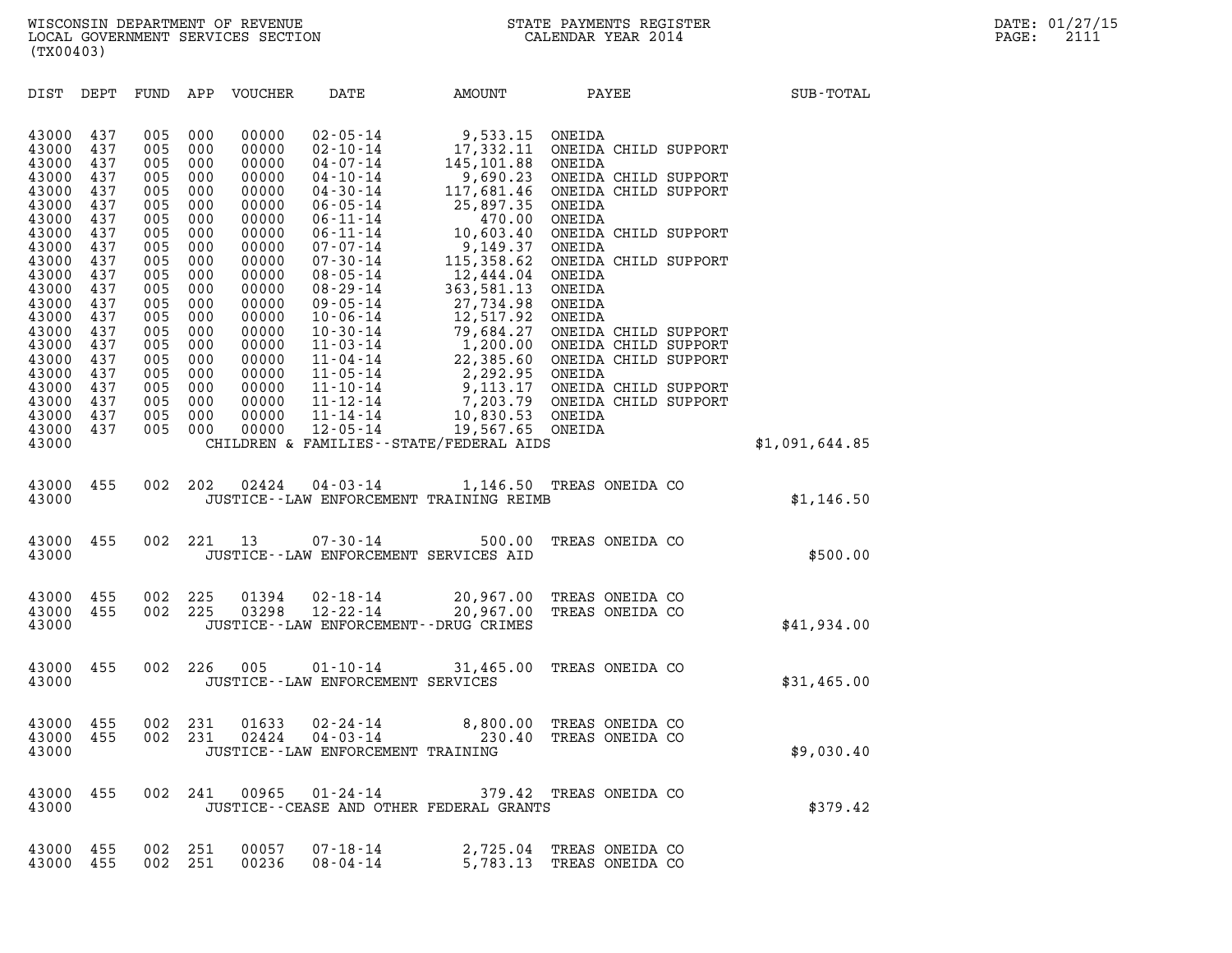| (TX00403)                                                                                                                                                                                                                                   |                                                                                                                                                                                                                                                                                                                                                                                              |                                                                                                                                                                                                                                                                                                             |              |
|---------------------------------------------------------------------------------------------------------------------------------------------------------------------------------------------------------------------------------------------|----------------------------------------------------------------------------------------------------------------------------------------------------------------------------------------------------------------------------------------------------------------------------------------------------------------------------------------------------------------------------------------------|-------------------------------------------------------------------------------------------------------------------------------------------------------------------------------------------------------------------------------------------------------------------------------------------------------------|--------------|
| DIST<br>DEPT<br>FUND                                                                                                                                                                                                                        | APP<br>VOUCHER<br>DATE                                                                                                                                                                                                                                                                                                                                                                       | AMOUNT<br>PAYEE                                                                                                                                                                                                                                                                                             | SUB-TOTAL    |
| 43000<br>455<br>002<br>43000<br>455<br>002<br>43000<br>455<br>002<br>43000<br>455<br>002<br>43000<br>455<br>002<br>43000                                                                                                                    | 251<br>00909<br>$01 - 23 - 14$<br>02227<br>$11 - 05 - 14$<br>251<br>02228<br>$04 - 09 - 14$<br>251<br>251<br>02636<br>$04 - 29 - 14$<br>03643<br>$06 - 25 - 14$<br>251<br>JUSTICE - - TRUANCY PROGRAM - GRANT FUNDS                                                                                                                                                                          | 1,323.90<br>TREAS ONEIDA CO<br>$\frac{1}{7}$ , 700.12<br>TREAS ONEIDA CO<br>12,272.59<br>TREAS ONEIDA CO<br>9,813.98<br>TREAS ONEIDA CO<br>4,023.18<br>TREAS ONEIDA CO                                                                                                                                      | \$43,641.94  |
| 455<br>002<br>43000<br>43000<br>455<br>002<br>43000                                                                                                                                                                                         | 532<br>$07 - 22 - 14$<br>$03 - 10 - 14$<br>532<br>009<br>JUSTICE - - VICTIM/WITNESS ASSISTANCE SERV                                                                                                                                                                                                                                                                                          | 7,344.47<br>TREAS ONEIDA CO<br>9,078.18 TREAS ONEIDA CO                                                                                                                                                                                                                                                     | \$16, 422.65 |
| 43000<br>465<br>002<br>43000<br>465<br>002<br>43000<br>465<br>002<br>43000<br>465<br>002<br>43000                                                                                                                                           | 306<br>00053<br>$10 - 29 - 14$<br>00794<br>$02 - 25 - 14$<br>306<br>306<br>00992<br>$04 - 14 - 14$<br>01395<br>$07 - 25 - 14$<br>306<br>MILITARY AFFAIRS-EMER MGMT--HAZMAT AIDS                                                                                                                                                                                                              | 5,836.93 TREAS ONEIDA CO<br>5,836.93 TREAS ONEIDA CO<br>5,836.93 TREAS ONEIDA CO<br>5,836.93 TREAS ONEIDA CO                                                                                                                                                                                                | \$23,347.72  |
| 43000<br>465<br>002<br>43000                                                                                                                                                                                                                | 308<br>00088<br>$11 - 19 - 14$<br>MILITARY AFFAIRS-EMER MGMT-RESPONSE EQMT                                                                                                                                                                                                                                                                                                                   | 8,052.00 TREAS ONEIDA CO                                                                                                                                                                                                                                                                                    | \$8,052.00   |
| 43000<br>465<br>002<br>43000                                                                                                                                                                                                                | 337<br>01567<br>$07 - 09 - 14$<br>MILITARY AFFAIRS-EMERGENCY MGMT PLANNING                                                                                                                                                                                                                                                                                                                   | 4,617.00 TREAS ONEIDA CO                                                                                                                                                                                                                                                                                    | \$4,617.00   |
| 43000<br>465<br>002<br>43000<br>465<br>002<br>43000<br>465<br>002<br>43000<br>465<br>002<br>43000<br>465<br>002<br>43000<br>465<br>002<br>43000<br>465<br>002<br>43000<br>465<br>002<br>43000<br>465<br>002<br>43000<br>465<br>002<br>43000 | 342<br>00308<br>$10 - 21 - 14$<br>$10 - 24 - 14$<br>342<br>00326<br>342<br>00681<br>$01 - 31 - 14$<br>342<br>00817<br>$03 - 03 - 14$<br>$03 - 21 - 14$<br>342<br>00903<br>342<br>00999<br>$01 - 15 - 14$<br>342<br>01013<br>$04 - 14 - 14$<br>342<br>01251<br>$06 - 24 - 14$<br>01429<br>342<br>$05 - 06 - 14$<br>342<br>01632<br>$07 - 11 - 14$<br>MILITARY AFFAIRS-EMERGENCY MGMT-FED FUND | 645.00<br>TREAS ONEIDA CO<br>2,625.00<br>TREAS ONEIDA CO<br>570.00<br>TREAS ONEIDA CO<br>720.00<br>TREAS ONEIDA CO<br>670.00<br>TREAS ONEIDA CO<br>21,255.28<br>TREAS ONEIDA CO<br>670.00<br>TREAS ONEIDA CO<br>2,055.00<br>TREAS ONEIDA CO<br>17,185.01<br>TREAS ONEIDA CO<br>22,150.08<br>TREAS ONEIDA CO | \$68,545.37  |
| 43000<br>465<br>002<br>43000                                                                                                                                                                                                                | 350<br>01099<br>$05 - 19 - 14$<br>MILITARY AFFAIRS -- HOMELAND SEC GRANT                                                                                                                                                                                                                                                                                                                     | 9,500.00<br>TREAS ONEIDA CO                                                                                                                                                                                                                                                                                 | \$9,500.00   |
| 43000<br>465<br>072<br>43000                                                                                                                                                                                                                | - 364<br>00945<br>$01 - 10 - 14$<br>MILITARY AFFAIRS-EMER MGMT-PLANNING AID                                                                                                                                                                                                                                                                                                                  | 4,496.00 TREAS ONEIDA CO                                                                                                                                                                                                                                                                                    | \$4,496.00   |
| 43000<br>002<br>485<br>43000                                                                                                                                                                                                                | 127<br>06274<br>$06 - 19 - 14$<br>VETERANS AFFAIRS GRANTS                                                                                                                                                                                                                                                                                                                                    | 1,000.00 TREAS ONEIDA CO                                                                                                                                                                                                                                                                                    | \$1,000.00   |
| 43000 485                                                                                                                                                                                                                                   | 082 267<br>06274<br>$06 - 19 - 14$                                                                                                                                                                                                                                                                                                                                                           | 4,500.00 TREAS ONEIDA CO                                                                                                                                                                                                                                                                                    |              |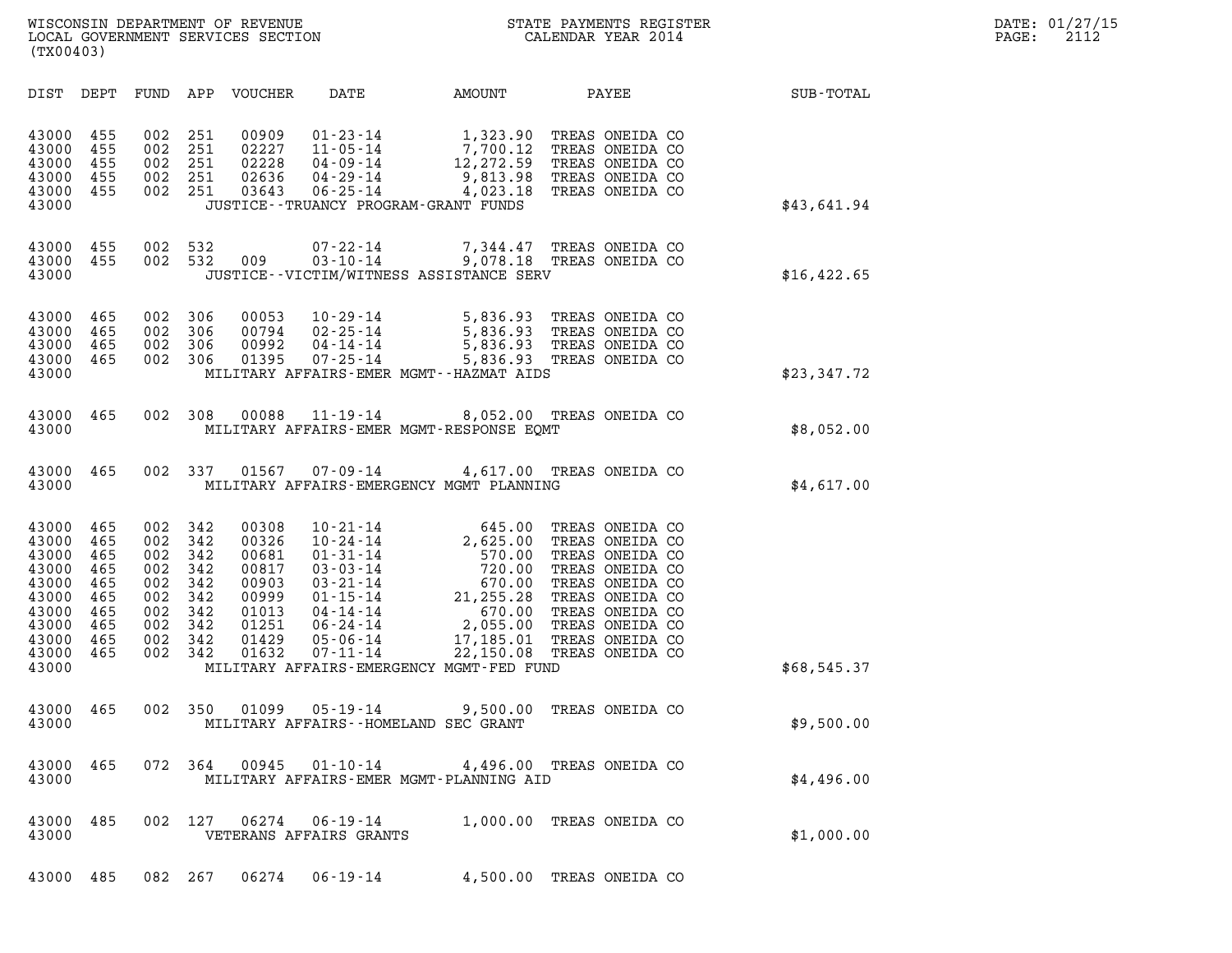| (TX00403)                                                                                                                                                                                                                     |                                                                                                                                                                      |                                                                                                                                                                          |                                                                                                                                                               |                                                                                                                                                                                                                      |                                                                                                                                                                                                                                                                                                                                                                                            |                                                                                                                                                                  |                                                                                                                                                                                                                                                                                                                                                                                                                                                                      |             | DATE: 01/27/15<br>2113<br>PAGE: |
|-------------------------------------------------------------------------------------------------------------------------------------------------------------------------------------------------------------------------------|----------------------------------------------------------------------------------------------------------------------------------------------------------------------|--------------------------------------------------------------------------------------------------------------------------------------------------------------------------|---------------------------------------------------------------------------------------------------------------------------------------------------------------|----------------------------------------------------------------------------------------------------------------------------------------------------------------------------------------------------------------------|--------------------------------------------------------------------------------------------------------------------------------------------------------------------------------------------------------------------------------------------------------------------------------------------------------------------------------------------------------------------------------------------|------------------------------------------------------------------------------------------------------------------------------------------------------------------|----------------------------------------------------------------------------------------------------------------------------------------------------------------------------------------------------------------------------------------------------------------------------------------------------------------------------------------------------------------------------------------------------------------------------------------------------------------------|-------------|---------------------------------|
|                                                                                                                                                                                                                               |                                                                                                                                                                      |                                                                                                                                                                          |                                                                                                                                                               | DIST DEPT FUND APP VOUCHER                                                                                                                                                                                           | DATE                                                                                                                                                                                                                                                                                                                                                                                       | AMOUNT                                                                                                                                                           | PAYEE                                                                                                                                                                                                                                                                                                                                                                                                                                                                | SUB-TOTAL   |                                 |
| 43000                                                                                                                                                                                                                         |                                                                                                                                                                      |                                                                                                                                                                          |                                                                                                                                                               |                                                                                                                                                                                                                      | VETERANS AFFAIRS - - GRANTS TO COUNTIES                                                                                                                                                                                                                                                                                                                                                    |                                                                                                                                                                  |                                                                                                                                                                                                                                                                                                                                                                                                                                                                      | \$4,500.00  |                                 |
| 43000<br>43000                                                                                                                                                                                                                | 485                                                                                                                                                                  |                                                                                                                                                                          | 083 370                                                                                                                                                       | 06274                                                                                                                                                                                                                | VETERANS AFFAIRS -- GRANTS TO COUNTIES                                                                                                                                                                                                                                                                                                                                                     |                                                                                                                                                                  | 06-19-14 4,500.00 TREAS ONEIDA CO                                                                                                                                                                                                                                                                                                                                                                                                                                    | \$4,500.00  |                                 |
| 43000<br>43000<br>43000<br>43000<br>43000<br>43000<br>43000<br>43000<br>43000<br>43000<br>43000<br>43000<br>43000<br>43000<br>43000<br>43000<br>43000<br>43000<br>43000<br>43000<br>43000<br>43000<br>43000<br>43000<br>43000 | 505<br>505<br>505<br>505<br>505<br>505<br>505<br>505<br>505<br>505<br>505<br>505<br>505<br>505<br>505<br>505<br>505<br>505<br>505<br>505<br>505<br>505<br>505<br>505 | 002<br>002<br>002<br>002<br>002<br>002<br>002<br>002<br>002<br>002<br>002<br>002<br>002<br>002<br>002<br>002<br>002<br>002<br>002<br>002<br>002<br>002<br>002<br>002 155 | 155<br>155<br>155<br>155<br>155<br>155<br>155<br>155<br>155<br>155<br>155<br>155<br>155<br>155<br>155<br>155<br>155<br>155<br>155<br>155<br>155<br>155<br>155 | 60096<br>60096<br>60175<br>60175<br>60228<br>60326<br>60342<br>60342<br>60413<br>60413<br>60481<br>60481<br>60598<br>60598<br>60598<br>60629<br>60629<br>60629<br>60701<br>60701<br>60770<br>60770<br>60814<br>60814 | $\begin{array}{cccc} 08\text{-}26\text{-}14 & 2,768.00 \\ 08\text{-}26\text{-}14 & 1,303.00 \\ 09\text{-}24\text{-}14 & 708.00 \\ 09\text{-}24\text{-}14 & 2,580.00 \\ 11\text{-}26\text{-}14 & 2,166.00 \\ 12\text{-}12\text{-}14 & 488.00 \\ 12\text{-}12\text{-}14 & 4,803.00 \\ 01\text{-}24\text{-}14 & 4,803.00 \\ 01\text{-}24$<br>07-09-14<br>DOA-HOUSING ASSISTANCE-FEDERAL FUNDS | 4,385.00                                                                                                                                                         | TREAS ONEIDA CO<br>TREAS ONEIDA CO<br>TREAS ONEIDA CO<br>TREAS ONEIDA CO<br>TREAS ONEIDA CO<br>TREAS ONEIDA CO<br>TREAS ONEIDA CO<br>TREAS ONEIDA CO<br>TREAS ONEIDA CO<br>TREAS ONEIDA CO<br>TREAS ONEIDA CO<br>TREAS ONEIDA CO<br>TREAS ONEIDA CO<br>TREAS ONEIDA CO<br>TREAS ONEIDA CO<br>TREAS ONEIDA CO<br>TREAS ONEIDA CO<br>TREAS ONEIDA CO<br>TREAS ONEIDA CO<br>TREAS ONEIDA CO<br>TREAS ONEIDA CO<br>TREAS ONEIDA CO<br>TREAS ONEIDA CO<br>TREAS ONEIDA CO | \$54,139.00 |                                 |
| 43000<br>43000<br>43000<br>43000<br>43000<br>43000<br>43000<br>43000<br>43000<br>43000<br>43000<br>43000<br>43000<br>43000<br>43000<br>43000<br>43000<br>43000<br>43000                                                       | 505<br>505<br>505<br>505<br>505<br>505<br>505<br>505<br>505<br>505<br>505<br>505<br>505<br>505<br>505<br>505<br>505<br>505<br>505                                    | 035 371<br>035<br>035<br>035<br>035 371<br>035<br>035<br>035<br>035<br>035<br>035<br>035<br>035<br>035<br>035<br>035<br>035<br>035<br>035                                | 371<br>371<br>371<br>371<br>371<br>371<br>371<br>371<br>371<br>371<br>371<br>371<br>371<br>371<br>371<br>371<br>371                                           | 60096<br>60096<br>60175<br>60228<br>60342<br>60342<br>60342<br>60413<br>60413<br>60413<br>60481<br>60481<br>60481<br>60598<br>60598<br>60629<br>60629<br>60701<br>60701                                              | 08 - 26 - 14<br>08 - 26 - 14<br>09 - 24 - 14<br>11 - 26 - 14<br>12 - 12 - 14<br>12 - 12 - 14<br>2, 135 . 00<br>$12 - 12 - 14$<br>$12 - 12 - 14$<br>$01 - 24 - 14$<br>$01 - 24 - 14$<br>$01 - 24 - 14$<br>$02 - 26 - 14$<br>$02 - 26 - 14$<br>$02 - 26 - 14$<br>$04 - 09 - 14$<br>$04 - 09 - 14$<br>$04 - 24 - 14$<br>$04 - 24 - 14$<br>$05 - 27 - 14$<br>$05 - 27 - 14$                    | 3,155.00<br>1,495.00<br>2,056.00<br>1,630.00<br>4,954.00<br>1,318.00<br>1,136.00<br>961.00<br>2,379.00<br>2,151.00<br>3,481.00<br>3,164.00<br>573.00<br>2,300.00 | TREAS ONEIDA CO<br>TREAS ONEIDA CO<br>TREAS ONEIDA CO<br>TREAS ONEIDA CO<br>TREAS ONEIDA CO<br>TREAS ONEIDA CO<br>TREAS ONEIDA CO<br>TREAS ONEIDA CO<br>TREAS ONEIDA CO<br>TREAS ONEIDA CO<br>TREAS ONEIDA CO<br>TREAS ONEIDA CO<br>TREAS ONEIDA CO<br>TREAS ONEIDA CO<br>TREAS ONEIDA CO<br>TREAS ONEIDA CO<br>TREAS ONEIDA CO<br>TREAS ONEIDA CO<br>TREAS ONEIDA CO                                                                                                |             |                                 |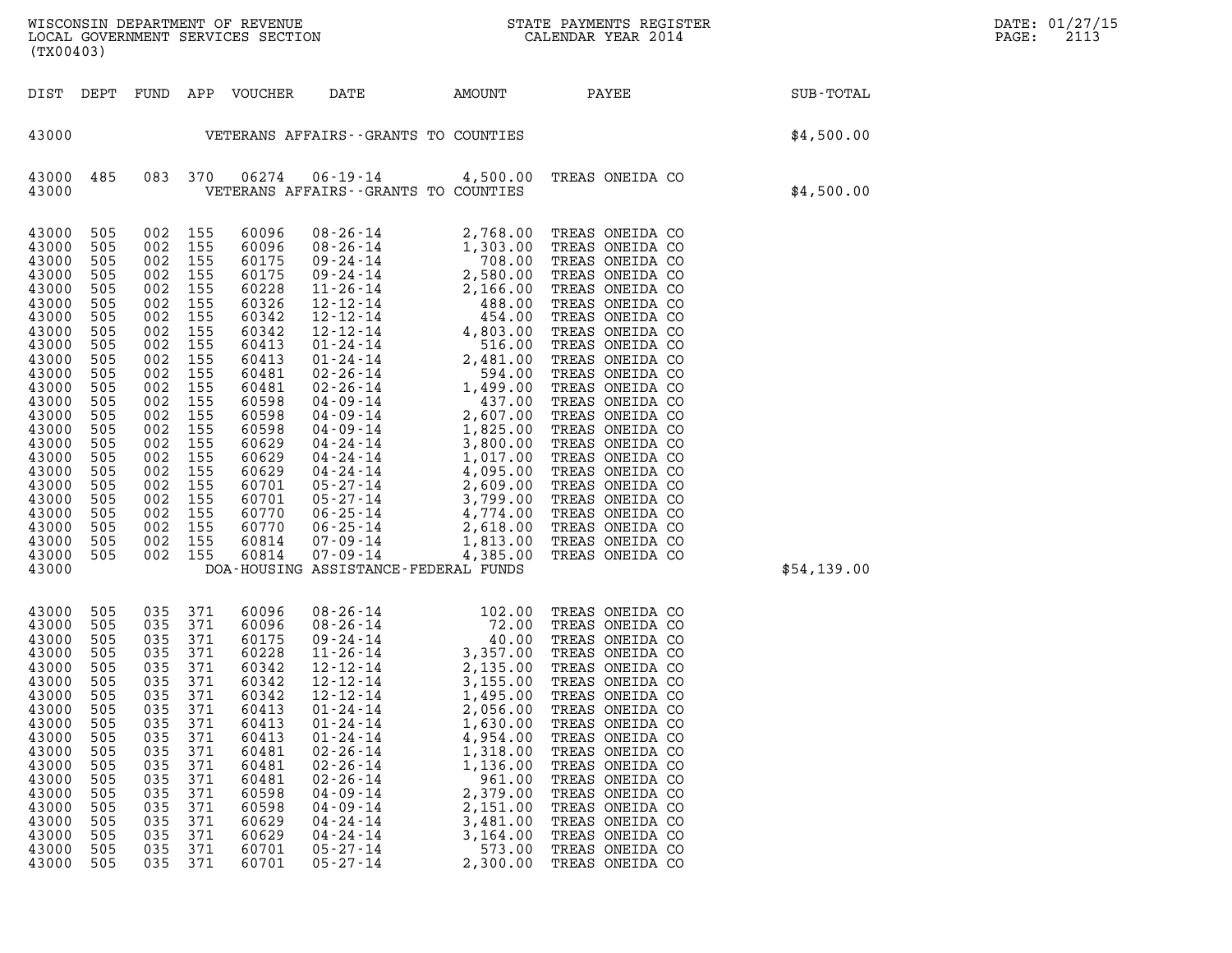| (TX00403)                                          |                                 |                                 |                                 |                                           |                                                                                                   |                                                                                                   |                                                                                             |                 |
|----------------------------------------------------|---------------------------------|---------------------------------|---------------------------------|-------------------------------------------|---------------------------------------------------------------------------------------------------|---------------------------------------------------------------------------------------------------|---------------------------------------------------------------------------------------------|-----------------|
| DIST                                               | DEPT                            | FUND                            | APP                             | <b>VOUCHER</b>                            | <b>DATE</b>                                                                                       | AMOUNT                                                                                            | PAYEE                                                                                       | SUB-TOTAL       |
| 43000<br>43000<br>43000<br>43000<br>43000<br>43000 | 505<br>505<br>505<br>505<br>505 | 035<br>035<br>035<br>035<br>035 | 371<br>371<br>371<br>371<br>371 | 60701<br>60770<br>60770<br>60814<br>60814 | $05 - 27 - 14$<br>06-25-14<br>06-25-14<br>07-09-14<br>$07 - 09 - 14$<br>DOA--PUBLIC BENEFITS FUND | 801.00<br>2,387.00<br>348.00<br>168.00<br>906.00                                                  | TREAS ONEIDA CO<br>TREAS ONEIDA CO<br>TREAS ONEIDA CO<br>TREAS ONEIDA CO<br>TREAS ONEIDA CO | \$41,069.00     |
| 43000<br>43000                                     | 505                             | 089                             | 166                             | 05129                                     | $01 - 28 - 14$<br>DOA--LAND INFORMATION FUND                                                      | 1,000.00                                                                                          | TREAS ONEIDA CO                                                                             | \$1,000.00      |
| 43000<br>43000<br>43000                            | 835<br>835                      | 002<br>002                      | 105<br>105                      | 44043<br>81149                            | $07 - 28 - 14$<br>11-17-14<br>REVENUE--STATE SHARED REVENUES                                      | 107,322.75                                                                                        | 19,475.15 TREAS ONEIDA CO<br>TREAS ONEIDA CO                                                | \$126,797.90    |
| 43000<br>43000                                     | 835                             | 002                             | 109                             | 01043                                     | REVENUE - - EXEMPT COMPUTER AID                                                                   | $07 - 28 - 14$ 25,743.00                                                                          | TREAS ONEIDA CO                                                                             | \$25,743.00     |
| 43000<br>43000<br>43000                            | 835<br>835                      | 002<br>002                      | 302<br>302                      | 10083<br>11083                            | $07 - 28 - 14$                                                                                    | 07-28-14 7,723,772.72 TREAS ONEIDA CO<br>1,525,002.20<br>REVENUE-FIRST DOLLAR/SCHOOL LEVY CREDITS | TREAS ONEIDA CO                                                                             | \$9,248,774.92  |
| 43000<br>43000                                     | 835                             | 021                             | 363                             | 37364                                     | 03-24-14<br>REVENUE - - LOTTERY CREDIT                                                            | 1,080,332.33                                                                                      | TREAS ONEIDA CO                                                                             | \$1,080,332.33  |
| 43000                                              |                                 |                                 |                                 |                                           | DISTRICT TOTAL APPROPRIATIONS                                                                     |                                                                                                   |                                                                                             | \$19,013,034.39 |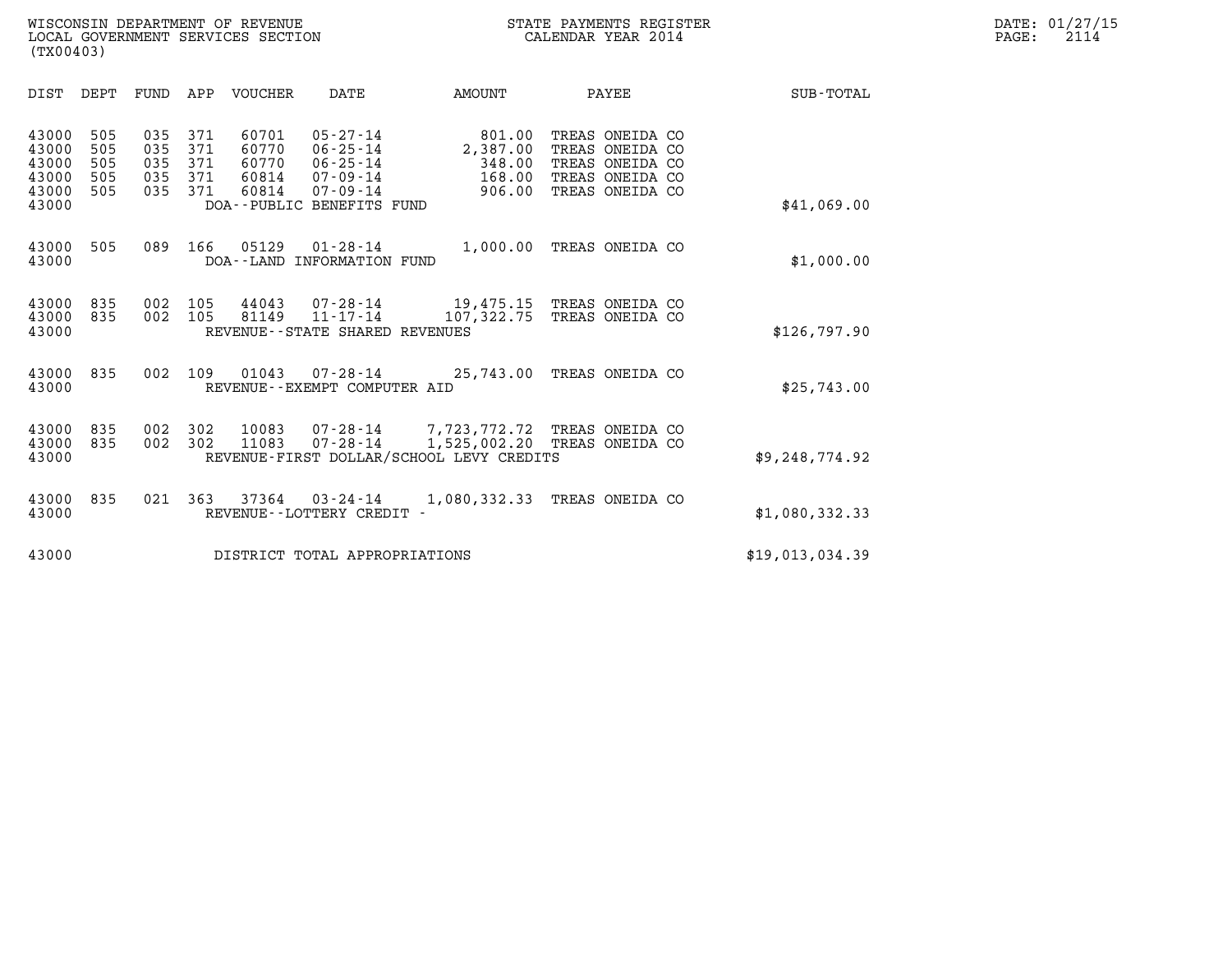| DATE: | 01/27/15 |
|-------|----------|
| PAGE: | 2115     |

| (TX00403)                                                  |                            |                                                     |                                           |                                                                               |                                                  |                                                                                                                                                                                    |                 | DATE: 01/27/15<br>2115<br>$\mathtt{PAGE}$ : |
|------------------------------------------------------------|----------------------------|-----------------------------------------------------|-------------------------------------------|-------------------------------------------------------------------------------|--------------------------------------------------|------------------------------------------------------------------------------------------------------------------------------------------------------------------------------------|-----------------|---------------------------------------------|
|                                                            | DIST DEPT                  |                                                     | FUND APP VOUCHER                          | DATE                                                                          | <b>AMOUNT</b>                                    |                                                                                                                                                                                    | PAYEE SUB-TOTAL |                                             |
| 43002 165<br>43002                                         |                            | 002 225                                             |                                           |                                                                               | SAFETY/PROF SERV--FIRE INSURANCE DUES            | 01086  06-30-14  6,109.65  TREAS TN CASSIAN                                                                                                                                        | \$6,109.65      |                                             |
| 43002 370<br>43002 370<br>43002                            |                            | 000 001<br>000 001                                  |                                           |                                                                               | NAT RESOURCES-SEVERANCE/YIELD/WITHDRAWAL         | 01DNR  06-19-14  6,792.27 TREAS TOWN CASSIAN<br>03DNR  11-04-14  2,350.91 TREAS TOWN CASSIAN                                                                                       | \$9,143.18      |                                             |
| 43002<br>43002<br>43002<br>43002 370                       | 370<br>370<br>370          | 002 503<br>002 503<br>002 503<br>002 503            | 17016<br>17016<br>17016<br>17016          |                                                                               |                                                  | 02-14-14 17,236.95 TREAS TN CASSIAN<br>02-14-14 14,487.33 TREAS TN CASSIAN<br>02-14-14 780.11 TREAS TN CASSIAN<br>02-14-14 21,124.96 TREAS TN CASSIAN<br><b>TOWN SHARE 5729.71</b> |                 |                                             |
| 43002                                                      |                            |                                                     |                                           |                                                                               | NAT RESOURCES--AIDS IN LIEU OF TAXES             |                                                                                                                                                                                    | \$53,629.35     |                                             |
| 43002<br>43002 370<br>43002                                | 370                        | 012 571<br>012 571                                  | 37921<br>37921                            |                                                                               | NAT RESOURCES--FOREST CROP/MFL/CO FOREST         | 06-16-14 3,034.53 TREAS TN CASSIAN<br>06-16-14 1,284.00 TREAS TN CASSIAN                                                                                                           | \$4,318.53      |                                             |
| 43002 370<br>43002<br>43002<br>43002<br>43002 370<br>43002 | 370<br>370<br>370          | 012 579<br>012 579<br>012 579<br>012 579<br>012 579 | 19581<br>19581<br>19581<br>19581<br>19581 | $04 - 16 - 14$ $04 - 16 - 14$ $04 - 16 - 14$ $04 - 16 - 14$ $04 - 16 - 14$ $$ | 111.48<br>NAT RESOURCES -- AIDS IN LIEU OF TAXES | 8.67 TREAS TN CASSIAN<br>2.96 TREAS TN CASSIAN<br>105.60 TREAS TN CASSIAN<br>TREAS TN CASSIAN<br>192.48 TREAS TN CASSIAN                                                           | \$421.19        |                                             |
| 43002                                                      | 43002 370                  |                                                     | 012 584<br>00127                          |                                                                               | NAT RESOURCES -- PMT IN LIEU OF TAXES            | 09-30-14 641.21 TREAS TN CASSIAN                                                                                                                                                   | \$641.21        |                                             |
| 43002<br>43002<br>43002<br>43002<br>43002                  | 395<br>395<br>395<br>- 395 | 011 191<br>011 191<br>011 191<br>011 191            | 05085<br>11085<br>21085<br>31085          |                                                                               | TRANSPORTATION - - GENERAL TRANSP AIDS - GTA     | 01-06-14 47,796.56 TOWN OF CASSIAN<br>04-07-14 47,796.56 TOWN OF CASSIAN<br>07-07-14 47,796.56 TOWN OF CASSIAN<br>10-06-14 47,796.59 TOWN OF CASSIAN                               | \$191, 186.27   |                                             |
| 43002<br>43002 835<br>43002                                | 835                        | 002 105<br>002 105                                  | 44023<br>81128                            | $11 - 17 - 14$<br>REVENUE - - STATE SHARED REVENUES                           |                                                  | 07-28-14 2,882.50 TREAS TN CASSIAN<br>16,334.70 TREAS TN CASSIAN                                                                                                                   | \$19, 217.20    |                                             |
| 43002 835<br>43002                                         |                            |                                                     | 002 109<br>02989                          | REVENUE--EXEMPT COMPUTER AID                                                  |                                                  | 07-28-14 8.00 TREAS TN CASSIAN                                                                                                                                                     | \$8.00          |                                             |
| 43002 835<br>43002                                         |                            |                                                     | 002 501 00003                             | $02 - 03 - 14$                                                                | DOA-PAYMENT FOR MUNICIPAL SERVICES AID           | 99.44 TREAS TN CASSIAN                                                                                                                                                             | \$99.44         |                                             |
| 43002                                                      |                            |                                                     |                                           | DISTRICT TOTAL APPROPRIATIONS                                                 |                                                  |                                                                                                                                                                                    | \$284,774.02    |                                             |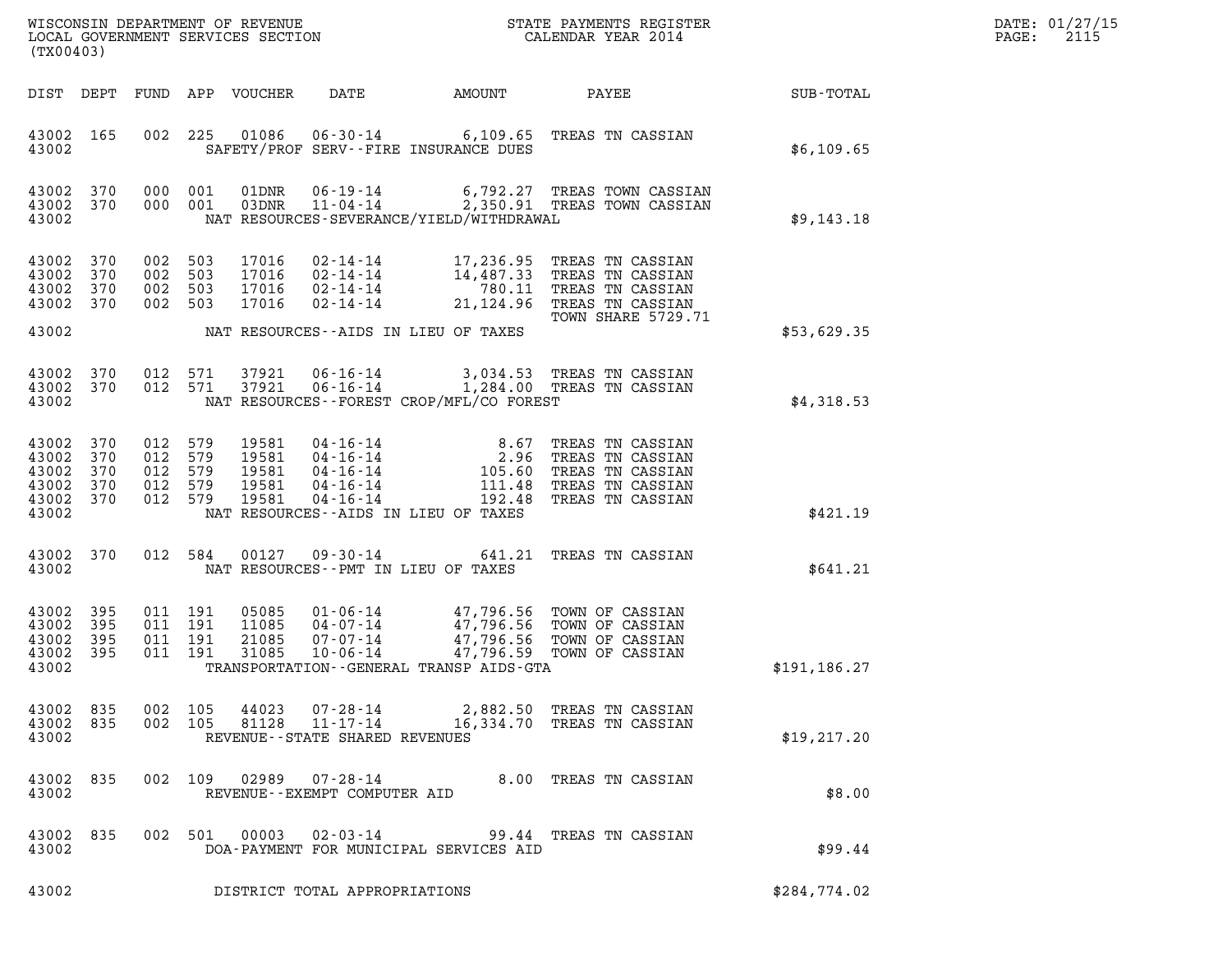| DATE: | 01/27/15 |
|-------|----------|
| PAGE: | 2116     |

| (TX00403)                                             |     |                               |                                                                                                                                                                                                                                                | DATE: 01/27/15<br>2116<br>$\mathtt{PAGE:}$ |
|-------------------------------------------------------|-----|-------------------------------|------------------------------------------------------------------------------------------------------------------------------------------------------------------------------------------------------------------------------------------------|--------------------------------------------|
| DIST DEPT                                             |     |                               | FUND APP VOUCHER DATE<br>AMOUNT PAYEE SUB-TOTAL                                                                                                                                                                                                |                                            |
| 43004 165<br>43004                                    |     |                               | 01087  06-30-14  7,619.09  TREAS TN CRESCENT<br>002 225<br>SAFETY/PROF SERV--FIRE INSURANCE DUES                                                                                                                                               | \$7.619.09                                 |
| 43004 370<br>43004 370<br>43004 370<br>43004          |     |                               | 000 001 01DNR 06-19-14 164.93 TREAS TOWN CRESCENT 000 001 02DNR 09-11-14 1,553.05 TREAS TOWN CRESCENT 000 001 03DNR 11-04-14 508.89 TREAS TOWN CRESCENT<br>NAT RESOURCES-SEVERANCE/YIELD/WITHDRAWAL                                            | \$2,226.87                                 |
| 43004 370                                             |     |                               | 002 503 17194 02-25-14 3,004.57 TREAS TN CRESCENT<br>TOWN SHARE 343.07<br>43004 NAT RESOURCES--AIDS IN LIEU OF TAXES                                                                                                                           | \$3,004.57                                 |
| 43004 370<br>43004 370<br>43004                       |     |                               | $\begin{array}{cccc} 012 & 571 & 37922 & 06\text{-}16\text{-}14 & & & & 771.34 & \text{TREAS TN} \ 012 & 571 & 37922 & 06\text{-}16\text{-}14 & & & & 6.81 & \text{TREAS TN} \ \end{array}$<br>NAT RESOURCES - - FOREST CROP/MFL/CO FOREST     | \$778.15                                   |
| 43004 370<br>43004                                    |     |                               | 19582  04-16-14   1.96   TREAS TN CRESCENT<br>012 579<br>NAT RESOURCES -- AIDS IN LIEU OF TAXES                                                                                                                                                | \$1.96                                     |
| 43004 370<br>43004                                    |     |                               | 02898  06-10-14  914.00  CRESCENT FIRE DEPT<br>012 583<br>NAT RESOURCES - - RECREATION RESOURCE - FED                                                                                                                                          | \$914.00                                   |
| 43004 370<br>43004                                    |     |                               | 00128  09-30-14  237.81  TREAS TN CRESCENT<br>012 584<br>NAT RESOURCES -- PMT IN LIEU OF TAXES                                                                                                                                                 | \$237.81                                   |
| 43004 395<br>43004<br>43004 395<br>43004 395<br>43004 | 395 | 011 191<br>011 191<br>011 191 | 05086  01-06-14  26,171.41 TOWN OF CRESCENT<br>11086  04-07-14  26,171.41 TOWN OF CRESCENT<br>21086  07-07-14  26,171.41 TOWN OF CRESCENT<br>31086  10-06-14  26,171.42 TOWN OF CRESCENT<br>011 191<br>TRANSPORTATION--GENERAL TRANSP AIDS-GTA | \$104,685.65                               |
| 43004 395<br>43004                                    |     |                               | 011 278<br>23704 09-09-14 26,555.90 TREAS TN CRESCENT<br>TRANSPORTATION - - LRIP/TRIP/MSIP GRANTS                                                                                                                                              | \$26,555.90                                |
| 43004 835<br>43004 835<br>43004                       |     |                               | 44024<br>07-28-14<br>002 105<br>4,284.81 TREAS TN CRESCENT<br>002 105<br>81129<br>$11 - 17 - 14$<br>24, 280.94 TREAS TN CRESCENT<br>REVENUE - - STATE SHARED REVENUES                                                                          | \$28,565.75                                |
| 43004 835<br>43004                                    |     |                               | 002 109 02990<br>07-28-14<br>91.00 TREAS TN CRESCENT<br>REVENUE--EXEMPT COMPUTER AID                                                                                                                                                           | \$91.00                                    |
| 43004                                                 |     |                               | DISTRICT TOTAL APPROPRIATIONS                                                                                                                                                                                                                  | \$174,680.75                               |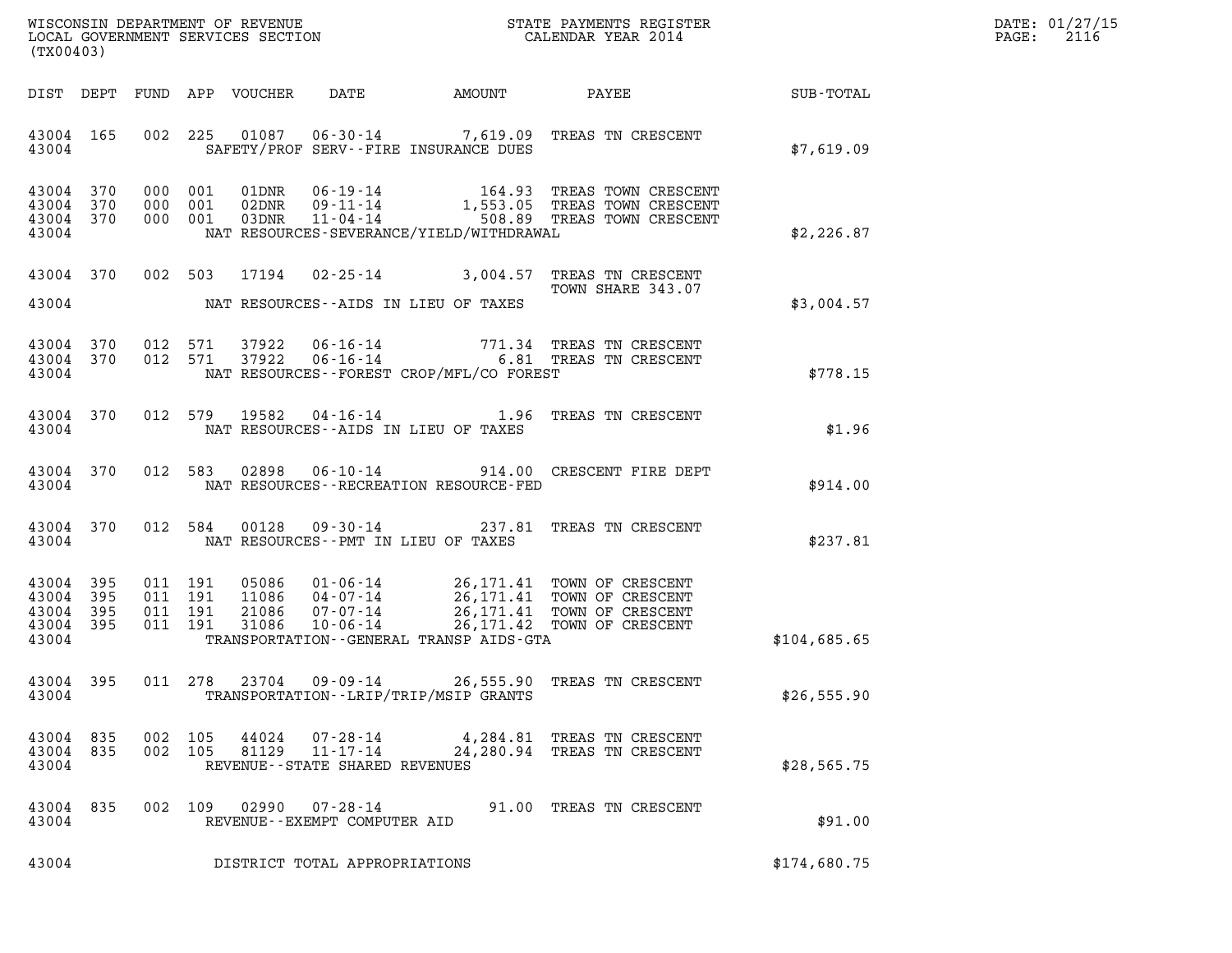| (TX00403)                        |                              |                                          |                                      |                                   |                                              |                                                                                                                                                                                      |              | DATE: 01/27/15<br>2117<br>PAGE: |
|----------------------------------|------------------------------|------------------------------------------|--------------------------------------|-----------------------------------|----------------------------------------------|--------------------------------------------------------------------------------------------------------------------------------------------------------------------------------------|--------------|---------------------------------|
|                                  |                              |                                          | DIST DEPT FUND APP VOUCHER DATE      |                                   |                                              | AMOUNT PAYEE                                                                                                                                                                         | SUB-TOTAL    |                                 |
| 43006 165<br>43006               |                              |                                          |                                      |                                   | SAFETY/PROF SERV--FIRE INSURANCE DUES        | 002 225 01088 06-30-14 2,210.26 TREAS TN ENTERPRISE                                                                                                                                  | \$2,210.26   |                                 |
| 43006 370<br>43006               |                              | 000 001                                  | 02DNR                                |                                   | NAT RESOURCES-SEVERANCE/YIELD/WITHDRAWAL     | 09-11-14 571.61 TREAS TOWN ENTERPRISE                                                                                                                                                | \$571.61     |                                 |
|                                  |                              |                                          |                                      |                                   |                                              | 43006 370 002 503 17195 02-25-14 4,660.80 TREAS TN ENTERPRISE<br>TOWN SHARE 792.15                                                                                                   |              |                                 |
| 43006                            |                              |                                          | NAT RESOURCES--AIDS IN LIEU OF TAXES |                                   |                                              |                                                                                                                                                                                      | \$4,660.80   |                                 |
| 43006 370<br>43006 370<br>43006  |                              | 012 571                                  | 37923<br>012 571<br>37923            |                                   | NAT RESOURCES--FOREST CROP/MFL/CO FOREST     | 06-16-14 1,025.52 TREAS TN ENTERPRISE<br>06-16-14 5,982.30 TREAS TN ENTERPRISE                                                                                                       | \$7,007.82   |                                 |
| 43006 370<br>43006               |                              |                                          | NAT RESOURCES--AIDS IN LIEU OF TAXES |                                   |                                              | 012 579 19583 04-16-14 11.38 TREAS TN ENTERPRISE                                                                                                                                     | \$11.38      |                                 |
| 43006<br>43006<br>43006<br>43006 | - 395<br>395<br>395<br>- 395 | 011 191<br>011 191<br>011 191<br>011 191 |                                      |                                   |                                              | 05087 01-06-14 7,557.69 TOWN OF ENTERPRISE<br>11087 04-07-14 7,557.69 TOWN OF ENTERPRISE<br>21087 07-07-14 7,557.69 TOWN OF ENTERPRISE<br>31087 10-06-14 7,557.69 TOWN OF ENTERPRISE |              |                                 |
| 43006                            |                              |                                          |                                      |                                   | TRANSPORTATION - - GENERAL TRANSP AIDS - GTA |                                                                                                                                                                                      | \$30, 230.76 |                                 |
| 43006 835<br>43006               |                              |                                          |                                      | REVENUE - - STATE SHARED REVENUES |                                              | 002 105 81130 11-17-14 5,346.12 TREAS TN ENTERPRISE                                                                                                                                  | \$5,346.12   |                                 |
| 43006 835<br>43006               |                              |                                          | 002 109                              | REVENUE--EXEMPT COMPUTER AID      |                                              | 02991  07-28-14  4.00 TREAS TN ENTERPRISE                                                                                                                                            | \$4.00       |                                 |
| 43006                            |                              |                                          | DISTRICT TOTAL APPROPRIATIONS        |                                   |                                              |                                                                                                                                                                                      | \$50,042.75  |                                 |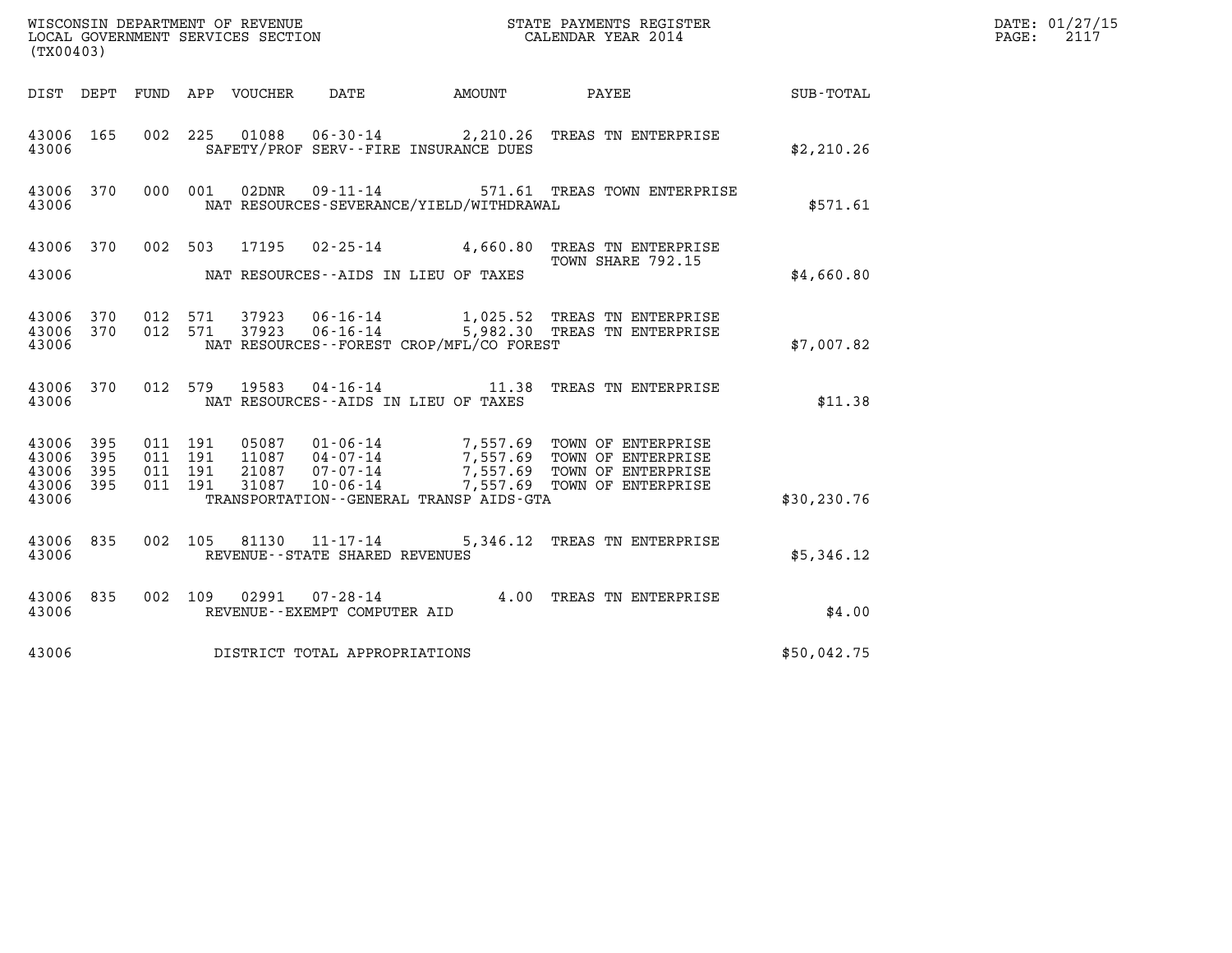| (TX00403)                                     |                   |  | LOCAL GOVERNMENT SERVICES SECTION |                                   |                                            | CALENDAR YEAR 2014                                                                                                                                                                                                       |               | DATE: 01/27/15<br>PAGE: 2118 |
|-----------------------------------------------|-------------------|--|-----------------------------------|-----------------------------------|--------------------------------------------|--------------------------------------------------------------------------------------------------------------------------------------------------------------------------------------------------------------------------|---------------|------------------------------|
|                                               |                   |  |                                   |                                   |                                            |                                                                                                                                                                                                                          | SUB-TOTAL     |                              |
| 43008                                         |                   |  |                                   |                                   | SAFETY/PROF SERV--FIRE INSURANCE DUES      | 43008 165 002 225 01089 06-30-14 9,559.81 TREAS TN HAZELHURST                                                                                                                                                            | \$9,559.81    |                              |
| 43008 370<br>43008                            |                   |  | 43008 370 000 001 01DNR           |                                   | NAT RESOURCES-SEVERANCE/YIELD/WITHDRAWAL   |                                                                                                                                                                                                                          | \$16,729.94   |                              |
| 43008                                         |                   |  |                                   |                                   | NAT RESOURCES--AIDS IN LIEU OF TAXES       | 43008 370 002 503 17017 02-14-14 1,865.99 TREAS TN HAZELHURST<br>TOWN SHARE 211.48                                                                                                                                       | \$1,865.99    |                              |
| 43008                                         |                   |  |                                   |                                   | NAT RESOURCES--FOREST CROP/MFL/CO FOREST   | 43008 370 012 571 37924 06-16-14 1,276.32 TREAS TN HAZELHURST                                                                                                                                                            | \$1,276.32    |                              |
| 43008                                         |                   |  |                                   |                                   | NAT RESOURCES--AIDS IN LIEU OF TAXES       | 43008 370 012 579 19584 04-16-14 .55 TREAS TN HAZELHURST<br>43008 370 012 579 19584 04-16-14 66.66 TREAS TN HAZELHURST<br>43008 370 012 579 19584 04-16-14 322.27 TREAS TN HAZELHURST                                    | \$389.48      |                              |
| 43008                                         |                   |  |                                   |                                   | NAT RESOURCES -- INVASIVE AQUATICE SPECIES | 43008 370 012 678 01947 03-21-14 4,989.75 TREAS TN HAZELHURST                                                                                                                                                            | \$4,989.75    |                              |
| 43008 395<br>43008<br>43008<br>43008<br>43008 | 395<br>395<br>395 |  |                                   |                                   | TRANSPORTATION--GENERAL TRANSP AIDS-GTA    | 011 191 05088 01-06-14 26,552.47 TOWN OF HAZELHURST<br>011 191 11088 04-07-14 26,552.47 TOWN OF HAZELHURST<br>011 191 21088 07-07-14 26,552.47 TOWN OF HAZELHURST<br>011 191 31088 10-06-14 26,552.48 TOWN OF HAZELHURST | \$106, 209.89 |                              |
| 43008                                         |                   |  |                                   | REVENUE - - STATE SHARED REVENUES |                                            | 43008 835 002 105 44025 07-28-14 2,039.08 TREAS TN HAZELHURST<br>43008 835 002 105 81131 11-17-14 11,554.77 TREAS TN HAZELHURST                                                                                          | \$13,593.85   |                              |
| 43008                                         |                   |  |                                   | REVENUE--EXEMPT COMPUTER AID      |                                            | 43008 835 002 109 02992 07-28-14 26.00 TREAS TN HAZELHURST                                                                                                                                                               | \$26.00       |                              |
| 43008                                         |                   |  |                                   | DISTRICT TOTAL APPROPRIATIONS     |                                            |                                                                                                                                                                                                                          | \$154,641.03  |                              |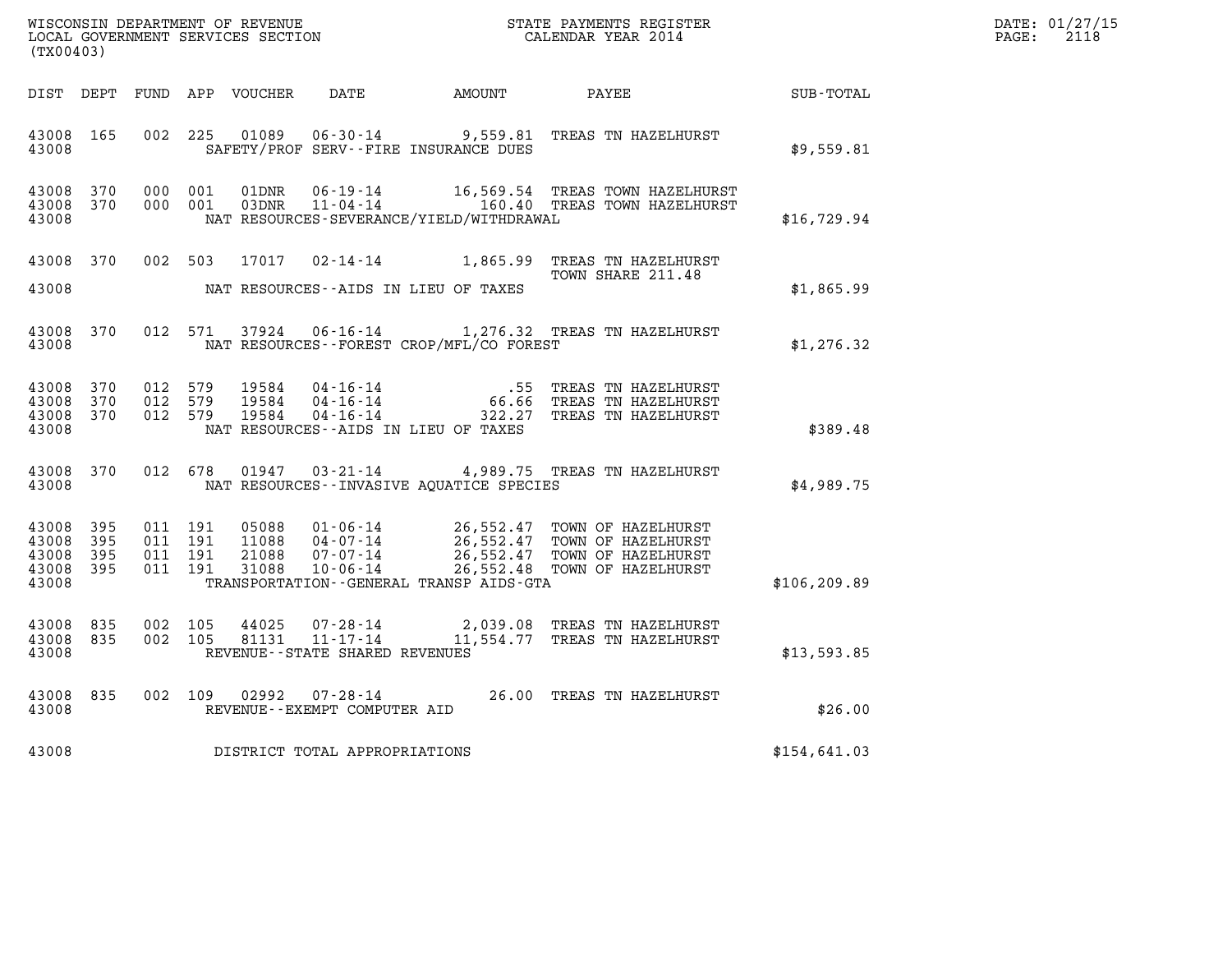| WISCONSIN DEPARTMENT OF REVENUE<br>LOCAL GOVERNMENT SERVICES SECTION<br>CALENDAR YEAR 2014<br>(TX00403) |                           |                               |         |                |                                |                                              |                                                                                                                              |              | DATE: 01/27/15<br>$\mathtt{PAGE:}$<br>2119 |
|---------------------------------------------------------------------------------------------------------|---------------------------|-------------------------------|---------|----------------|--------------------------------|----------------------------------------------|------------------------------------------------------------------------------------------------------------------------------|--------------|--------------------------------------------|
|                                                                                                         |                           |                               |         |                |                                | DIST DEPT FUND APP VOUCHER DATE AMOUNT PAYEE |                                                                                                                              | SUB-TOTAL    |                                            |
| 43010 165<br>43010                                                                                      |                           | 002 225                       |         |                |                                | SAFETY/PROF SERV--FIRE INSURANCE DUES        | 01090  06-30-14   6,756.55  TREAS TN LAKE TOMAHAWK                                                                           | \$6,756.55   |                                            |
| 43010                                                                                                   |                           |                               |         |                |                                | NAT RESOURCES--AIDS IN LIEU OF TAXES         | 43010 370 002 503 17018 02-14-14 45,796.27 TREAS TN LAKE TOMAHAWK<br><b>TOWN SHARE 12065.33</b>                              | \$45,796.27  |                                            |
| 43010 370<br>43010                                                                                      |                           | 43010 370 012 571             | 012 571 | 37925<br>37925 |                                | NAT RESOURCES--FOREST CROP/MFL/CO FOREST     | 06-16-14 543.29 TREAS TN LAKE TOMAHAWK<br>06-16-14 143.41 TREAS TN LAKE TOMAHAWK                                             | \$686.70     |                                            |
| 43010                                                                                                   |                           | 43010 370 012 579             |         |                |                                | NAT RESOURCES--AIDS IN LIEU OF TAXES         | 19585  04-16-14   11, 255.64   TREAS TN LAKE TOMAHAWK                                                                        | \$11, 255.64 |                                            |
| 43010 395<br>43010<br>43010<br>43010                                                                    | - 395<br>395<br>43010 395 | 011 191<br>011 191<br>011 191 | 011 191 |                |                                | TRANSPORTATION--GENERAL TRANSP AIDS-GTA      |                                                                                                                              | \$127,633.93 |                                            |
| 43010                                                                                                   | 43010 395                 |                               |         |                |                                | TRANSPORTATION - - LRIP/TRIP/MSIP GRANTS     | 011 278 35269 12-26-14 26,555.90 TREAS TN LAKE TOMAHAWK                                                                      | \$26,555.90  |                                            |
| 43010                                                                                                   | 43010 835<br>43010 835    |                               |         |                | REVENUE--STATE SHARED REVENUES |                                              | 002 105  44026  07-28-14   1,850.05  TREAS TN LAKE TOMAHAWK<br>002  105  81132  11-17-14   10,483.59  TREAS TN LAKE TOMAHAWK | \$12,333.64  |                                            |
| 43010 835<br>43010                                                                                      |                           |                               |         |                | REVENUE--EXEMPT COMPUTER AID   |                                              | 002 109 02993 07-28-14 89.00 TREAS TN LAKE TOMAHAWK                                                                          | \$89.00      |                                            |
| 43010                                                                                                   | 43010 835                 |                               |         |                |                                | DOA-PAYMENT FOR MUNICIPAL SERVICES AID       | 002 501 00003 02-03-14 585.82 TREAS TN LAKE TOMAHAWK                                                                         | \$585.82     |                                            |
| 43010                                                                                                   |                           |                               |         |                | DISTRICT TOTAL APPROPRIATIONS  |                                              |                                                                                                                              | \$231,693.45 |                                            |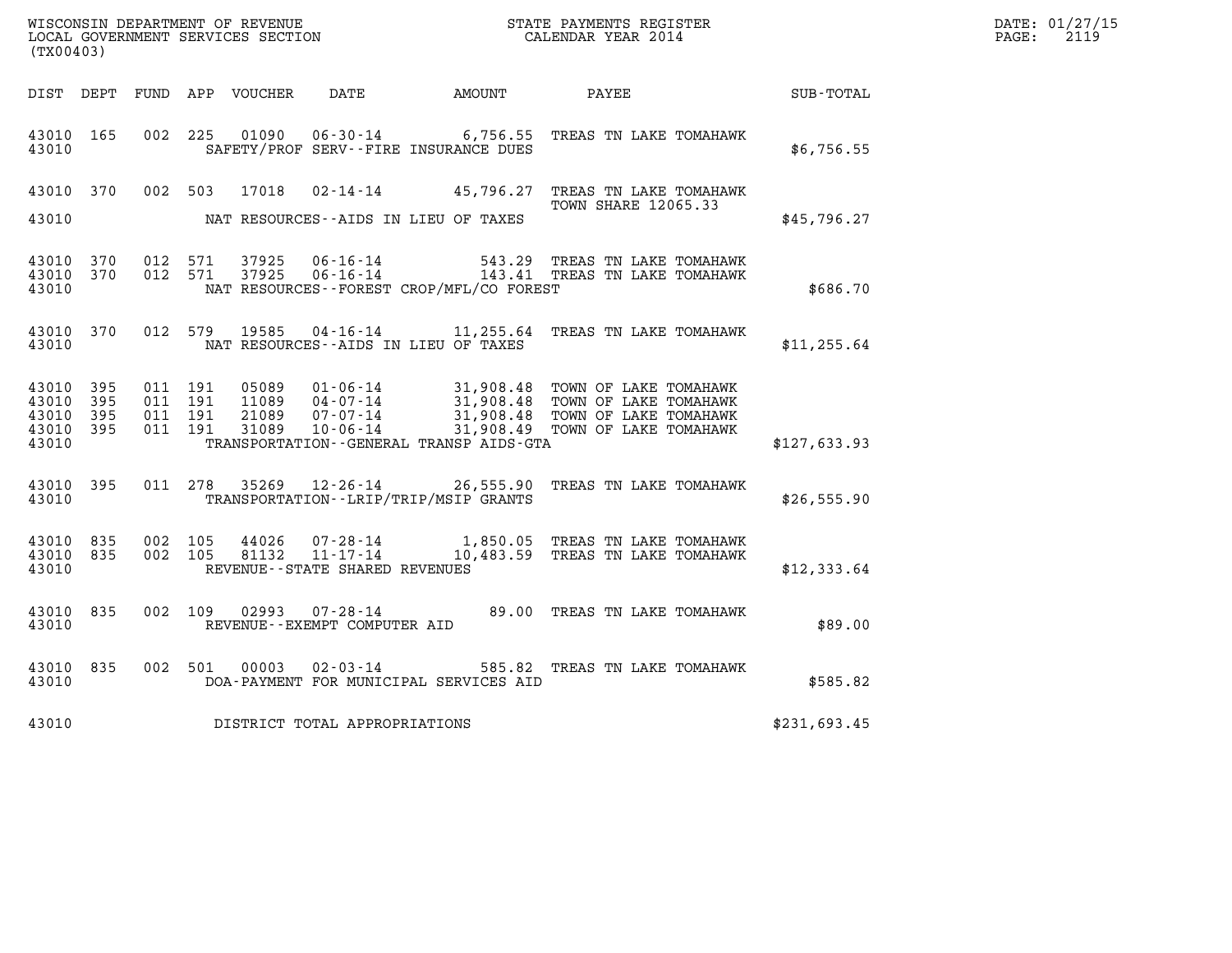| DATE: | 01/27/15 |
|-------|----------|
| PAGE: | 2120     |

| (TX00403)                                     |                   |  |                                          |                                  |                                                          |                                          |                                                                                                                                                                                              |              | DATE: 01/27/15<br>2120<br>$\mathtt{PAGE:}$ |
|-----------------------------------------------|-------------------|--|------------------------------------------|----------------------------------|----------------------------------------------------------|------------------------------------------|----------------------------------------------------------------------------------------------------------------------------------------------------------------------------------------------|--------------|--------------------------------------------|
| DIST DEPT                                     |                   |  |                                          | FUND APP VOUCHER                 | DATE                                                     |                                          |                                                                                                                                                                                              |              |                                            |
| 43012 165<br>43012                            |                   |  |                                          |                                  |                                                          | SAFETY/PROF SERV--FIRE INSURANCE DUES    | 002 225 01091 06-30-14 1,958.68 TREAS TN LITTLE RICE                                                                                                                                         | \$1,958.68   |                                            |
| 43012 370<br>43012 370<br>43012               |                   |  | 000 001<br>000 001                       |                                  |                                                          | NAT RESOURCES-SEVERANCE/YIELD/WITHDRAWAL | 01DNR  06-19-14  4,117.71 TREAS TOWN LITTLE RICE<br>02DNR  09-11-14  19,683.62 TREAS TOWN LITLE RICE                                                                                         | \$23,801.33  |                                            |
| 43012 370<br>43012<br>43012<br>43012 370      | 370<br>370        |  | 002 503<br>002 503<br>002 503<br>002 503 | 17019<br>17019<br>17019<br>17019 | $02 - 14 - 14$                                           |                                          | 02-14-14 21,045.32 TREAS TN LITTLE RICE<br>02-14-14 553,349.82 TREAS TN LITTLE RICE<br>02-14-14 1,380.25 TREAS TN LITTLE RICE<br>5,526.70 TREAS TN LITTLE RICE<br><b>TOWN SHARE 99427.56</b> |              |                                            |
| 43012                                         |                   |  |                                          |                                  |                                                          | NAT RESOURCES--AIDS IN LIEU OF TAXES     |                                                                                                                                                                                              | \$581,302.09 |                                            |
| 43012 370<br>43012 370<br>43012               |                   |  | 012 571                                  | 37926<br>012 571 37926           |                                                          | NAT RESOURCES--FOREST CROP/MFL/CO FOREST | 06-16-14 3,753.48 TREAS TN LITTLE RICE<br>06-16-14 1,874.97 TREAS TN LITTLE RICE                                                                                                             | \$5,628.45   |                                            |
| 43012 370<br>43012 370<br>43012               |                   |  | 012 579<br>012 579                       | 19586<br>19586                   |                                                          | NAT RESOURCES--AIDS IN LIEU OF TAXES     | 04-16-14 .44 TREAS TN LITTLE RICE<br>04-16-14 04-16-14 29.07 TREAS TN LITTLE RICE                                                                                                            | \$29.51      |                                            |
| 43012 370<br>43012                            |                   |  |                                          |                                  |                                                          | NAT RESOURCES--RU RECYCLING GRANT        | 074 670 41883 05-23-14 790.74 TREAS TN LITTLE RICE                                                                                                                                           | \$790.74     |                                            |
| 43012<br>43012<br>43012<br>43012 395<br>43012 | 395<br>395<br>395 |  | 011 191<br>011 191<br>011 191<br>011 191 | 05090<br>11090<br>21090<br>31090 |                                                          | TRANSPORTATION--GENERAL TRANSP AIDS-GTA  | 01-06-14 24,393.13 TOWN OF LITTLE RICE<br>04-07-14 24,393.13 TOWN OF LITTLE RICE<br>07-07-14 24,393.13 TOWN OF LITTLE RICE<br>10-06-14 24,393.14 TOWN OF LITTLE RICE                         | \$97,572.53  |                                            |
| 43012 835<br>43012 835<br>43012               |                   |  | 002 105                                  | 44027                            | 002 105 81133 11-17-14<br>REVENUE--STATE SHARED REVENUES |                                          | 07-28-14 996.86 TREAS TN LITTLE RICE<br>5,648.89 TREAS TN LITTLE RICE                                                                                                                        | \$6,645.75   |                                            |
| 43012 835<br>43012                            |                   |  |                                          |                                  | 002 109 02994 07-28-14<br>REVENUE--EXEMPT COMPUTER AID   |                                          | 5.00 TREAS TN LITTLE RICE                                                                                                                                                                    | \$5.00       |                                            |
| 43012 835<br>43012                            |                   |  |                                          |                                  |                                                          | DOA-PAYMENT FOR MUNICIPAL SERVICES AID   | 002 501 00003 02-03-14 139.61 TREAS TN LITTLE RICE                                                                                                                                           | \$139.61     |                                            |
| 43012                                         |                   |  |                                          |                                  | DISTRICT TOTAL APPROPRIATIONS                            |                                          |                                                                                                                                                                                              | \$717,873.69 |                                            |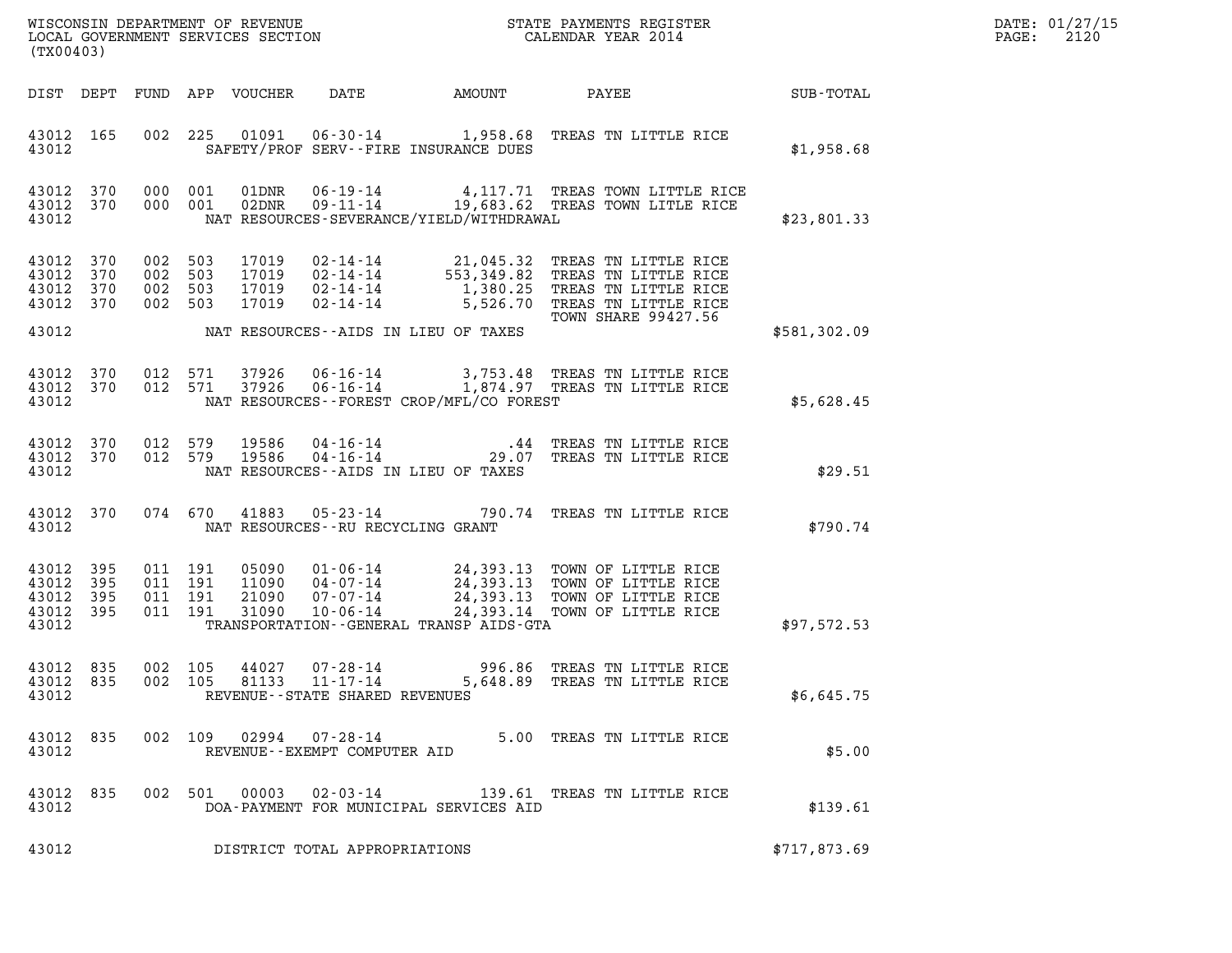| DATE: 01/27/15<br>$\mathtt{PAGE:}$<br>2121                                                                                                                                                                                                                                                                                                                  |
|-------------------------------------------------------------------------------------------------------------------------------------------------------------------------------------------------------------------------------------------------------------------------------------------------------------------------------------------------------------|
|                                                                                                                                                                                                                                                                                                                                                             |
| 43014 165 002 225 01092 06-30-14 808.63 TREAS TN LYNNE<br>\$808.63                                                                                                                                                                                                                                                                                          |
| 43014 370 000 001 01DNR 06-19-14 1,545.31 TREAS TOWN LYNNE<br>\$1,545.31                                                                                                                                                                                                                                                                                    |
| 16629  01-30-14  54,431.36 TREAS TN LYNNE<br>16629  01-30-14  1,222.06 TREAS TN LYNNE<br>16629  01-30-14  18,817.03 TREAS TN LYNNE                                                                                                                                                                                                                          |
| <b>TOWN SHARE 17601.27</b><br>\$74,470.45                                                                                                                                                                                                                                                                                                                   |
| $\begin{array}{cccccc} 43014 & 370 & 012 & 571 & 37927 & 06\cdot 16\cdot 14 & & 10,362.39 & \text{TREAS TN LYNNE} \\ 43014 & 370 & 012 & 571 & 37927 & 06\cdot 16\cdot 14 & & 530.43 & \text{TREAS TN LYNNE} \end{array}$<br>\$10,892.82                                                                                                                    |
| 011 174 14530 06-11-14 27,387.36 TREAS TN LYNNE<br>\$27,387.36                                                                                                                                                                                                                                                                                              |
| $\begin{array}{cccc} 011 & 191 & 05091 & 01\cdot 06\cdot 14 & 42,742.23 & \text{TOWN OF LYNNE} \\ 011 & 191 & 11091 & 04\cdot 07\cdot 14 & 42,742.23 & \text{TOWN OF LYNNE} \\ 011 & 191 & 21091 & 07\cdot 07\cdot 14 & 42,742.23 & \text{TOWN OF LYNNE} \\ 011 & 191 & 31091 & 10\cdot 06\cdot 14 & 42,742.23 & \text{TOWN OF LYNNE} \end$<br>\$170,968.92 |
| $43014$ 835 002 105 $44028$ 07-28-14 1,356.73 TREAS TN LYNNE<br>$43014$ 835 002 105 81134 11-17-14 7,688.13 TREAS TN LYNNE<br>\$9,044.86                                                                                                                                                                                                                    |
| 002 109 02995 07-28-14 2.00 TREAS TN LYNNE<br>\$2.00                                                                                                                                                                                                                                                                                                        |
| \$295,120.35                                                                                                                                                                                                                                                                                                                                                |
|                                                                                                                                                                                                                                                                                                                                                             |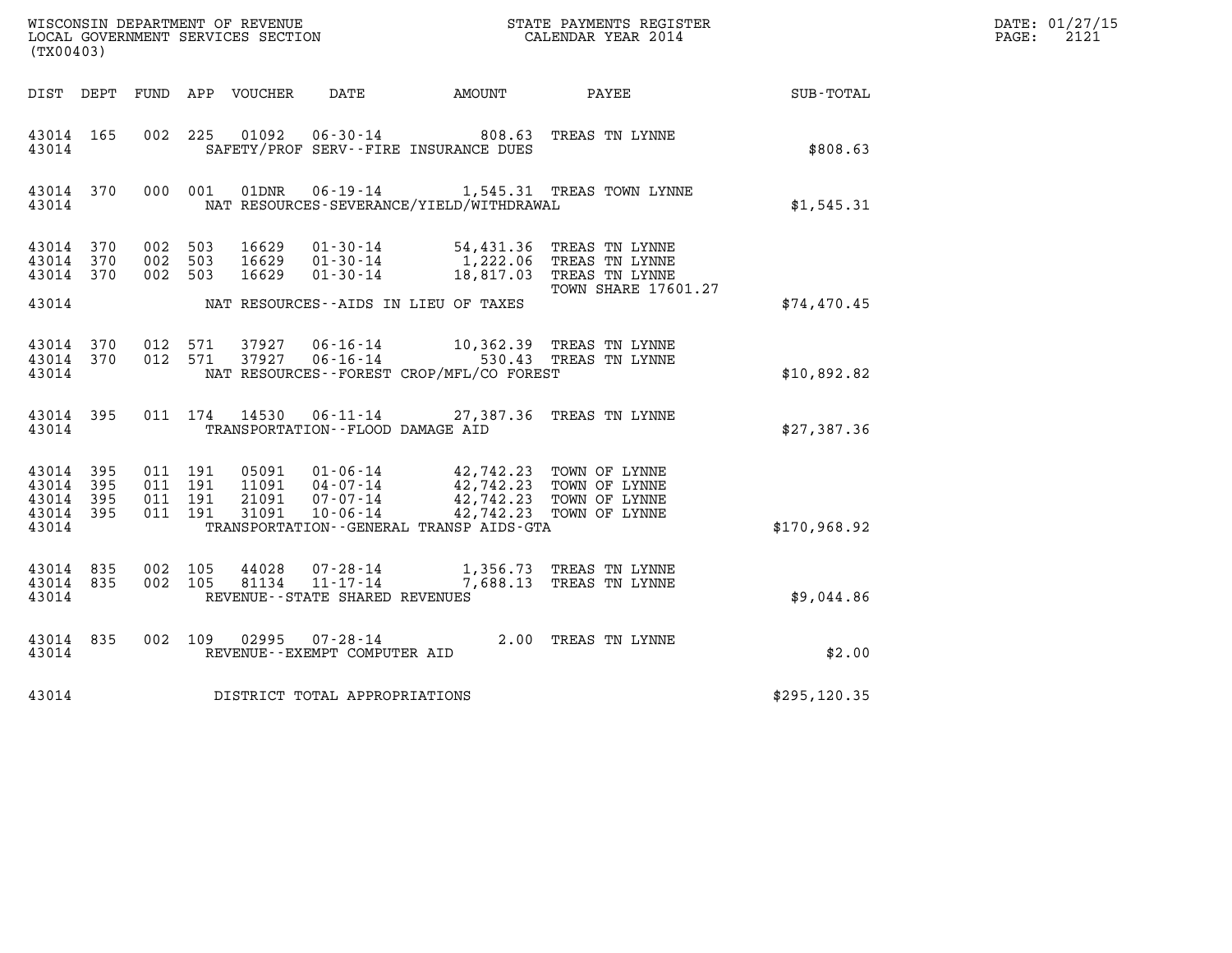| DATE: | 01/27/15 |
|-------|----------|
| PAGE: | 2122     |

| (TX00403)                                                               |                          |                                                            |                   |                                                    |                                                                      |                                                                                   |                                                                                                                                                                                                                                                                                                                                                                                                       |              | DATE: 01/27/15<br>2122<br>PAGE: |
|-------------------------------------------------------------------------|--------------------------|------------------------------------------------------------|-------------------|----------------------------------------------------|----------------------------------------------------------------------|-----------------------------------------------------------------------------------|-------------------------------------------------------------------------------------------------------------------------------------------------------------------------------------------------------------------------------------------------------------------------------------------------------------------------------------------------------------------------------------------------------|--------------|---------------------------------|
|                                                                         |                          |                                                            |                   | DIST DEPT FUND APP VOUCHER                         | DATE                                                                 |                                                                                   | AMOUNT PAYEE SUB-TOTAL                                                                                                                                                                                                                                                                                                                                                                                |              |                                 |
| 43016 165<br>43016                                                      |                          |                                                            | 002 225           |                                                    |                                                                      | SAFETY/PROF SERV--FIRE INSURANCE DUES                                             | 01093  06-30-14  42,929.28  TREAS TN MINOCQUA                                                                                                                                                                                                                                                                                                                                                         | \$42,929.28  |                                 |
| 43016 370<br>43016<br>43016 370<br>43016                                | 370                      | 000 001<br>000 001<br>000 001                              |                   | 01DNR<br>02DNR<br>03DNR                            | $11 - 04 - 14$                                                       | NAT RESOURCES-SEVERANCE/YIELD/WITHDRAWAL                                          | 06-19-14 36,299.57 TREAS TOWN MINOCQUA<br>$09 - 11 - 14$ 1,004.40 TREAS TOWN MINOCQUA<br>21,317.81 TREAS TOWN MINOCQUA                                                                                                                                                                                                                                                                                | \$58,621.78  |                                 |
| 43016 370<br>43016<br>43016 370<br>43016 370                            | 370                      | 002 503<br>002 503<br>002 503<br>002 503                   |                   | 17020<br>17020<br>17020<br>17020                   |                                                                      |                                                                                   | 02-14-14 215.13 TREAS TN MINOCQUA<br>02-14-14 114,764.38 TREAS TN MINOCQUA<br>02-14-14 19,723.29 TREAS TN MINOCQUA<br>02-14-14 5,124.89 TREAS TN MINOCQUA<br>TOWN SHARE 30387.09                                                                                                                                                                                                                      |              |                                 |
| 43016                                                                   |                          |                                                            |                   |                                                    |                                                                      | NAT RESOURCES--AIDS IN LIEU OF TAXES                                              |                                                                                                                                                                                                                                                                                                                                                                                                       | \$139,827.69 |                                 |
| 43016 370<br>43016                                                      |                          |                                                            |                   |                                                    | NAT RESOURCES - - BOAT PATROL                                        |                                                                                   | 012 381 00536 03-28-14 2,660.55 TREAS TN MINOCQUA                                                                                                                                                                                                                                                                                                                                                     | \$2,660.55   |                                 |
| 43016 370<br>43016                                                      |                          |                                                            |                   |                                                    | 012 550 00536 03-28-14                                               | NAT RESOURCES--BOATING ENFORCEMENT AIDS                                           | 9,218.79 TREAS TN MINOCQUA                                                                                                                                                                                                                                                                                                                                                                            | \$9,218.79   |                                 |
| 43016 370<br>43016                                                      |                          |                                                            |                   |                                                    |                                                                      | NAT RESOURCES - - FOREST CROP/MFL/CO FOREST                                       | 012 571 37928 06-16-14 9,488.15 TREAS TN MINOCQUA                                                                                                                                                                                                                                                                                                                                                     | \$9,488.15   |                                 |
| 43016 370<br>43016<br>43016<br>43016<br>43016 370<br>43016 370<br>43016 | 370<br>370<br>370        | 012 579<br>012 579<br>012<br>012 579<br>012 579<br>012 579 | 579               | 19587<br>19587<br>19587<br>19587<br>19587<br>19587 |                                                                      | NAT RESOURCES--AIDS IN LIEU OF TAXES                                              | $\begin{tabular}{lllllllllllll} 04\cdot 16\cdot 14 & 11.47 & \text{TREAS TN MINOCQUA} \\ 04\cdot 16\cdot 14 & 62.81 & \text{TREAS TN MINOCQUA} \\ 04\cdot 16\cdot 14 & 290.29 & \text{TREAS TN MINOCQUA} \\ 04\cdot 16\cdot 14 & 108.14 & \text{TREAS TN MINOCQUA} \\ 04\cdot 16\cdot 14 & 935.69 & \text{TREAS TN MINOCQUA} \\ 04\cdot 16\cdot 14 & \dots & \dots & \dots & \dots & \dots & \dots &$ | \$1,408.88   |                                 |
| 43016<br>43016<br>43016<br>43016<br>43016                               | 395<br>395<br>395<br>395 | 011 191<br>011<br>011<br>011                               | 191<br>191<br>191 | 05092<br>11092<br>21092<br>31092                   | $01 - 06 - 14$<br>$04 - 07 - 14$<br>$07 - 07 - 14$<br>$10 - 06 - 14$ | 102,198.17<br>102,198.17<br>102,198.17<br>TRANSPORTATION--GENERAL TRANSP AIDS-GTA | TOWN OF MINOCOUA<br>TOWN OF MINOCOUA<br>TOWN OF MINOCQUA<br>102,198.19 TOWN OF MINOCQUA                                                                                                                                                                                                                                                                                                               | \$408,792.70 |                                 |
| 43016<br>43016                                                          | 455                      | 002                                                        | 231               | 01579                                              | $02 - 21 - 14$<br>JUSTICE--LAW ENFORCEMENT TRAINING                  | 1,600.00                                                                          | TREAS TN MINOCOUA POLICE                                                                                                                                                                                                                                                                                                                                                                              | \$1,600.00   |                                 |
| 43016<br>43016<br>43016                                                 | 835<br>835               | 002<br>002 105                                             | 105               | 44029<br>81135                                     | $07 - 28 - 14$<br>$11 - 17 - 14$<br>REVENUE--STATE SHARED REVENUES   | 7,876.61<br>46,469.49                                                             | TREAS TN MINOCOUA<br>TREAS TN MINOCQUA                                                                                                                                                                                                                                                                                                                                                                | \$54,346.10  |                                 |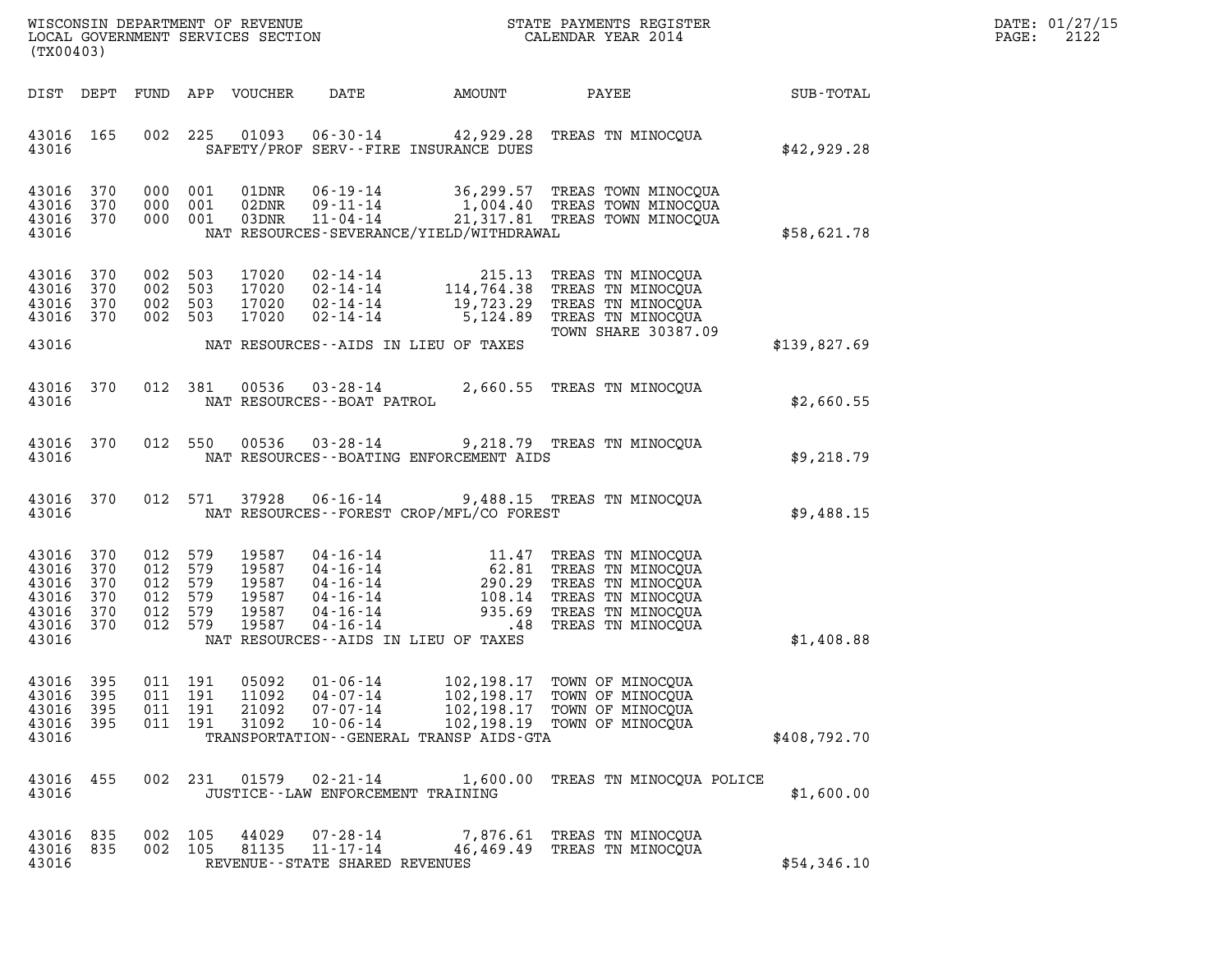| WISCONSIN DEPARTMENT OF REVENUE<br>LOCAL GOVERNMENT SERVICES SECTION<br>(TX00403) |      |      |     |                |                                          | STATE PAYMENTS REGISTER<br>CALENDAR YEAR 2014      |                   |              | DATE: 01/27/15<br>2123<br>PAGE: |
|-----------------------------------------------------------------------------------|------|------|-----|----------------|------------------------------------------|----------------------------------------------------|-------------------|--------------|---------------------------------|
| DIST                                                                              | DEPT | FUND | APP | <b>VOUCHER</b> | DATE                                     | AMOUNT                                             | PAYEE             | SUB-TOTAL    |                                 |
| 43016<br>43016                                                                    | 835  | 002  | 109 | 02996          | 07-28-14<br>REVENUE--EXEMPT COMPUTER AID | 13,913.00                                          | TREAS TN MINOCOUA | \$13,913.00  |                                 |
| 43016<br>43016                                                                    | 835  | 002  | 501 | 00003          | 02-03-14                                 | 3,500.40<br>DOA-PAYMENT FOR MUNICIPAL SERVICES AID | TREAS TN MINOCQUA | \$3,500.40   |                                 |
| 43016                                                                             |      |      |     |                | DISTRICT TOTAL APPROPRIATIONS            |                                                    |                   | \$746,307.32 |                                 |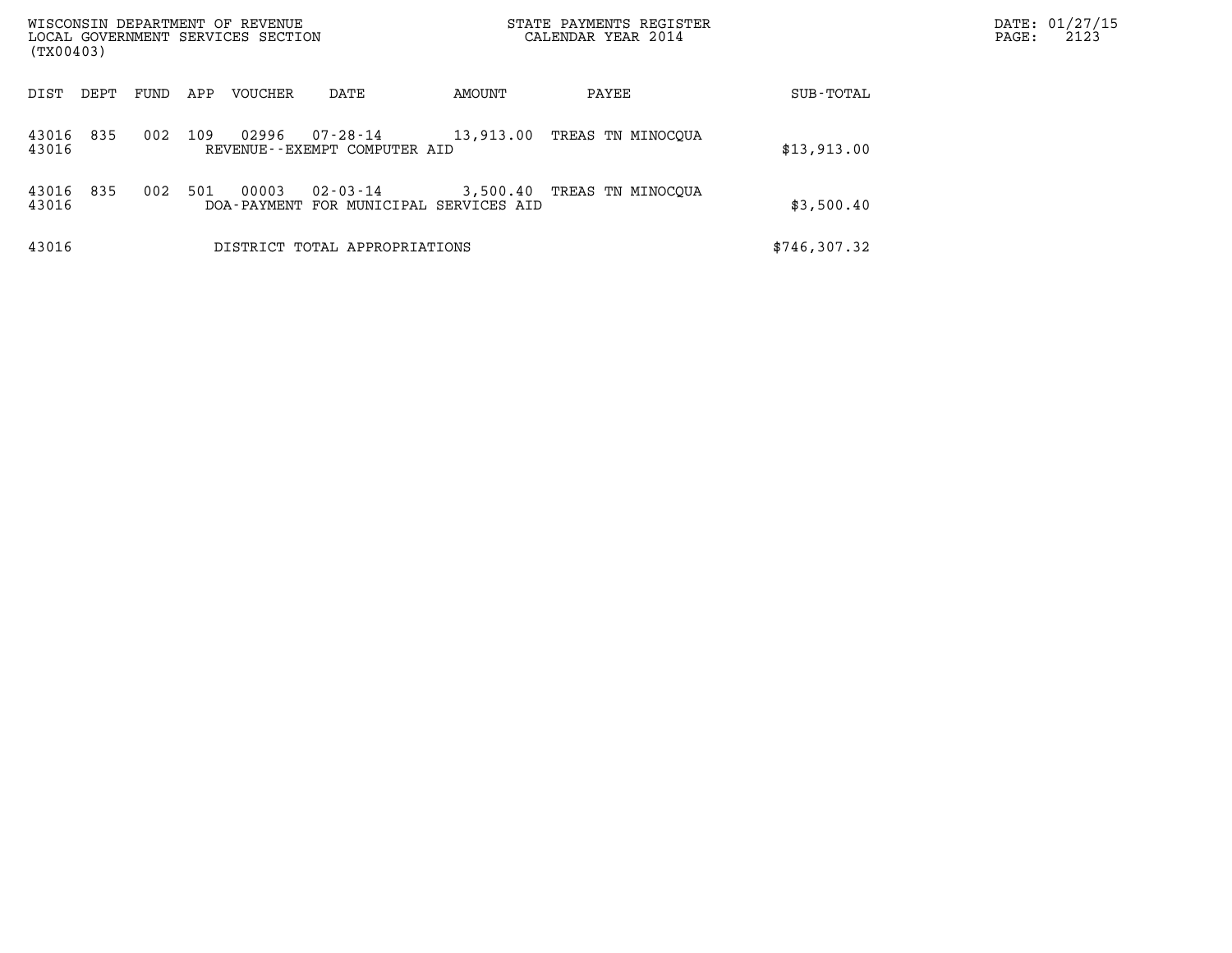| WISCONSIN DEPARTMENT OF REVENUE<br>LOCAL GOVERNMENT SERVICES SECTION<br>(TX00403)                           |                                                                                                       | STATE PAYMENTS REGISTER<br>CALENDAR YEAR 2014 |                 | DATE: 01/27/15<br>$\mathtt{PAGE:}$<br>2124 |
|-------------------------------------------------------------------------------------------------------------|-------------------------------------------------------------------------------------------------------|-----------------------------------------------|-----------------|--------------------------------------------|
| DIST DEPT FUND APP VOUCHER DATE                                                                             | AMOUNT                                                                                                |                                               | PAYEE SUB-TOTAL |                                            |
| 43018 165<br>43018                                                                                          | 002 225 01094 06-30-14 808.63 TREAS TN MONICO<br>SAFETY/PROF SERV--FIRE INSURANCE DUES                |                                               | \$808.63        |                                            |
| 43018 370<br>000 001<br>43018                                                                               | 01DNR  06-19-14  3,502.24 TREAS TOWN MONICO<br>NAT RESOURCES-SEVERANCE/YIELD/WITHDRAWAL               |                                               | \$3,502.24      |                                            |
| 43018                                                                                                       | 43018 370 012 571 37929 06-16-14 5,834.68 TREAS TN MONICO<br>NAT RESOURCES--FOREST CROP/MFL/CO FOREST |                                               | \$5,834.68      |                                            |
| 43018 395<br>011 191<br>395<br>011 191<br>43018<br>395<br>011 191<br>43018<br>43018 395<br>011 191<br>43018 | 31093  10-06-14  11,532.38  TOWN OF MONICO<br>TRANSPORTATION--GENERAL TRANSP AIDS-GTA                 |                                               | \$46, 129.43    |                                            |
| 43018 835<br>002 105<br>002 105<br>43018 835<br>43018                                                       | 44030 07-28-14 4,697.43 TREAS TN MONICO<br>$81136$ $11 - 17 - 14$<br>REVENUE--STATE SHARED REVENUES   | 29,603.25 TREAS TN MONICO                     | \$34,300.68     |                                            |
| 43018                                                                                                       | 43018 835 002 109 02997 07-28-14 28.00 TREAS TN MONICO<br>REVENUE--EXEMPT COMPUTER AID                |                                               | \$28.00         |                                            |
| 43018                                                                                                       | DISTRICT TOTAL APPROPRIATIONS                                                                         |                                               | \$90,603.66     |                                            |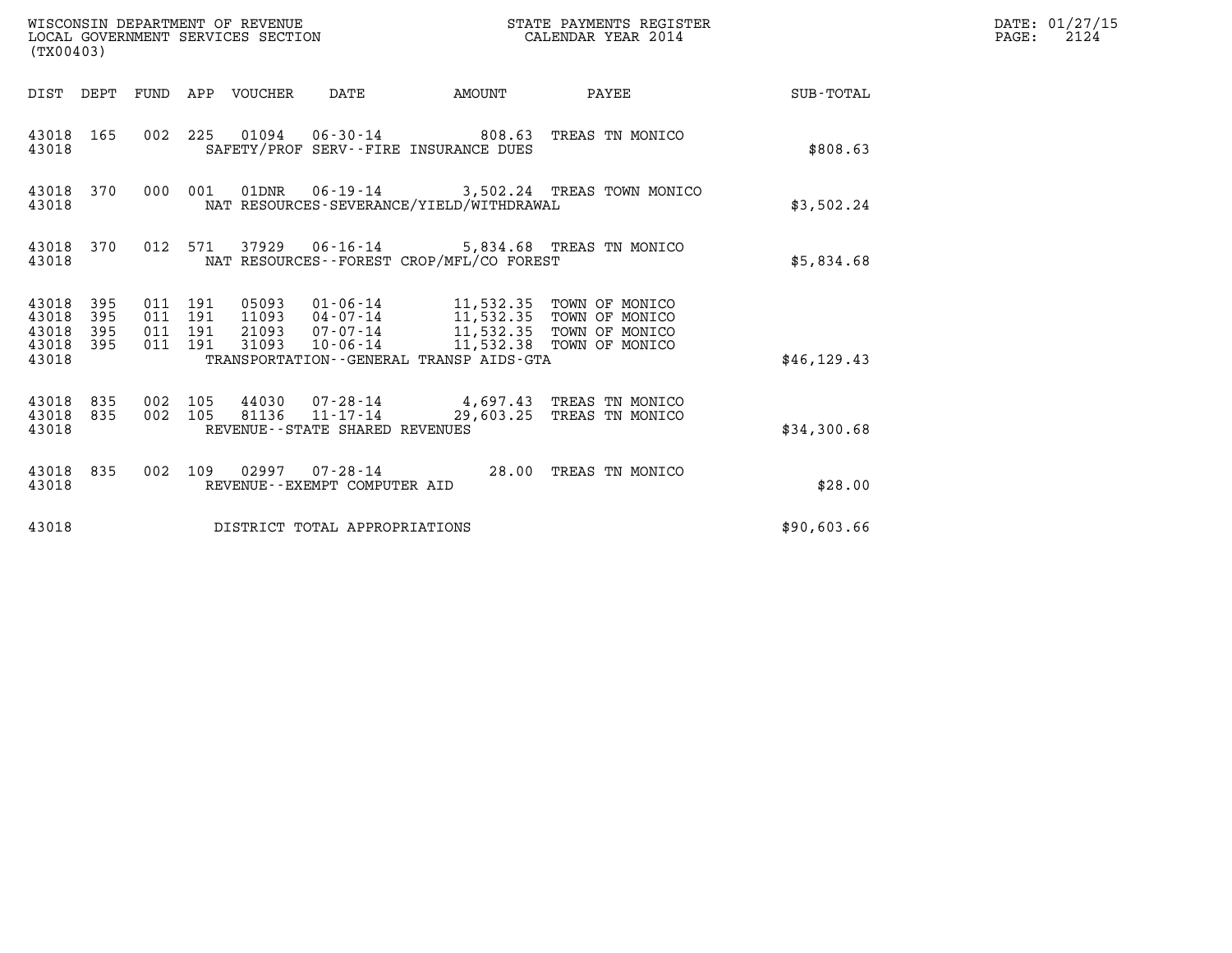| DATE: | 01/27/15 |
|-------|----------|
| PAGE: | 2125     |

| (TX00403)                                                 |                        |  |                                          |                         |                                                                  |                                             |                                                                                                                                                                                                                                              |               | DATE: 01/27/15<br>2125<br>$\mathtt{PAGE:}$ |
|-----------------------------------------------------------|------------------------|--|------------------------------------------|-------------------------|------------------------------------------------------------------|---------------------------------------------|----------------------------------------------------------------------------------------------------------------------------------------------------------------------------------------------------------------------------------------------|---------------|--------------------------------------------|
|                                                           |                        |  |                                          |                         |                                                                  |                                             |                                                                                                                                                                                                                                              |               |                                            |
| 43020                                                     |                        |  |                                          |                         |                                                                  | SAFETY/PROF SERV--FIRE INSURANCE DUES       | 43020 165 002 225 01095 06-30-14 15,184.28 TREAS TN NEWBOLD                                                                                                                                                                                  | \$15, 184.28  |                                            |
| 43020                                                     |                        |  |                                          |                         |                                                                  | NAT RESOURCES-SEVERANCE/YIELD/WITHDRAWAL    | $\begin{array}{cccc} 43020& 370& 000& 001& 01 \text{DNR} & 06\text{-}19\text{-}14 & & 384.60 & \text{TREAS TOWN NEWBOLD} \\ 43020& 370& 000& 001& 02 \text{DNR} & 09\text{-}11\text{-}14 & & 117.90 & \text{TREAS TOWN NEWBOLD} \end{array}$ | \$502.50      |                                            |
|                                                           | 43020 370              |  | 002 503                                  |                         |                                                                  |                                             | 17021  02-14-14  97,184.17  TREAS TN NEWBOLD<br><b>TOWN SHARE 15832.56</b>                                                                                                                                                                   |               |                                            |
| 43020 370<br>43020                                        |                        |  |                                          |                         |                                                                  | NAT RESOURCES--AIDS IN LIEU OF TAXES        | TOWN SHARE 15832.<br>002 503 19588 04-16-14 42.78 TREAS TN NEWBOLD                                                                                                                                                                           | \$97,226.95   |                                            |
| 43020                                                     | 43020 370              |  |                                          |                         |                                                                  | NAT RESOURCES--FOREST CROP/MFL/CO FOREST    | 012 571 37930 06-16-14 746.76 TREAS TN NEWBOLD                                                                                                                                                                                               | \$746.76      |                                            |
| 43020                                                     | 43020 370<br>43020 370 |  |                                          |                         |                                                                  | NAT RESOURCES--AIDS IN LIEU OF TAXES        | 012 579 19588 04-16-14 15,406.31 TREAS TN NEWBOLD<br>012 579 19588 04-16-14 20.29 TREAS TN NEWBOLD                                                                                                                                           | \$15,426.60   |                                            |
| 43020                                                     |                        |  |                                          |                         |                                                                  | NAT RESOURCES - - RECREATION RESOURCE - FED | 43020 370 012 583 02905 06-10-14 2,818.74 NEWBOLD FIRE DEPT                                                                                                                                                                                  | \$2,818.74    |                                            |
| 43020                                                     | 43020 370              |  |                                          |                         |                                                                  | NAT RESOURCES - - LAKES MANAGEMENT GRANTS   | 012 663 01425 01-22-14 2,704.10 TREAS TN NEWBOLD                                                                                                                                                                                             | \$2,704.10    |                                            |
| 43020                                                     |                        |  |                                          |                         |                                                                  |                                             | 43020 370 012 678 01563 02-11-14 3,000.00 TREAS TN NEWBOLD 43020 370 012 678 01682 02-25-14 1,000.00 TREAS TN NEWBOLD<br>NAT RESOURCES - INVASIVE AQUATICE SPECIES                                                                           | \$4,000.00    |                                            |
| 43020 395<br>43020 395<br>43020 395<br>43020 395<br>43020 |                        |  | 011 191<br>011 191<br>011 191<br>011 191 | 11094<br>21094<br>31094 | 05094   01-06-14<br>04-07-14<br>$07 - 07 - 14$<br>$10 - 06 - 14$ | TRANSPORTATION--GENERAL TRANSP AIDS-GTA     | 59,683.52 TOWN OF NEWBOLD<br>59,683.52 TOWN OF NEWBOLD<br>59,683.52 TOWN OF NEWBOLD<br>59,683.53 TOWN OF NEWBOLD                                                                                                                             | \$238,734.09  |                                            |
| 43020 835<br>43020 835<br>43020                           |                        |  | 002 105<br>002 105                       | 44031<br>81137          | 07-28-14<br>$11 - 17 - 14$<br>REVENUE--STATE SHARED REVENUES     |                                             | 6,395.87 TREAS TN NEWBOLD<br>37,234.38 TREAS TN NEWBOLD                                                                                                                                                                                      | \$43,630.25   |                                            |
| 43020 835<br>43020                                        |                        |  | 002 109                                  | 02998                   | 07-28-14<br>REVENUE--EXEMPT COMPUTER AID                         |                                             | 185.00 TREAS TN NEWBOLD                                                                                                                                                                                                                      | \$185.00      |                                            |
| 43020                                                     |                        |  |                                          |                         | DISTRICT TOTAL APPROPRIATIONS                                    |                                             |                                                                                                                                                                                                                                              | \$421, 159.27 |                                            |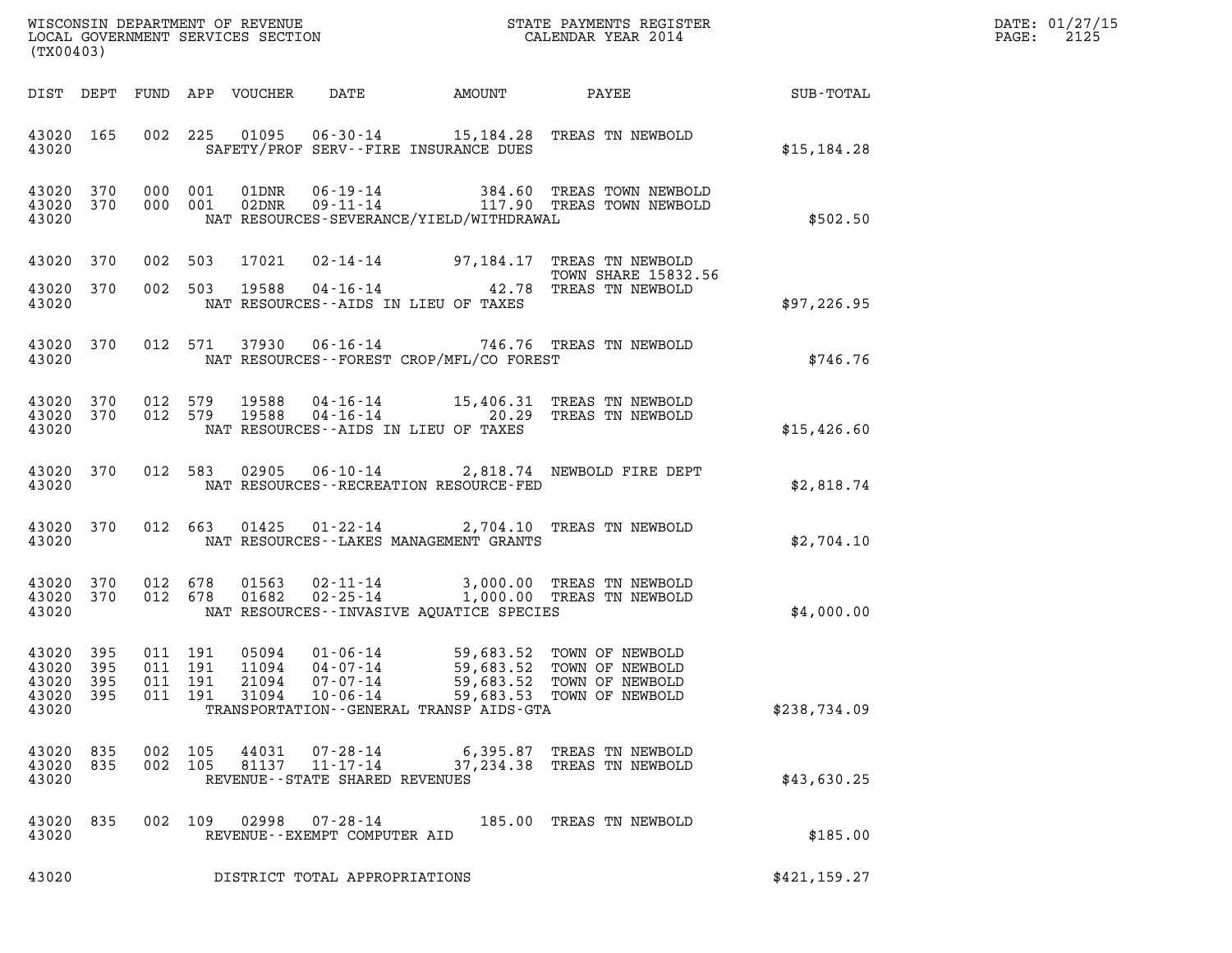| DATE: | 01/27/15 |
|-------|----------|
| PAGE: | 2126     |

| WISCONSIN DEPARTMENT OF REVENUE<br>LOCAL GOVERNMENT SERVICES SECTION<br>(TX00403) |                   |                                          |     |                                  |                                                                       | STATE PAYMENTS REGISTER<br>CALENDAR YEAR 2014                     |                                                                                                                  |               | DATE: 01/27/15<br>$\mathtt{PAGE:}$<br>2126 |
|-----------------------------------------------------------------------------------|-------------------|------------------------------------------|-----|----------------------------------|-----------------------------------------------------------------------|-------------------------------------------------------------------|------------------------------------------------------------------------------------------------------------------|---------------|--------------------------------------------|
| DIST DEPT                                                                         |                   |                                          |     | FUND APP VOUCHER                 | DATE                                                                  | AMOUNT                                                            | PAYEE                                                                                                            | SUB-TOTAL     |                                            |
| 43022 165<br>43022                                                                |                   | 002 225                                  |     | 01096                            | $06 - 30 - 14$                                                        | SAFETY/PROF SERV--FIRE INSURANCE DUES                             | 6,289.35 TREAS TN NOKOMIS                                                                                        | \$6,289.35    |                                            |
| 43022 370<br>43022                                                                |                   | 000 001                                  |     | 01DNR                            |                                                                       | NAT RESOURCES-SEVERANCE/YIELD/WITHDRAWAL                          | 06-19-14 21, 941.29 TREAS TOWN NOKOMIS                                                                           | \$21,941.29   |                                            |
| 43022 370<br>43022<br>43022<br>43022                                              | 370<br>370<br>370 | 002 503<br>002<br>002 503<br>002 503     | 503 | 17022<br>17022<br>17022<br>17022 | 02-14-14<br>$02 - 14 - 14$<br>$02 - 14 - 14$<br>$02 - 14 - 14$        | $.00\,$<br>26,073.66<br>1,561.04<br>70,583.28                     | TREAS TN NOKOMIS<br>TREAS TN NOKOMIS<br>TREAS TN NOKOMIS<br>TREAS TN NOKOMIS                                     |               |                                            |
| 43022                                                                             |                   |                                          |     |                                  |                                                                       | NAT RESOURCES--AIDS IN LIEU OF TAXES                              | <b>TOWN SHARE 16515.91</b>                                                                                       | \$98, 217.98  |                                            |
| 43022 370<br>43022 370<br>43022                                                   |                   | 012 571<br>012 571                       |     | 37931<br>37931                   | 06-16-14                                                              | NAT RESOURCES - - FOREST CROP/MFL/CO FOREST                       | 1,337.48 TREAS TN NOKOMIS<br>06-16-14 344.82 TREAS TN NOKOMIS                                                    | \$1,682.30    |                                            |
| 43022 370<br>43022 370<br>43022 370<br>43022                                      |                   | 012 579<br>012 579<br>012 579            |     | 19589<br>19589<br>19589          | 04-16-14<br>04-16-14<br>$04 - 16 - 14$                                | 34.99<br>20.48<br>87.69<br>NAT RESOURCES -- AIDS IN LIEU OF TAXES | TREAS TN NOKOMIS<br>TREAS TN NOKOMIS<br>TREAS TN NOKOMIS                                                         | \$143.16      |                                            |
| 43022 395<br>43022 395<br>43022<br>43022 395<br>43022                             | 395               | 011 191<br>011 191<br>011 191<br>011 191 |     | 05095<br>11095<br>21095<br>31095 | $01 - 06 - 14$<br>04-07-14<br>07-07-14<br>$10 - 06 - 14$              | TRANSPORTATION--GENERAL TRANSP AIDS-GTA                           | 28,097.88 TOWN OF NOKOMIS<br>28,097.88 TOWN OF NOKOMIS<br>28,097.88 TOWN OF NOKOMIS<br>28,097.89 TOWN OF NOKOMIS | \$112,391.53  |                                            |
| 43022 835<br>43022 835<br>43022                                                   |                   | 002 105<br>002 105                       |     | 44032<br>81138                   | $07 - 28 - 14$<br>$11 - 17 - 14$<br>REVENUE - - STATE SHARED REVENUES |                                                                   | 2,296.51 TREAS TN NOKOMIS<br>13,164.54 TREAS TN NOKOMIS                                                          | \$15,461.05   |                                            |
| 43022<br>43022                                                                    | 835               | 002 109                                  |     | 02999                            | $07 - 28 - 14$<br>REVENUE--EXEMPT COMPUTER AID                        |                                                                   | 70.00 TREAS TN NOKOMIS                                                                                           | \$70.00       |                                            |
| 43022                                                                             |                   |                                          |     |                                  | DISTRICT TOTAL APPROPRIATIONS                                         |                                                                   |                                                                                                                  | \$256, 196.66 |                                            |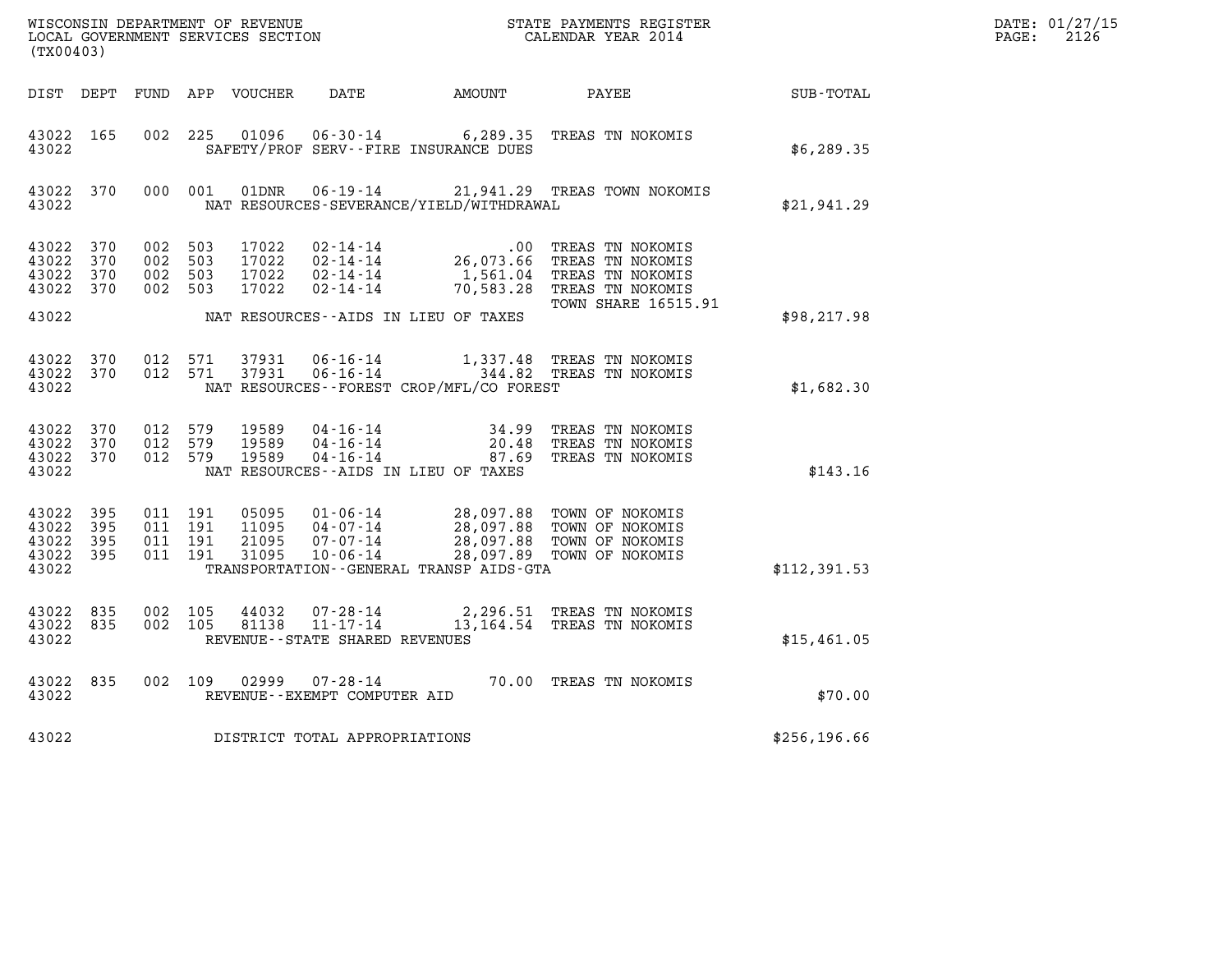| WISCONSIN DEPARTMENT OF REVENUE<br>LOCAL GOVERNMENT SERVICES SECTION | STATE PAYMENTS REGISTER<br>CALENDAR YEAR 2014 | DATE: 01/27/15<br>2127<br>PAGE: |
|----------------------------------------------------------------------|-----------------------------------------------|---------------------------------|

| (TX00403)                                                       |                                                                                                                                       |                                                                                                                                                                                          |               |
|-----------------------------------------------------------------|---------------------------------------------------------------------------------------------------------------------------------------|------------------------------------------------------------------------------------------------------------------------------------------------------------------------------------------|---------------|
| DIST DEPT                                                       | FUND APP VOUCHER DATE                                                                                                                 | <b>PAYEE</b> PAYER<br><b>AMOUNT</b>                                                                                                                                                      | SUB-TOTAL     |
| 43024 165<br>43024                                              | 002 225<br>SAFETY/PROF SERV--FIRE INSURANCE DUES                                                                                      | 01097  06-30-14  9,380.11  TREAS TN PELICAN                                                                                                                                              | \$9,380.11    |
| 370<br>43024<br>370<br>43024<br>43024                           | 01DNR<br>000<br>001<br>001<br>000<br>NAT RESOURCES-SEVERANCE/YIELD/WITHDRAWAL                                                         | 06-19-14 252.39 TREAS TOWN PELICAN<br>02DNR  09-11-14  2,587.64 TREAS TOWN PELICAN                                                                                                       | \$2,840.03    |
| 370<br>43024<br>43024<br>370<br>43024                           | 012<br>012<br>NAT RESOURCES--FOREST CROP/MFL/CO FOREST                                                                                | 571 37932 06-16-14 1,800.24 TREAS TN PELICAN<br>571 37932 06-16-14 46.95 TREAS TN PELICAN                                                                                                | \$1,847.19    |
| 43024 370<br>43024<br>370<br>43024                              | 012 579 19590 04-16-14 6.51 TREAS TN PELICAN<br>012 579 19590 04-16-14 17.43 TREAS TN PELICAN<br>NAT RESOURCES--AIDS IN LIEU OF TAXES |                                                                                                                                                                                          | \$23.94       |
| 395<br>43024<br>43024<br>395<br>43024 395<br>43024 395<br>43024 | 011 191<br>011<br>191<br>011<br>191<br>011 191<br>TRANSPORTATION - - GENERAL TRANSP AIDS - GTA                                        | 05096  01-06-14  38,312.40  TOWN OF PELICAN<br>11096  04-07-14  38,312.40  TOWN OF PELICAN<br>21096  07-07-14  38,312.40  TOWN OF PELICAN<br>31096  10-06-14  38,312.43  TOWN OF PELICAN | \$153, 249.63 |
| 43024<br>835<br>43024<br>835<br>43024                           | 002<br>105<br>002<br>105<br>REVENUE - - STATE SHARED REVENUES                                                                         | 44033  07-28-14  13,205.83 TREAS TN PELICAN<br>81139  11-17-14  75,383.64 TREAS TN PELICAN                                                                                               | \$88,589.47   |
| 43024<br>835<br>43024                                           | 109<br>002<br>REVENUE--EXEMPT COMPUTER AID                                                                                            | 03000  07-28-14  94.00  TREAS TN PELICAN                                                                                                                                                 | \$94.00       |
| 43024                                                           | DISTRICT TOTAL APPROPRIATIONS                                                                                                         |                                                                                                                                                                                          | \$256,024.37  |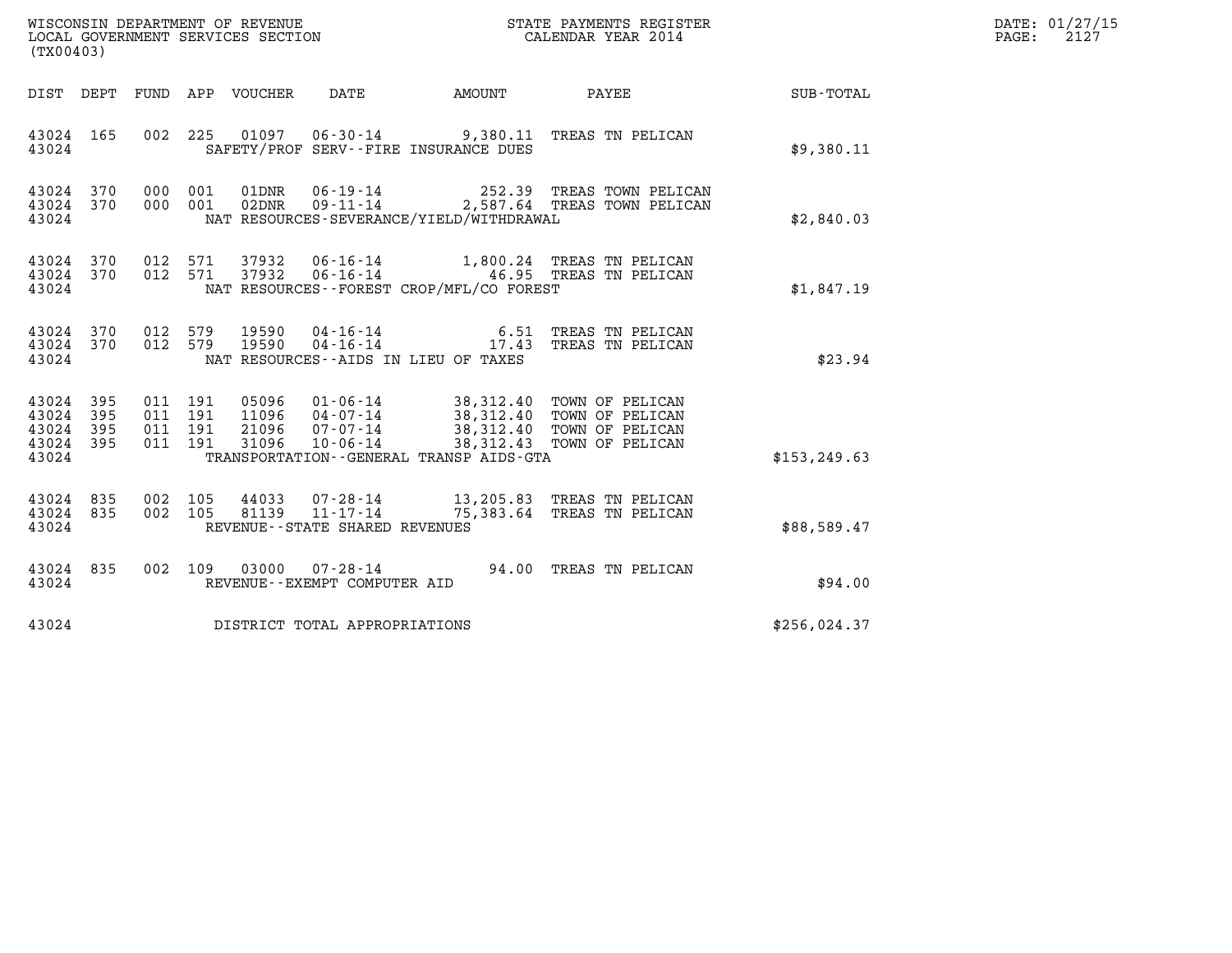| WISCONSIN DEPARTMENT OF REVENUE<br>LOCAL GOVERNMENT SERVICES SECTION<br>(TX00403) | STATE PAYMENTS REGISTER<br>CALENDAR YEAR 2014 | DATE: 01/27/15<br>2128<br>PAGE: |
|-----------------------------------------------------------------------------------|-----------------------------------------------|---------------------------------|

| (TX00403)                                 |                          |                          |                          |       |                                |                                                                            |                                                                                          |             |
|-------------------------------------------|--------------------------|--------------------------|--------------------------|-------|--------------------------------|----------------------------------------------------------------------------|------------------------------------------------------------------------------------------|-------------|
| DIST                                      | DEPT                     | FUND                     |                          |       | APP VOUCHER DATE AMOUNT        |                                                                            | PAYEE                                                                                    | SUB-TOTAL   |
| 43026<br>43026                            | 165                      | 002                      | 225                      |       |                                | SAFETY/PROF SERV--FIRE INSURANCE DUES                                      | 01098  06-30-14  395.33  TREAS TN PIEHL                                                  | \$395.33    |
| 43026<br>43026                            | 370                      | 002                      |                          |       |                                | NAT RESOURCES--AIDS IN LIEU OF TAXES                                       | 503 17023 02-14-14 3,336.46 TREAS TN PIEHL<br>TOWN SHARE 281.92                          | \$3,336.46  |
| 43026<br>43026                            | 370                      |                          |                          |       |                                | NAT RESOURCES - - FOREST CROP/MFL/CO FOREST                                | 012 571 37933 06-16-14 2,986.81 TREAS TN PIEHL                                           | \$2,986.81  |
| 43026<br>43026<br>43026                   | 370<br>370               | 012<br>012               | 579<br>579               |       |                                | NAT RESOURCES -- AIDS IN LIEU OF TAXES                                     | 19591  04-16-14  77 TREAS TN PIEHL<br>19591  04-16-14  290.31 TREAS TN PIEHL             | \$291.08    |
| 43026<br>43026<br>43026<br>43026<br>43026 | 395<br>395<br>395<br>395 | 011<br>011<br>011<br>011 | 191<br>191<br>191<br>191 | 31097 |                                | 10-06-14 4,252.99 TOWN OF PIEHL<br>TRANSPORTATION--GENERAL TRANSP AIDS-GTA |                                                                                          | \$17,011.90 |
| 43026<br>43026<br>43026                   | 835<br>835               | 002<br>002               | 105<br>105               |       | REVENUE--STATE SHARED REVENUES |                                                                            | 44034  07-28-14  2,676.73  TREAS TN PIEHL<br>81140  11-17-14  15, 143.29  TREAS TN PIEHL | \$17,820.02 |
| 43026                                     |                          |                          |                          |       | DISTRICT TOTAL APPROPRIATIONS  |                                                                            |                                                                                          | \$41,841.60 |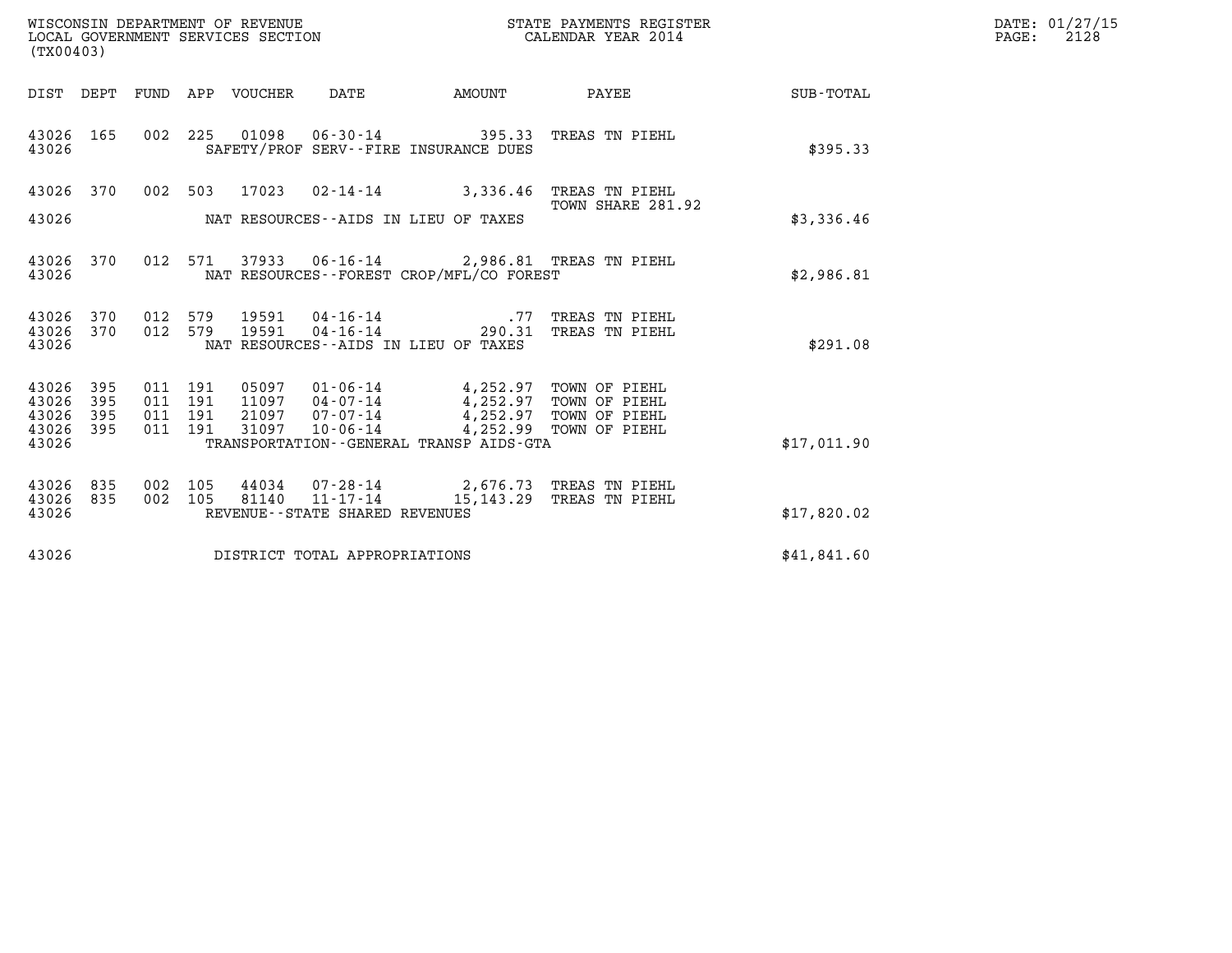| WISCONSIN DEPARTMENT OF REVENUE   | STATE PAYMENTS REGISTER | DATE: 01/27/15 |
|-----------------------------------|-------------------------|----------------|
| LOCAL GOVERNMENT SERVICES SECTION | CALENDAR YEAR 2014      | 2129<br>PAGE:  |

| WISCONSIN DEPARTMENT OF REVENUE<br>LOCAL GOVERNMENT SERVICES SECTION<br>(TX00403) |                   |                                          |         |                                 |                                                  |                                              | STATE PAYMENTS REGISTER<br>CALENDAR YEAR 2014                                                    |              | DATE: 01/27/15<br>PAGE:<br>2129 |
|-----------------------------------------------------------------------------------|-------------------|------------------------------------------|---------|---------------------------------|--------------------------------------------------|----------------------------------------------|--------------------------------------------------------------------------------------------------|--------------|---------------------------------|
|                                                                                   |                   |                                          |         | DIST DEPT FUND APP VOUCHER DATE |                                                  | <b>AMOUNT</b>                                | PAYEE                                                                                            | SUB-TOTAL    |                                 |
| 43028 165<br>43028                                                                |                   | 002                                      |         |                                 |                                                  | SAFETY/PROF SERV--FIRE INSURANCE DUES        | 225  01099  06-30-14  9,272.29  TREAS TN PINE LAKE                                               | \$9,272.29   |                                 |
| 43028 370<br>43028 370<br>43028                                                   |                   | 000 001                                  | 000 001 |                                 |                                                  | NAT RESOURCES-SEVERANCE/YIELD/WITHDRAWAL     | 02DNR  09-11-14  1,537.20 TREAS TOWN PINE LAKE<br>03DNR  11-04-14  5,049.81 TREAS TOWN PINE LAKE | \$6,587.01   |                                 |
| 43028 370<br>43028                                                                |                   |                                          |         |                                 |                                                  | NAT RESOURCES - - FOREST CROP/MFL/CO FOREST  | 012 571 37934 06-16-14 1,904.26 TREAS TN PINE LAKE                                               | \$1,904.26   |                                 |
| 43028<br>43028<br>43028<br>43028 395<br>43028                                     | 395<br>395<br>395 | 011 191<br>011 191<br>011 191<br>011 191 |         |                                 |                                                  | TRANSPORTATION - - GENERAL TRANSP AIDS - GTA | 21098 07-07-14 35,353.90 TOWN OF PINE LAKE<br>31098  10-06-14  35,353.90  TOWN OF PINE LAKE      | \$141,415.60 |                                 |
| 43028 835<br>43028 835<br>43028                                                   |                   | 002 105<br>002                           | 105     |                                 | 81141 11-17-14<br>REVENUE--STATE SHARED REVENUES |                                              | 44035 07-28-14 10,599.70 TREAS TN PINE LAKE<br>60,064.97 TREAS TN PINE LAKE                      | \$70,664.67  |                                 |
| 43028 835<br>43028                                                                |                   |                                          |         |                                 | REVENUE--EXEMPT COMPUTER AID                     |                                              | 002 109 03001 07-28-14 145.00 TREAS TN PINE LAKE                                                 | \$145.00     |                                 |
| 43028                                                                             |                   |                                          |         |                                 | DISTRICT TOTAL APPROPRIATIONS                    |                                              |                                                                                                  | \$229,988.83 |                                 |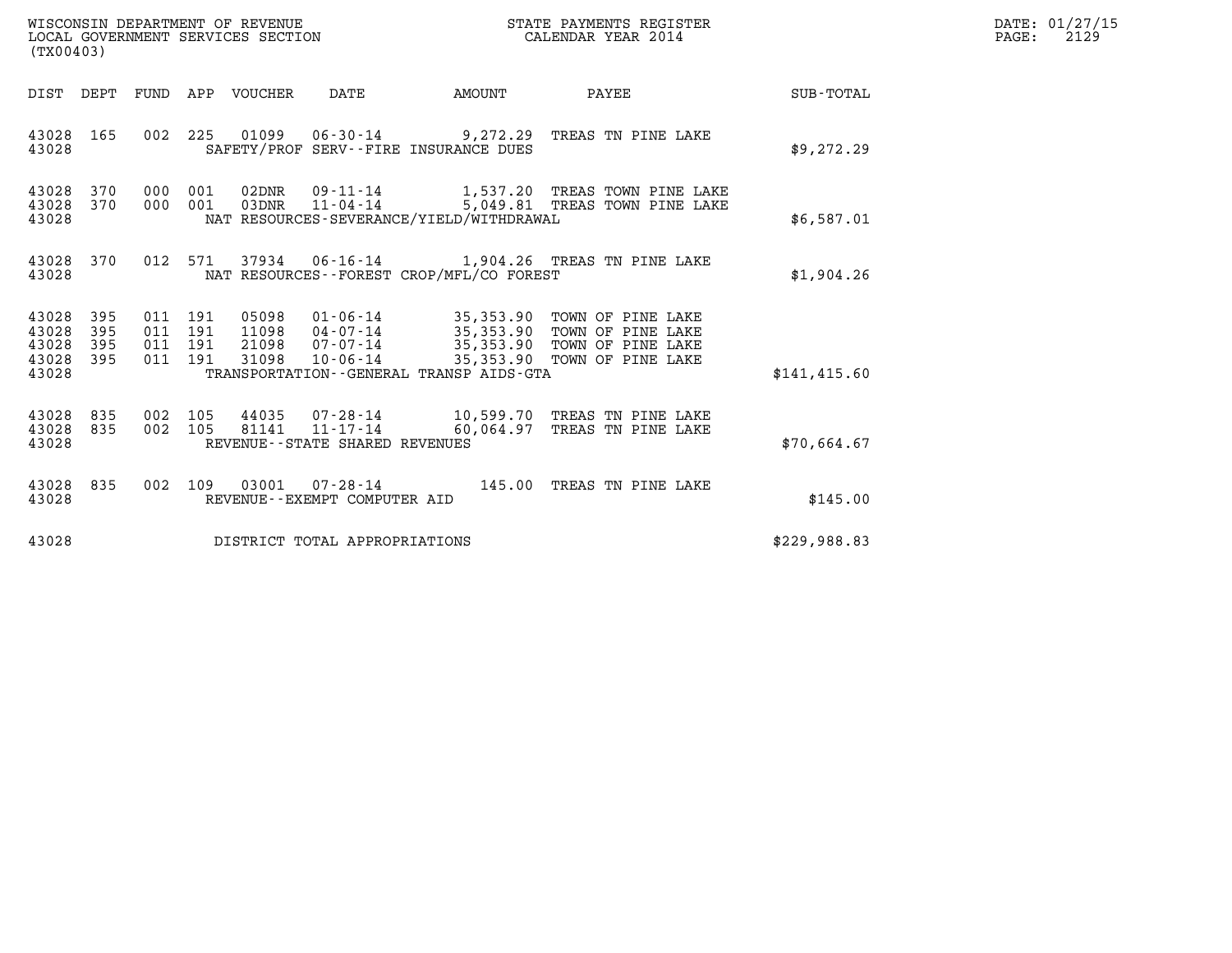| (TX00403)                                 |                              |                    |                            |       |                                |                                              |                                                                                                                                                                                              | DATE: 01/27/15<br>2130<br>PAGE: |  |
|-------------------------------------------|------------------------------|--------------------|----------------------------|-------|--------------------------------|----------------------------------------------|----------------------------------------------------------------------------------------------------------------------------------------------------------------------------------------------|---------------------------------|--|
|                                           |                              |                    | DIST DEPT FUND APP VOUCHER |       | DATE                           |                                              | AMOUNT PAYEE                                                                                                                                                                                 | SUB-TOTAL                       |  |
| 43030 165<br>43030                        |                              |                    |                            |       |                                | SAFETY/PROF SERV--FIRE INSURANCE DUES        | 002 225 01100 06-30-14 2,533.71 TREAS TN SCHOEPKE                                                                                                                                            | \$2,533.71                      |  |
| 43030                                     | 43030 370                    |                    | 000 001                    | 03DNR |                                | NAT RESOURCES-SEVERANCE/YIELD/WITHDRAWAL     | 11-04-14 813.35 TREAS TOWN SHOEPKE                                                                                                                                                           | \$813.35                        |  |
|                                           |                              |                    |                            |       |                                |                                              | 43030 370 002 503 17024 02-14-14 58.00 TREAS TN SCHOEPKE<br>TOWN SHARE 8.09                                                                                                                  |                                 |  |
| 43030                                     |                              |                    |                            |       |                                | NAT RESOURCES--AIDS IN LIEU OF TAXES         |                                                                                                                                                                                              | \$58.00                         |  |
| 43030                                     | 43030 370                    |                    | 012 571                    |       |                                | NAT RESOURCES--FOREST CROP/MFL/CO FOREST     | 37935  06-16-14  3,429.42  TREAS TN SCHOEPKE                                                                                                                                                 | \$3,429.42                      |  |
| 43030                                     | 43030 370                    |                    | 012 579                    |       |                                | NAT RESOURCES--AIDS IN LIEU OF TAXES         | 19592  04-16-14   1.50 TREAS TN SCHOEPKE                                                                                                                                                     | \$1.50                          |  |
| 43030<br>43030<br>43030<br>43030<br>43030 | - 395<br>395<br>395<br>- 395 | 011 191<br>011 191 | 011 191<br>011 191         |       |                                | TRANSPORTATION - - GENERAL TRANSP AIDS - GTA | 05099  01-06-14  16,232.09  TOWN OF SCHOEPKE<br>11099  04-07-14  16,232.09  TOWN OF SCHOEPKE<br>21099  07-07-14  16,232.09  TOWN OF SCHOEPKE<br>31099  10-06-14  16,232.12  TOWN OF SCHOEPKE | \$64,928.39                     |  |
| 43030 835<br>43030 835<br>43030           |                              |                    |                            |       | REVENUE--STATE SHARED REVENUES |                                              | 002 105 44036 07-28-14 897.59 TREAS TN SCHOEPKE 002 105 81142 11-17-14 5,086.37 TREAS TN SCHOEPKE                                                                                            | \$5,983.96                      |  |
| 43030                                     | 43030 835                    |                    |                            |       | REVENUE--EXEMPT COMPUTER AID   |                                              | 002 109 03002 07-28-14 4.00 TREAS TN SCHOEPKE                                                                                                                                                | \$4.00                          |  |
| 43030                                     |                              |                    |                            |       | DISTRICT TOTAL APPROPRIATIONS  |                                              |                                                                                                                                                                                              | \$77,752.33                     |  |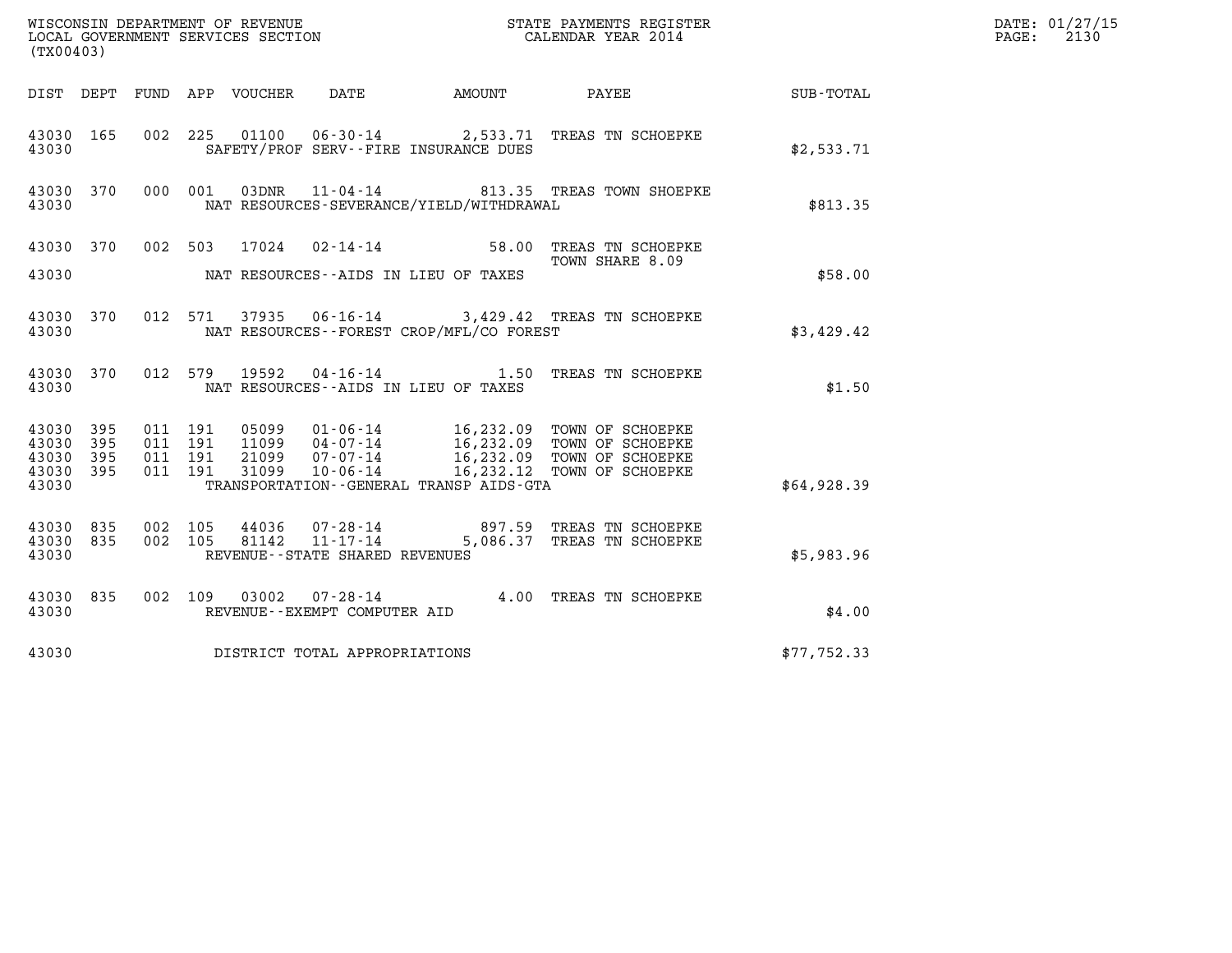| (TX00403)                                                                                                                                                                                                                                                                                                                                |             | DATE: 01/27/15<br>$\mathtt{PAGE:}$<br>2131 |
|------------------------------------------------------------------------------------------------------------------------------------------------------------------------------------------------------------------------------------------------------------------------------------------------------------------------------------------|-------------|--------------------------------------------|
| AMOUNT PAYEE SUB-TOTAL<br>DIST DEPT FUND APP VOUCHER DATE                                                                                                                                                                                                                                                                                |             |                                            |
| 002 225 01101 06-30-14 2,623.56 TREAS TN STELLA<br>43032 165<br>43032<br>SAFETY/PROF SERV--FIRE INSURANCE DUES                                                                                                                                                                                                                           | \$2,623.56  |                                            |
| 000 001 01DNR 06-19-14 1,747.87 TREAS TOWN STELLA<br>43032 370<br>NAT RESOURCES-SEVERANCE/YIELD/WITHDRAWAL<br>43032                                                                                                                                                                                                                      | \$1,747.87  |                                            |
| 43032 370 012 571 37936 06-16-14 1,356.59 TREAS TN STELLA<br>NAT RESOURCES - - FOREST CROP/MFL/CO FOREST<br>43032                                                                                                                                                                                                                        | \$1,356.59  |                                            |
| 43032 370 012 579 19593 04-16-14 1.32 TREAS TN STELLA<br>43032<br>NAT RESOURCES -- AIDS IN LIEU OF TAXES                                                                                                                                                                                                                                 | \$1.32      |                                            |
| 05100  01-06-14  20,640.75  TOWN OF STELLA<br>11100  04-07-14  20,640.75  TOWN OF STELLA<br>21100  07-07-14  20,640.75  TOWN OF STELLA<br>31100  10-06-14  20,640.75  TOWN OF STELLA<br>43032 395<br>011 191<br>43032 395<br>011 191<br>43032 395<br>011 191<br>43032 395<br>011 191<br>TRANSPORTATION--GENERAL TRANSP AIDS-GTA<br>43032 | \$82,563.00 |                                            |
| 44037  07-28-14   1,256.79  TREAS TN STELLA<br>81143   11-17-14   7,121.84  TREAS TN STELLA<br>43032 835 002 105<br>002 105<br>43032 835<br>43032<br>REVENUE--STATE SHARED REVENUES                                                                                                                                                      | \$8,378.63  |                                            |
| 002 109 03003 07-28-14 9.00 TREAS TN STELLA<br>43032 835<br>43032<br>REVENUE--EXEMPT COMPUTER AID                                                                                                                                                                                                                                        | \$9.00      |                                            |
| 002 501 00003 02-03-14 84.76 TREAS TN STELLA<br>43032 835<br>43032<br>DOA-PAYMENT FOR MUNICIPAL SERVICES AID                                                                                                                                                                                                                             | \$84.76     |                                            |
| DISTRICT TOTAL APPROPRIATIONS<br>43032                                                                                                                                                                                                                                                                                                   | \$96,764.73 |                                            |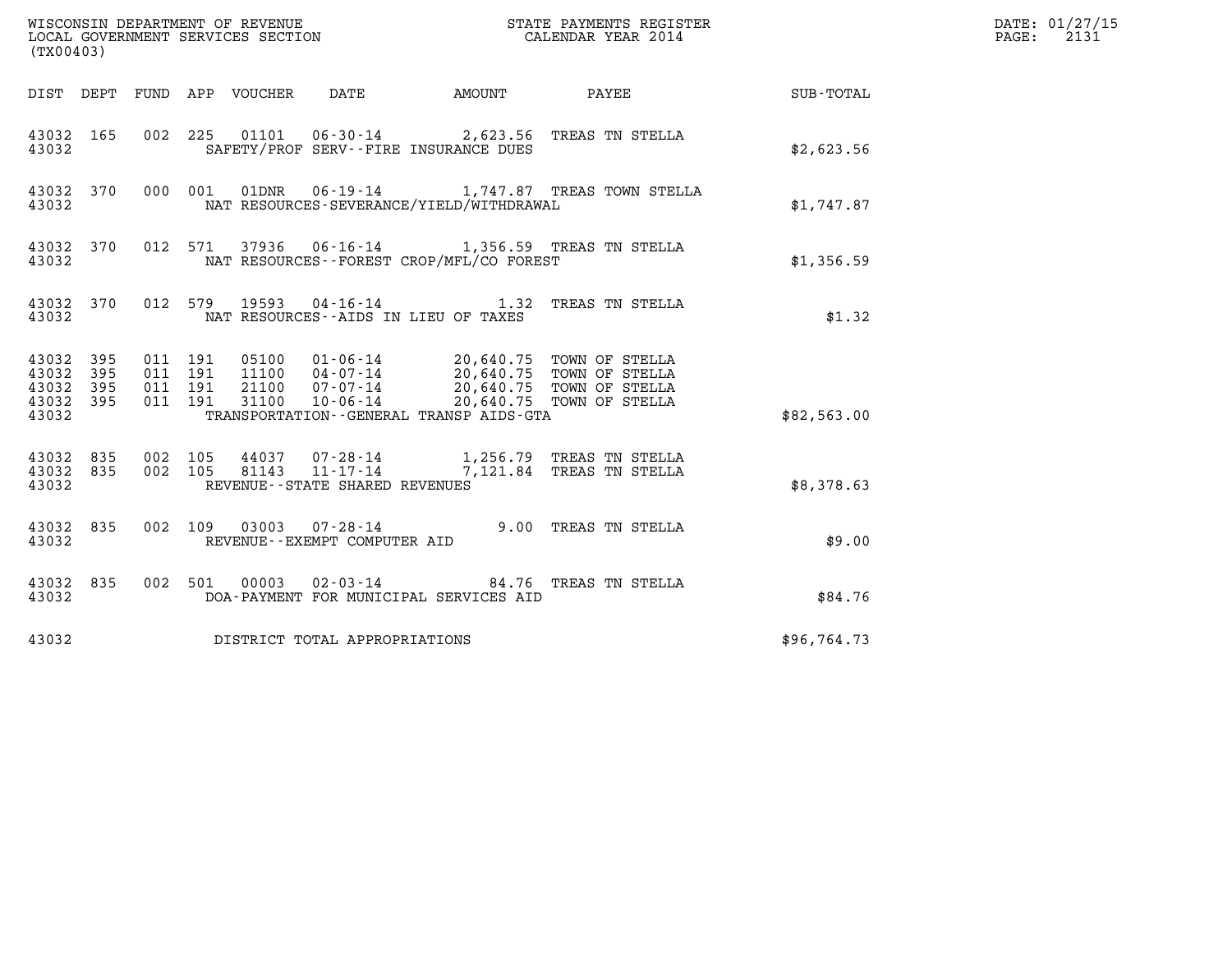| DATE: | 01/27/15 |
|-------|----------|
| PAGE: | 2132     |

| WISCONSIN DEPARTMENT OF REVENUE<br>LOCAL GOVERNMENT SERVICES SECTION<br>(TYOLOLOR) CALENDAR YEAR 2014<br>(TX00403) |           |                    |                               |                            |                                                |                                          |                                                                                                                                                                                               |                 | DATE: 01/27/15<br>2132<br>$\mathtt{PAGE:}$ |
|--------------------------------------------------------------------------------------------------------------------|-----------|--------------------|-------------------------------|----------------------------|------------------------------------------------|------------------------------------------|-----------------------------------------------------------------------------------------------------------------------------------------------------------------------------------------------|-----------------|--------------------------------------------|
|                                                                                                                    |           |                    |                               | DIST DEPT FUND APP VOUCHER | DATE                                           | AMOUNT                                   |                                                                                                                                                                                               | PAYEE SUB-TOTAL |                                            |
| 43034                                                                                                              | 43034 165 |                    | 002 225                       |                            |                                                | SAFETY/PROF SERV--FIRE INSURANCE DUES    | 01102  06-30-14  9,955.14  TREAS TN SUGAR CAMP                                                                                                                                                | \$9,955.14      |                                            |
| 43034 370<br>43034                                                                                                 | 43034 370 |                    |                               |                            |                                                | NAT RESOURCES-SEVERANCE/YIELD/WITHDRAWAL | $000$ $001$ $01DNR$ $06-19-14$ $3,048.99$ TREAS TOWN SUGAR CAMP $000$ $001$ $02DNR$ $09-11-14$ $2,815.70$ TREAS TOWN SUGAR CAMP                                                               | \$5,864.69      |                                            |
| 43034 370<br>43034 370<br>43034                                                                                    |           | 002 503            | 002 503                       | 17025<br>17025             |                                                | NAT RESOURCES--AIDS IN LIEU OF TAXES     | 02-14-14 30,323.71 TREAS TN SUGAR CAMP<br>02-14-14 3,177.85 TREAS TN SUGAR CAMP<br>TOWN SHARE 5300.96                                                                                         | \$33,501.56     |                                            |
| 43034                                                                                                              | 43034 370 |                    |                               |                            |                                                | NAT RESOURCES--FOREST CROP/MFL/CO FOREST | 012 571 37937 06-16-14 1,974.62 TREAS TN SUGAR CAMP                                                                                                                                           | \$1,974.62      |                                            |
| 43034 370<br>43034 370<br>43034 370<br>43034 370<br>43034                                                          |           | 012 579            | 012 579<br>012 579<br>012 579 |                            |                                                | NAT RESOURCES -- AIDS IN LIEU OF TAXES   | 19594  04-16-14  8,647.08  TREAS TN SUGAR CAMP<br>19594  04-16-14  105.60  TREAS TN SUGAR CAMP<br>19594  04-16-14   4.52  TREAS TN SUGAR CAMP<br>19594  04-16-14   51.04  TREAS TN SUGAR CAMP | \$8,808.24      |                                            |
| 43034 395<br>43034 395<br>43034 395<br>43034 395<br>43034                                                          |           |                    |                               |                            |                                                | TRANSPORTATION--GENERAL TRANSP AIDS-GTA  |                                                                                                                                                                                               | \$154, 138.77   |                                            |
| 43034                                                                                                              | 43034 395 |                    |                               |                            |                                                | TRANSPORTATION - - LRIP/TRIP/MSIP GRANTS | 011 278 35274 12-26-14 26,555.89 TREAS TN SUGAR CAMP                                                                                                                                          | \$26,555.89     |                                            |
| 43034 835<br>43034 835<br>43034                                                                                    |           | 002 105<br>002 105 |                               | 44038<br>81144             | 11-17-14<br>REVENUE - - STATE SHARED REVENUES  |                                          | 07-28-14 4,107.96 TREAS TN SUGAR CAMP<br>23, 278.45 TREAS TN SUGAR CAMP                                                                                                                       | \$27,386.41     |                                            |
| 43034<br>43034                                                                                                     | 835       |                    | 002 109                       | 03004                      | $07 - 28 - 14$<br>REVENUE--EXEMPT COMPUTER AID |                                          | 42.00 TREAS TN SUGAR CAMP                                                                                                                                                                     | \$42.00         |                                            |
| 43034                                                                                                              |           |                    |                               |                            | DISTRICT TOTAL APPROPRIATIONS                  |                                          |                                                                                                                                                                                               | \$268, 227.32   |                                            |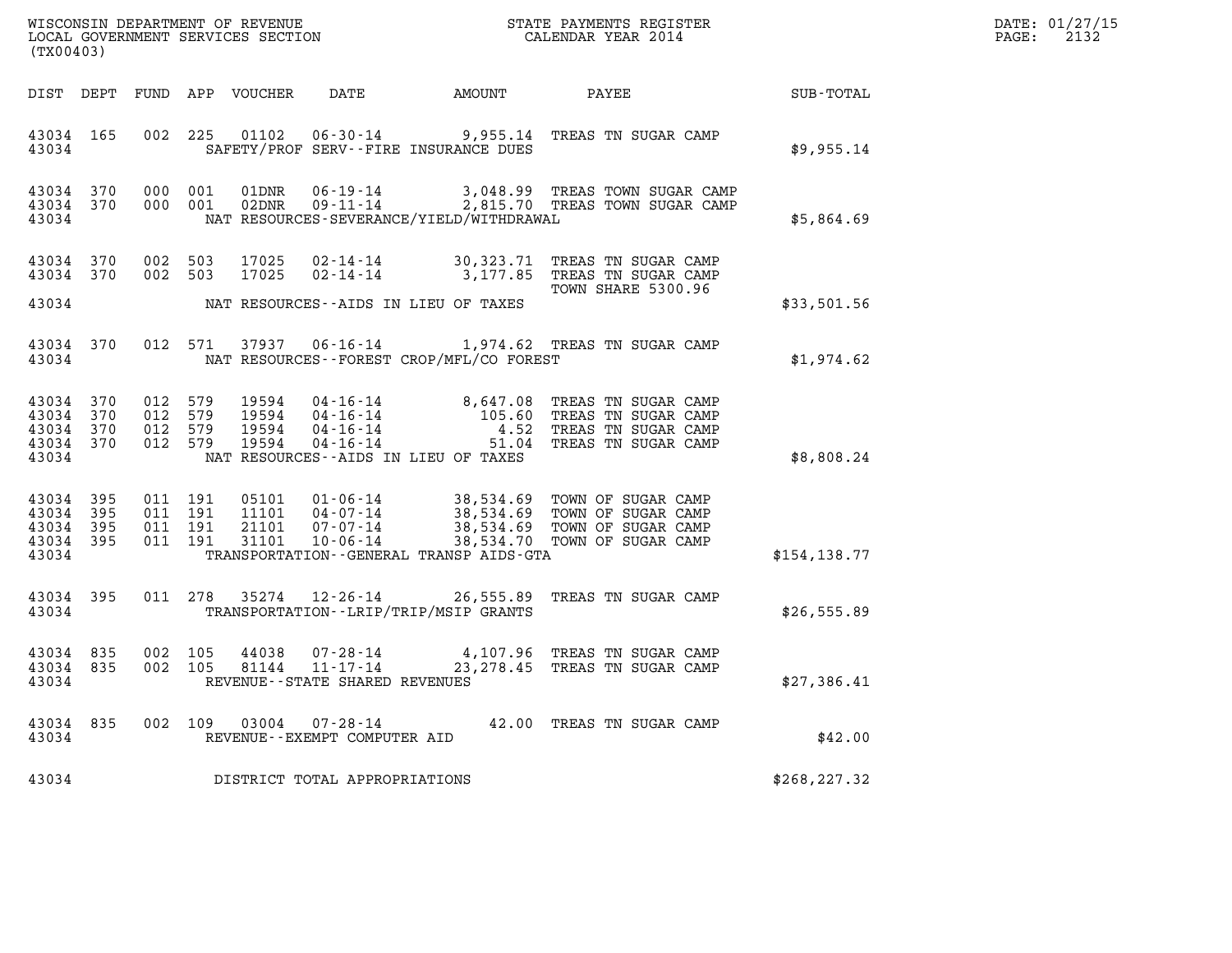| (TX00403)                                                     |         |                                          |                         |                                                | WISCONSIN DEPARTMENT OF REVENUE<br>LOCAL GOVERNMENT SERVICES SECTION<br>CALENDAR YEAR 2014                                                                                                                                                              |                     | DATE: 01/27/15<br>2133<br>$\mathtt{PAGE:}$ |
|---------------------------------------------------------------|---------|------------------------------------------|-------------------------|------------------------------------------------|---------------------------------------------------------------------------------------------------------------------------------------------------------------------------------------------------------------------------------------------------------|---------------------|--------------------------------------------|
|                                                               |         |                                          |                         |                                                |                                                                                                                                                                                                                                                         |                     |                                            |
| 43036                                                         |         |                                          |                         | SAFETY/PROF SERV--FIRE INSURANCE DUES          | 43036 165 002 225 01103 06-30-14 20,629.06 TREAS TN THREE LAKES                                                                                                                                                                                         | \$20,629.06         |                                            |
| 43036                                                         |         |                                          |                         | NAT RESOURCES-SEVERANCE/YIELD/WITHDRAWAL       | $\begin{array}{cccc} 43036 & 370 & 000 & 001 & 01 \text{DNR} & 06\text{-}19\text{-}14 & & 187.00 & \text{TREAS TOWN THREE LAKES} \\ 43036 & 370 & 000 & 001 & 02 \text{DNR} & 09\text{-}11\text{-}14 & & 496.64 & \text{TREAS THREE LAKES} \end{array}$ | \$683.64            |                                            |
|                                                               |         |                                          |                         |                                                | 43036 370 002 503 17026 02-14-14 5,131.56 TREAS TN THREE LAKES<br>TOWN SHARE 925.45                                                                                                                                                                     |                     |                                            |
|                                                               |         |                                          |                         | 43036 MAT RESOURCES--AIDS IN LIEU OF TAXES     |                                                                                                                                                                                                                                                         | \$5,131.56          |                                            |
|                                                               |         |                                          |                         | 43036 MAT RESOURCES--FOREST ROAD PAYMENT       | 43036 370 002 785 00138 07-07-14 12,299.26 TREAS TN THREE LAKES                                                                                                                                                                                         | \$12,299.26         |                                            |
|                                                               |         |                                          |                         |                                                | $43036$ $370$ $012$ $381$ $00543$ $03\text{-}28\text{-}14$ $3,257.89$ TREAS TN THREE LAKES $43036$ $\,$ NAT RESOURCES $\text{-}$ -BOAT PATROL                                                                                                           | \$3,257.89          |                                            |
|                                                               |         |                                          |                         | 43036 MAT RESOURCES--FIRE SUPRESSION GRANTS    | 43036 370 012 545 02433 04-29-14 8,747.50 TREAS TN THREE LAKES                                                                                                                                                                                          | \$8,747.50          |                                            |
|                                                               |         |                                          |                         | 43036 MAT RESOURCES--BOATING ENFORCEMENT AIDS  | 43036 370 012 550 00543 03-28-14 11,288.57 TREAS TN THREE LAKES                                                                                                                                                                                         | LAKES \$11,288.57   |                                            |
|                                                               |         |                                          |                         | 43036 MAT RESOURCES--FOREST CROP/MFL/CO FOREST | 43036 370 012 571 37938 06-16-14 1,133.99 TREAS TN THREE LAKES                                                                                                                                                                                          | LAKES<br>\$1,133.99 |                                            |
| 43036 370<br>43036 370<br>43036 370<br>43036 370<br>43036 370 | 012 579 | 012 579<br>012 579<br>012 579<br>012 579 | 19595                   | NAT RESOURCES -- AIDS IN LIEU OF TAXES         | 19595  04-16-14  59.22 TREAS TN THREE LAKES<br>19595  04-16-14  5.63 TREAS TN THREE LAKES<br>19595  04-16-14  1,775.53 TREAS TN THREE LAKES<br>19595  04-16-14  125.72 TREAS TN THREE LAKES<br>19595  04-16-14                                          | \$2,454.82          |                                            |
| 43036                                                         |         |                                          |                         |                                                |                                                                                                                                                                                                                                                         |                     |                                            |
| 43036 370<br>43036                                            |         |                                          |                         | NAT RESOURCES - PMT IN LIEU OF TAXES           | 012 584 00129 09-30-14 10,922.98 TREAS TN THREE LAKES                                                                                                                                                                                                   | \$10,922.98         |                                            |
| 43036 370<br>43036                                            |         |                                          |                         | NAT RESOURCES -- RU RECYCLING GRANT            | 074 670 41884 05-23-14 8,059.58 TREAS TN THREE LAKES                                                                                                                                                                                                    | \$8,059.58          |                                            |
| 43036 395<br>43036 395<br>43036 395                           | 011     | 011 191<br>191<br>011 191                | 05102<br>11102<br>21102 | 01-06-14<br>$04 - 07 - 14$<br>07-07-14         | 67,939.82 TOWN OF THREE LAKES<br>67,939.82 TOWN OF THREE LAKES<br>67,939.82 TOWN OF THREE LAKES                                                                                                                                                         |                     |                                            |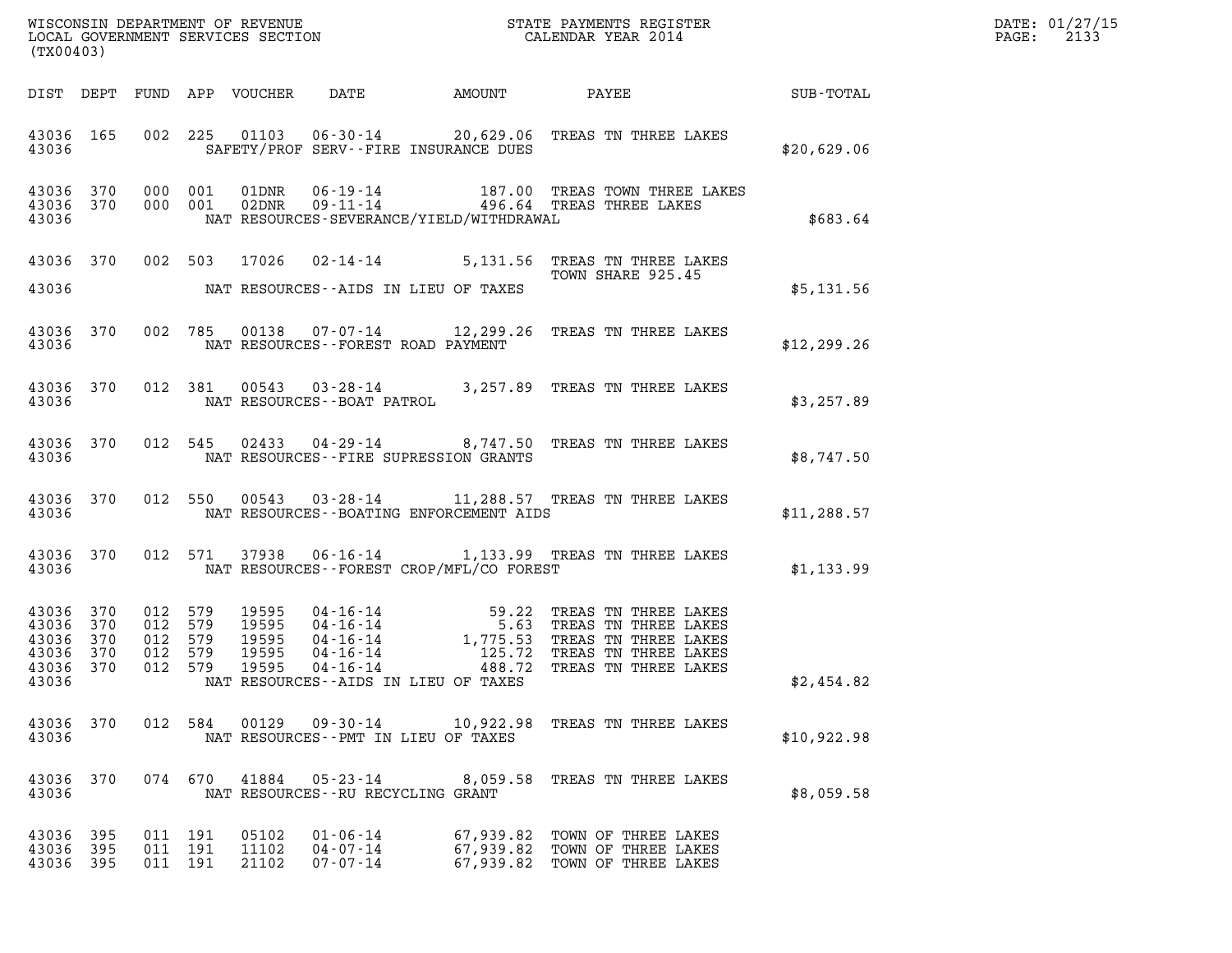| (TX00403)                             |                    | WISCONSIN DEPARTMENT OF REVENUE<br>LOCAL GOVERNMENT SERVICES SECTION |                                              |        | STATE PAYMENTS REGISTER<br>CALENDAR YEAR 2014                                                       |              | DATE: 01/27/15<br>$\mathtt{PAGE:}$<br>2134 |
|---------------------------------------|--------------------|----------------------------------------------------------------------|----------------------------------------------|--------|-----------------------------------------------------------------------------------------------------|--------------|--------------------------------------------|
| DIST DEPT                             |                    | FUND APP VOUCHER                                                     | DATE                                         | AMOUNT | PAYEE                                                                                               | SUB-TOTAL    |                                            |
| 43036 395<br>43036                    |                    |                                                                      | TRANSPORTATION - - GENERAL TRANSP AIDS - GTA |        | 011 191 31102 10-06-14 67,939.83 TOWN OF THREE LAKES                                                | \$271,759.29 |                                            |
| 43036 395<br>43036                    | 011 278            |                                                                      | TRANSPORTATION - - LRIP/TRIP/MSIP GRANTS     |        | 18283  07-15-14  25,971.84  TREAS TN THREE LAKES                                                    | \$25,971.84  |                                            |
| 43036 455<br>43036                    |                    |                                                                      | JUSTICE - - LAW ENFORCEMENT TRAINING         |        | 002 231 01773 02-26-14 600.00 TREAS TN THREE LAKES                                                  | \$800.00     |                                            |
| 43036<br>835<br>43036<br>835<br>43036 | 002 105<br>002 105 |                                                                      | REVENUE--STATE SHARED REVENUES               |        | 44039  07-28-14  5,917.26  TREAS TN THREE LAKES<br>81145  11-17-14  33,548.05  TREAS TN THREE LAKES | \$39,465.31  |                                            |
| 43036 835<br>43036                    | 002 109            |                                                                      | REVENUE--EXEMPT COMPUTER AID                 |        | 03005  07-28-14  262.00 TREAS TN THREE LAKES                                                        | \$262.00     |                                            |
| 43036                                 |                    |                                                                      | DISTRICT TOTAL APPROPRIATIONS                |        |                                                                                                     | \$422,867.29 |                                            |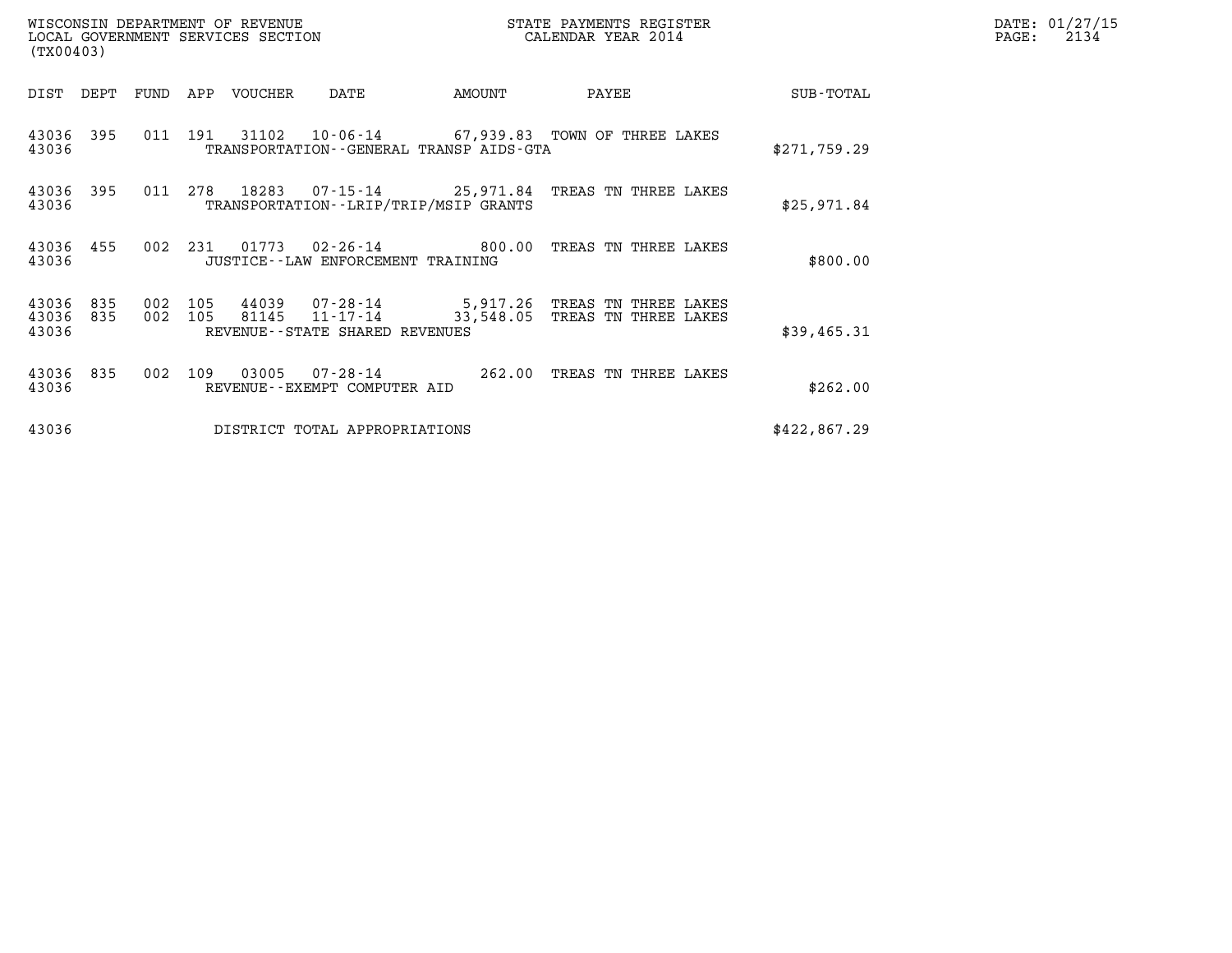| (TX00403)                                                                                                      |                                                                                               |                                                                                                                                                 |              | DATE: 01/27/15<br>$\mathtt{PAGE:}$<br>2135 |
|----------------------------------------------------------------------------------------------------------------|-----------------------------------------------------------------------------------------------|-------------------------------------------------------------------------------------------------------------------------------------------------|--------------|--------------------------------------------|
| DIST DEPT FUND APP VOUCHER                                                                                     | DATE AMOUNT PAYEE                                                                             |                                                                                                                                                 | SUB-TOTAL    |                                            |
| 43038 165<br>43038                                                                                             | 002 225 01104 06-30-14 4,366.60 TREAS TN WOODBORO<br>SAFETY/PROF SERV--FIRE INSURANCE DUES    |                                                                                                                                                 | \$4,366.60   |                                            |
| 43038 370<br>000 001<br>43038                                                                                  | 01DNR  06-19-14   1,426.85 TREAS TOWN WOODBORO<br>NAT RESOURCES-SEVERANCE/YIELD/WITHDRAWAL    |                                                                                                                                                 | \$1,426.85   |                                            |
| 43038 370<br>002 503<br>43038 370<br>002 503                                                                   | 17027<br>$02 - 14 - 14$<br>17027                                                              | 02-14-14 3,539.20 TREAS TN WOODBORO<br>111,539.76 TREAS TN WOODBORO<br>TOWN SHARE 8012.64                                                       |              |                                            |
| 43038                                                                                                          | NAT RESOURCES--AIDS IN LIEU OF TAXES                                                          |                                                                                                                                                 | \$115,078.96 |                                            |
| 012 571<br>43038 370<br>012 571<br>43038 370<br>43038                                                          | 37939<br>37939<br>NAT RESOURCES--FOREST CROP/MFL/CO FOREST                                    | 06-16-14 2,359.66 TREAS TN WOODBORO<br>06-16-14 512.88 TREAS TN WOODBORO                                                                        | \$2,872.54   |                                            |
| 43038 370<br>43038                                                                                             | 012 579 19596<br>NAT RESOURCES--AIDS IN LIEU OF TAXES                                         | 04-16-14 4.51 TREAS TN WOODBORO                                                                                                                 | \$4.51       |                                            |
| 43038 395<br>011 191<br>011 191<br>395<br>43038<br>395<br>011 191<br>43038<br>395<br>011 191<br>43038<br>43038 | 05103<br>11103<br>21103<br>$10 - 06 - 14$<br>31103<br>TRANSPORTATION--GENERAL TRANSP AIDS-GTA | 01-06-14 25,451.63 TOWN OF WOODBORO<br>04-07-14 25,451.63 TOWN OF WOODBORO<br>07-07-14 25,451.63 TOWN OF WOODBORO<br>25,451.64 TOWN OF WOODBORO | \$101,806.53 |                                            |
| 43038 835<br>002 105<br>002 105<br>43038<br>835<br>43038                                                       | 44040<br>$07 - 28 - 14$<br>81146<br>REVENUE--STATE SHARED REVENUES                            | 1,649.33 TREAS TN WOODBORO<br>11-17-14 9,395.32 TREAS TN WOODBORO                                                                               | \$11,044.65  |                                            |
| 43038 835<br>43038                                                                                             | 002 109 03006<br>REVENUE--EXEMPT COMPUTER AID                                                 | 07-28-14 2.00 TREAS TN WOODBORO                                                                                                                 | \$2.00       |                                            |
| 43038                                                                                                          | DISTRICT TOTAL APPROPRIATIONS                                                                 |                                                                                                                                                 | \$236,602.64 |                                            |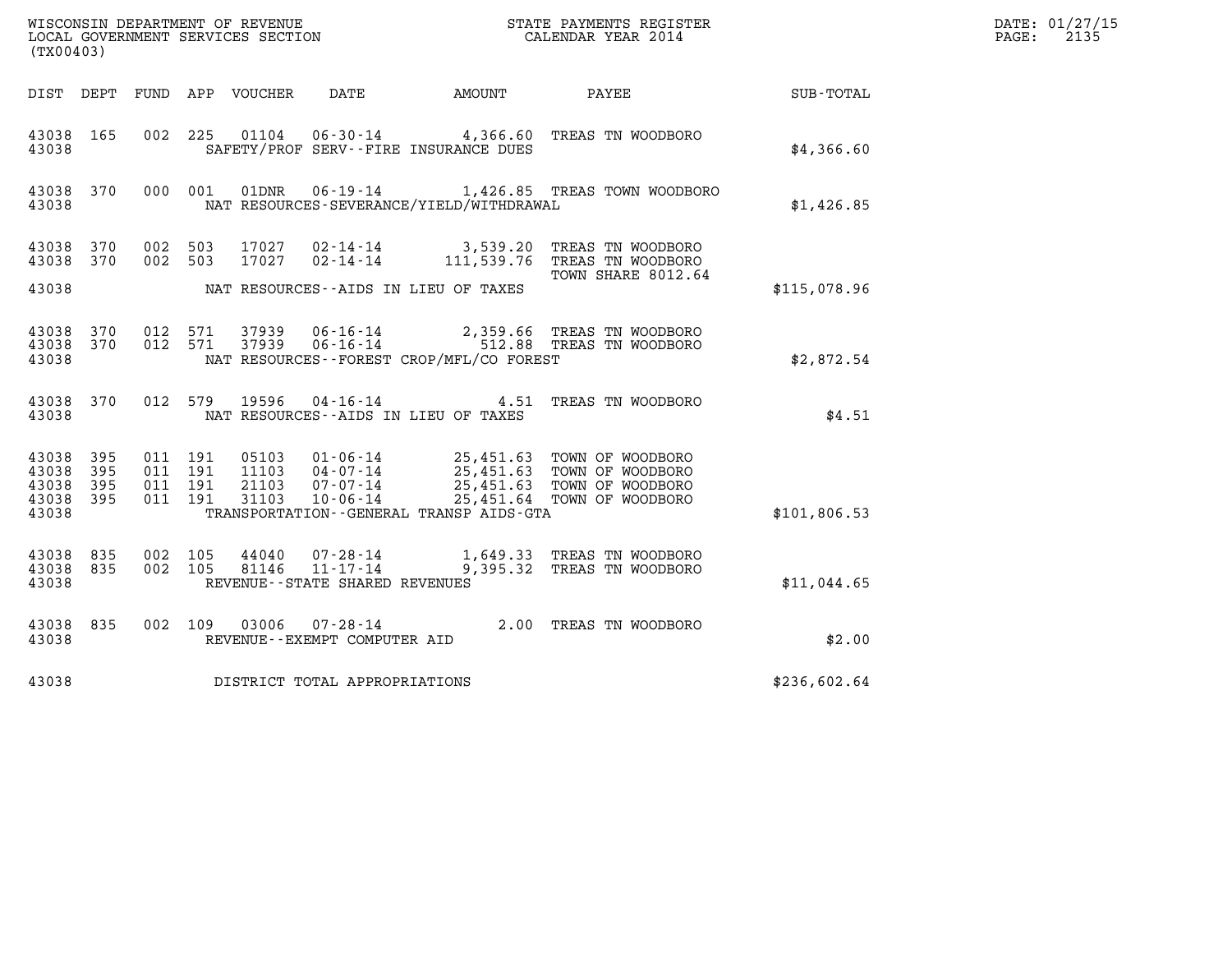| WISCONSIN DEPARTMENT OF REVENUE   | STATE PAYMENTS REGISTER | DATE: 01/27/15 |
|-----------------------------------|-------------------------|----------------|
| LOCAL GOVERNMENT SERVICES SECTION | CALENDAR YEAR 2014      | 2136<br>PAGE:  |

| (TX00403)                                         |            |                    |                    |                |                                                        | ${\tt WISCOONSIM}\xspace$ DEPARTMENT OF REVENUE $$\tt SCIMENTS}\xspace$ REGISTER LOCAL GOVERNMENT SERVICES SECTION $$\tt CALENDAR\ YEAR\ 2014$$ |                                                                                                                                                                                          | DATE: 01/27/15<br>$\mathtt{PAGE:}$<br>2136 |  |
|---------------------------------------------------|------------|--------------------|--------------------|----------------|--------------------------------------------------------|-------------------------------------------------------------------------------------------------------------------------------------------------|------------------------------------------------------------------------------------------------------------------------------------------------------------------------------------------|--------------------------------------------|--|
|                                                   |            |                    |                    |                |                                                        | DIST DEPT FUND APP VOUCHER DATE AMOUNT PAYEE                                                                                                    |                                                                                                                                                                                          | SUB-TOTAL                                  |  |
| 43040 165<br>43040                                |            |                    |                    |                |                                                        | SAFETY/PROF SERV--FIRE INSURANCE DUES                                                                                                           | 002  225  01105  06-30-14   10,620.01 TREAS TN WOODRUFF                                                                                                                                  | \$10,620.01                                |  |
|                                                   | 43040 370  |                    |                    |                |                                                        |                                                                                                                                                 | 002 503 17028 02-14-14 6,681.97 TREAS TN WOODRUFF<br><b>TOWN SHARE 2359.78</b>                                                                                                           |                                            |  |
| 43040                                             |            |                    |                    |                |                                                        | NAT RESOURCES--AIDS IN LIEU OF TAXES                                                                                                            |                                                                                                                                                                                          | \$6,681.97                                 |  |
| 43040                                             | 43040 370  |                    |                    |                |                                                        | NAT RESOURCES--FOREST CROP/MFL/CO FOREST                                                                                                        | 012 571 37940 06-16-14 68.04 TREAS TN WOODRUFF                                                                                                                                           | \$68.04                                    |  |
| 43040 370<br>43040                                | 43040 370  | 012 579            | 012 579            | 19597<br>19597 |                                                        | NAT RESOURCES--AIDS IN LIEU OF TAXES                                                                                                            | 04-16-14 90.87 TREAS TN WOODRUFF<br>04-16-14 11,649.22 TREAS TN WOODRUFF                                                                                                                 | \$11,740.09                                |  |
| 43040 395<br>43040<br>43040<br>43040 395<br>43040 | 395<br>395 | 011 191<br>011 191 | 011 191<br>011 191 |                |                                                        | TRANSPORTATION--GENERAL TRANSP AIDS-GTA                                                                                                         | 05104  01-06-14  37,315.78 TOWN OF WOODRUFF<br>11104  04-07-14  37,315.78 TOWN OF WOODRUFF<br>21104  07-07-14  37,315.78 TOWN OF WOODRUFF<br>31104  10-06-14  37,315.78 TOWN OF WOODRUFF | \$149, 263.12                              |  |
| 43040 455<br>43040 455<br>43040                   |            |                    |                    |                | JUSTICE -- LAW ENFORCEMENT TRAINING                    |                                                                                                                                                 | 002 231 01851 02-26-14 1,120.00 TREAS TN WOODRUFF 002 231 02218 11-03-14 160.00 TREAS TN WOODRUFF                                                                                        | \$1,280.00                                 |  |
| 43040 835<br>43040                                | 43040 835  | 002 105            | 002 105            |                | REVENUE - - STATE SHARED REVENUES                      |                                                                                                                                                 | $44041$ 07-28-14 5,307.13 TREAS TN WOODRUFF<br>81147 11-17-14 29,920.23 TREAS TN WOODRUFF                                                                                                | \$35, 227.36                               |  |
| 43040 835<br>43040                                |            |                    |                    |                | 002 109 03007 07-28-14<br>REVENUE--EXEMPT COMPUTER AID |                                                                                                                                                 | 3,589.00 TREAS TN WOODRUFF                                                                                                                                                               | \$3,589.00                                 |  |
| 43040<br>43040                                    | 835        |                    |                    | 002 501 00003  |                                                        | DOA-PAYMENT FOR MUNICIPAL SERVICES AID                                                                                                          | 02-03-14 11,098.04 TREAS TN WOODRUFF                                                                                                                                                     | \$11,098.04                                |  |
| 43040                                             |            |                    |                    |                | DISTRICT TOTAL APPROPRIATIONS                          |                                                                                                                                                 |                                                                                                                                                                                          | \$229,567.63                               |  |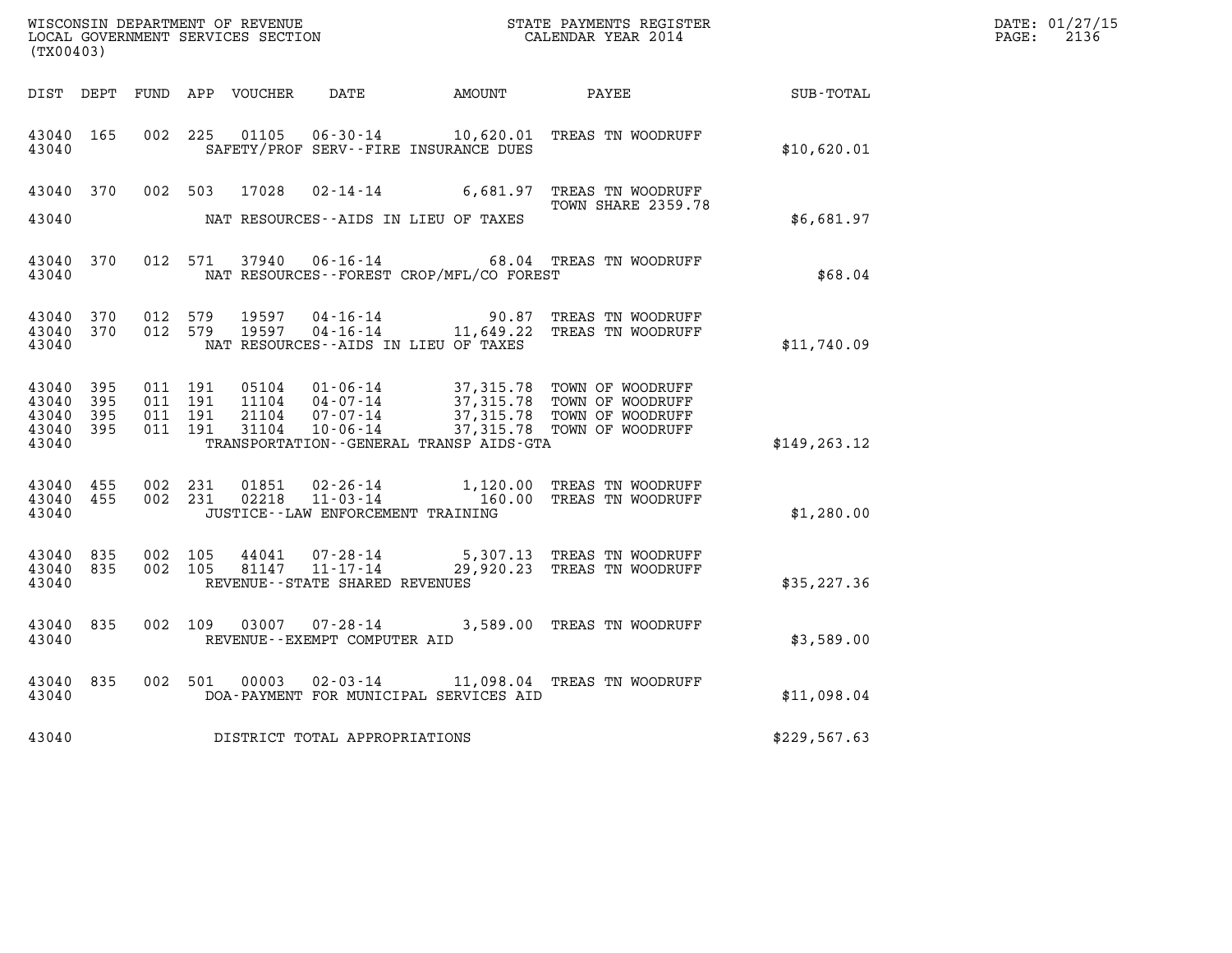| (TX00403)                                                                                                         |                                                                                  |                                                                                             |                                      | LOCAL GOVERNMENT SERVICES SECTION                                                                        |                                                                                                                                       |                                                      |                                                                                                                                                                                                                                                                                                                                                                                                 |              | DATE: 01/27/15<br>PAGE:<br>2137 |
|-------------------------------------------------------------------------------------------------------------------|----------------------------------------------------------------------------------|---------------------------------------------------------------------------------------------|--------------------------------------|----------------------------------------------------------------------------------------------------------|---------------------------------------------------------------------------------------------------------------------------------------|------------------------------------------------------|-------------------------------------------------------------------------------------------------------------------------------------------------------------------------------------------------------------------------------------------------------------------------------------------------------------------------------------------------------------------------------------------------|--------------|---------------------------------|
| DIST DEPT                                                                                                         |                                                                                  |                                                                                             |                                      | FUND APP VOUCHER                                                                                         | DATE                                                                                                                                  | AMOUNT                                               | PAYEE                                                                                                                                                                                                                                                                                                                                                                                           | SUB-TOTAL    |                                 |
| 43276 165<br>43276                                                                                                |                                                                                  |                                                                                             | 002 225                              |                                                                                                          | 01106  06-30-14<br>SAFETY/PROF SERV--FIRE INSURANCE DUES                                                                              |                                                      | 22,641.65 TREAS CITY RHINELANDER                                                                                                                                                                                                                                                                                                                                                                | \$22,641.65  |                                 |
| 43276 370                                                                                                         |                                                                                  | 002 503                                                                                     |                                      | 16630                                                                                                    |                                                                                                                                       |                                                      | 01-30-14 25,288.99 TREAS CITY RHINELANDER<br><b>TOWN SHARE 10980.63</b>                                                                                                                                                                                                                                                                                                                         |              |                                 |
| 43276                                                                                                             |                                                                                  |                                                                                             |                                      |                                                                                                          | NAT RESOURCES--AIDS IN LIEU OF TAXES                                                                                                  |                                                      |                                                                                                                                                                                                                                                                                                                                                                                                 | \$25, 288.99 |                                 |
| 43276 370<br>43276                                                                                                |                                                                                  |                                                                                             |                                      |                                                                                                          | NAT RESOURCES - - BOATING PROJECTS                                                                                                    |                                                      | 012 573 01383 01-14-14 115,608.60 TREAS CITY RHINELANDER                                                                                                                                                                                                                                                                                                                                        | \$115,608.60 |                                 |
| 43276 370<br>43276                                                                                                |                                                                                  |                                                                                             | 074 670                              | 41885                                                                                                    | NAT RESOURCES--RU RECYCLING GRANT                                                                                                     |                                                      | 05-23-14 22,624.17 TREAS CITY RHINELANDER                                                                                                                                                                                                                                                                                                                                                       | \$22,624.17  |                                 |
| 43276<br>43276<br>43276<br>43276<br>43276                                                                         | 395<br>395<br>395<br>395<br>395                                                  | 011 177<br>011 177<br>011 177                                                               | 011 177<br>011 177                   | 16041<br>24041<br>26041<br>34557<br>42041                                                                | 07-07-14<br>$09 - 30 - 14$<br>12-19-14<br>$12 - 30 - 14$                                                                              |                                                      | 06-04-14 38,171.00 CITY OF RHINELANDER<br>07-07-14 38,171.00 CITY OF RHINELANDER<br>09-30-14 38,170.00 CITY OF RHINELANDER<br>12-19-14 19,531.00 TREAS CITY RHINELANDER<br>22,903.00 CITY OF RHINELANDER                                                                                                                                                                                        |              |                                 |
| 43276                                                                                                             |                                                                                  |                                                                                             |                                      |                                                                                                          | TRANSPORTATION - - TRANSIT AID                                                                                                        |                                                      |                                                                                                                                                                                                                                                                                                                                                                                                 | \$156,946.00 |                                 |
| 43276<br>43276<br>43276<br>43276                                                                                  | 395<br>395<br>395                                                                | 011 182<br>011 182                                                                          | 011 182                              | 02684<br>26802<br>30173                                                                                  | 02-04-14<br>10-09-14<br>$11 - 07 - 14$<br>TRANSPORTATION - - TRANSIT AIDS - FEDERAL                                                   |                                                      | 21,965.00 TREAS CITY RHINELANDER<br>112,756.00 TREAS CITY RHINELANDER<br>52,006.00 TREAS CITY RHINELANDER                                                                                                                                                                                                                                                                                       | \$186,727.00 |                                 |
| 43276<br>43276<br>43276<br>43276<br>43276<br>43276<br>43276<br>43276<br>43276<br>43276<br>43276<br>43276<br>43276 | 395<br>395<br>395<br>395<br>395<br>395<br>395<br>395<br>395<br>395<br>395<br>395 | 011 185<br>011 185<br>011 185<br>011 185<br>011 185<br>011 185<br>011 185<br>011<br>011 185 | 011 185<br>185<br>011 185<br>011 185 | 01211<br>01211<br>01211<br>04115<br>05875<br>11821<br>15707<br>17400<br>21523<br>27417<br>29204<br>29398 | $07 - 10 - 14$<br>$08 - 18 - 14$<br>$10 - 14 - 14$<br>$10 - 30 - 14$<br>$10 - 31 - 14$<br>TRANSPORTATION - - HIGHWAY SAFETY - FEDERAL | 1,835.50<br>1,405.11<br>1,538.18<br>851.22<br>439.48 | 01-21-14<br>01-21-14<br>1,198.85<br>1,746.82<br>TREAS CITY RHINELANDER<br>02-18-14<br>1,310.13<br>TREAS CITY RHINELANDER<br>03-10-14<br>1,290.70<br>TREAS CITY RHINELANDER<br>05-23-14<br>1,344.30<br>TREAS CITY RHINELANDER<br>06-23-14<br>1,331.13<br>TREAS<br>TREAS CITY RHINELANDER<br>TREAS CITY RHINELANDER<br>TREAS CITY RHINELANDER<br>TREAS CITY RHINELANDER<br>TREAS CITY RHINELANDER | \$14,734.70  |                                 |
| 43276<br>43276<br>43276<br>43276<br>43276                                                                         | 395<br>395<br>395<br>395                                                         | 011 191<br>011 191                                                                          | 011 191<br>011 191                   | 05105<br>11105<br>21105<br>31105                                                                         | $01 - 06 - 14$<br>$04 - 07 - 14$<br>$07 - 07 - 14$<br>$10 - 06 - 14$<br>TRANSPORTATION--GENERAL TRANSP AIDS-GTA                       | 129,005.68<br>129,005.68                             | CITY OF RHINELANDER<br>CITY OF RHINELANDER<br>129,005.68 CITY OF RHINELANDER<br>129,005.69 CITY OF RHINELANDER                                                                                                                                                                                                                                                                                  | \$516,022.73 |                                 |

43276 435 005 162 01HSD 09-08-14 7,580.00 TREAS CITY RHINELANDER